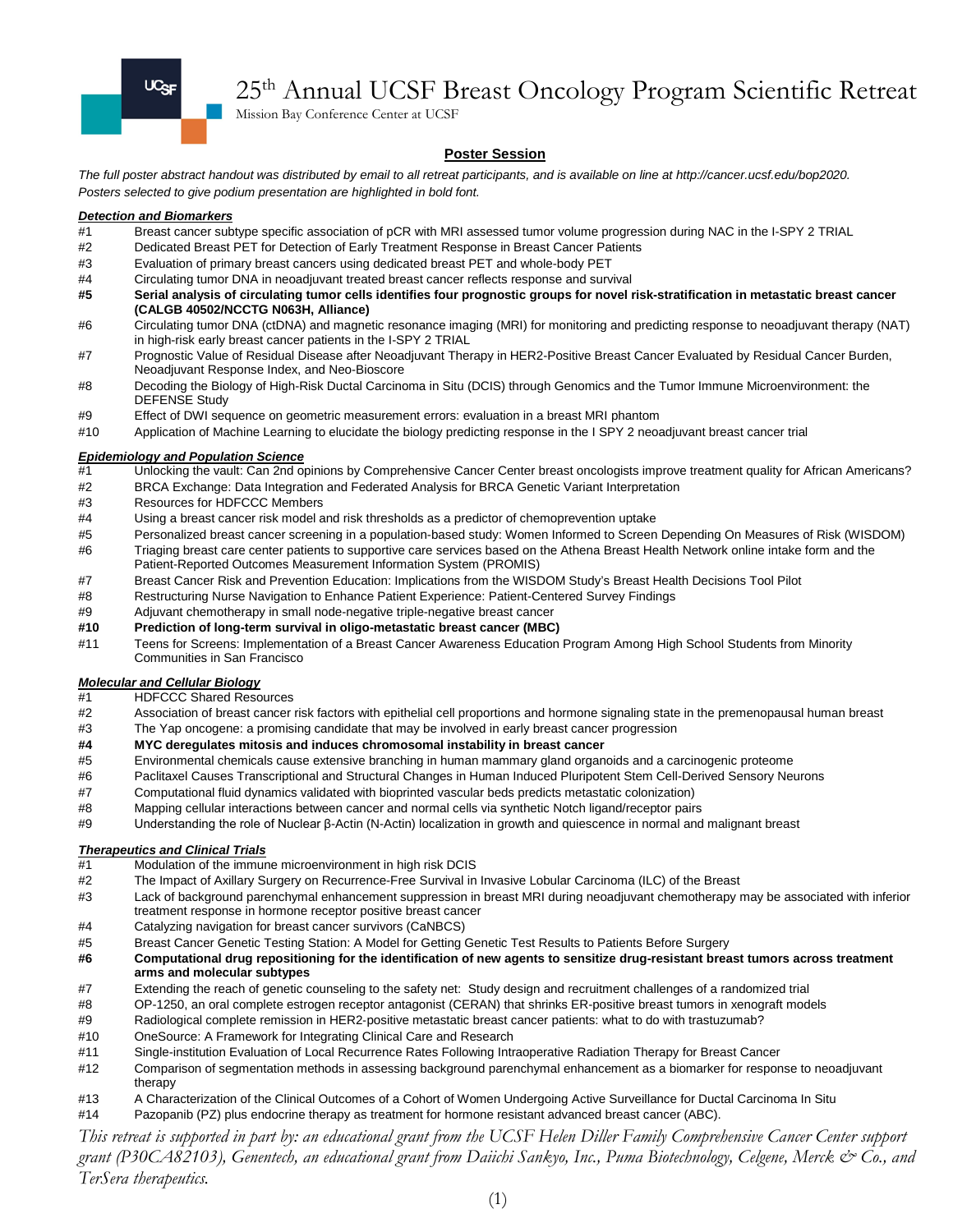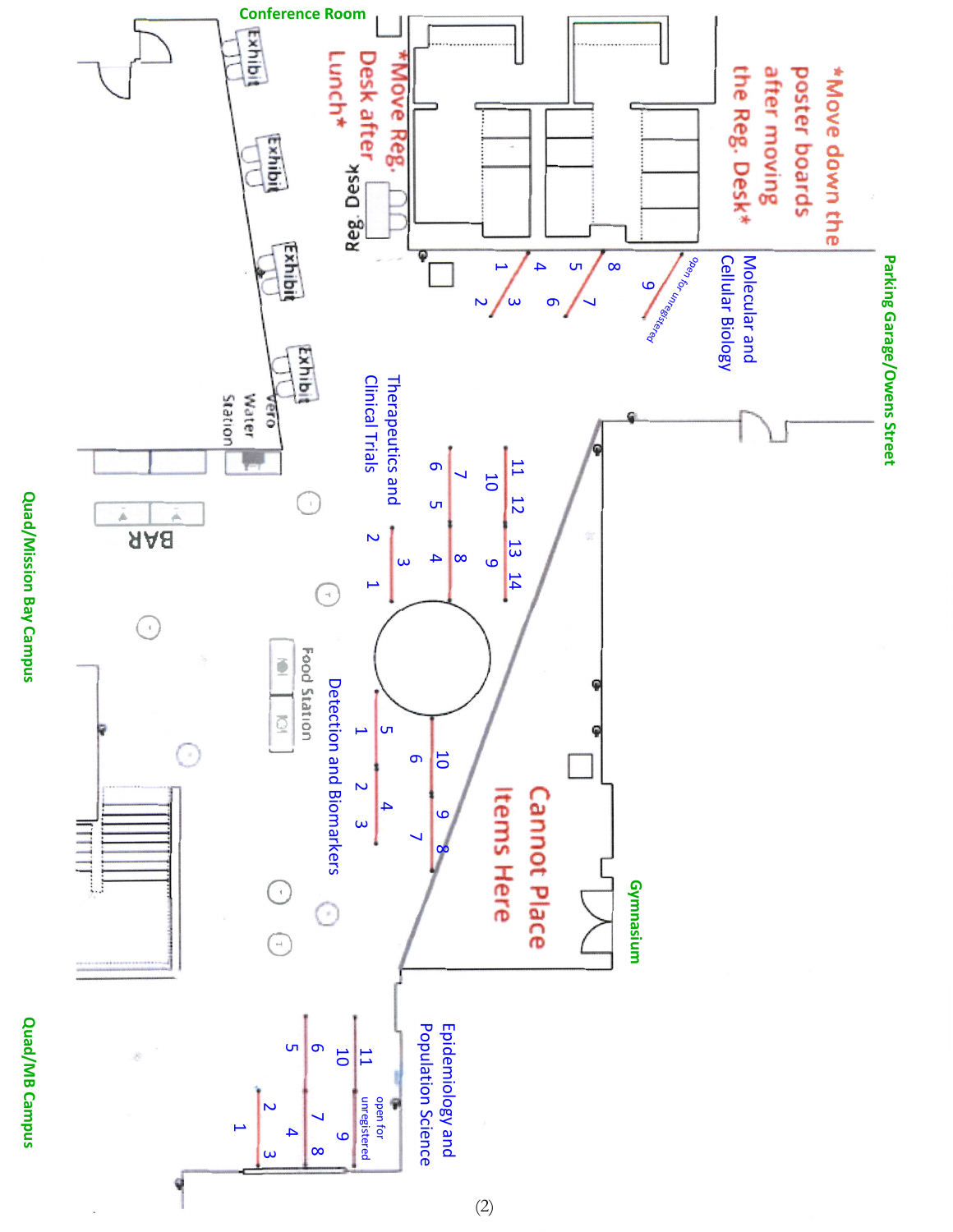### **Breast cancer subtype specific association of pCR with MRI assessed tumor volume progression during NAC in the I-SPY 2 TRIAL**

*Wen Li, UCSF; Natsuko Onishi, UCSF; David Newitt, UCSF; Jessica Gibbs, UCSF; Ella Jones, UCSF; Bonnie Joe, UCSF; Laura Sit, UCSF; Christina Yau, UCSF; Laura Esserman, UCSF; Nola Hylton, UCSF*

Presenting Author: Wen Li, PhD Department of Radiology and Biomedical Imaging, Breast Imaging Research Program wen.li@ucsf.edu

### **Abstract**

Background: In an adaptive randomized trial, when new treatment combinations are being tested, it is important to be able to identify patients who are progressing on treatment so that they can be changed to a different therapeutic regimen.

Methods: Four MRI exams were performed for each patient: pre-NAC (T0), after 3 weeks of NAC (T1), between regimens (T2), and post-NAC (T3). Functional tumor volume (FTV) was calculated at each exam by summing voxels meeting enhancement thresholds. Tumor progression at T1, T2 or T3 was identified by a positive FTV change relative to T0. Visual inspection was used to exclude false progression due to strong background parenchymal enhancement post-contrast, prominent vessels, motion, or insufficient image quality.

Results: 878 had pCR outcome data (pCR or non-pCR, pCR rate = 35%). Total and non-pCR numbers for each subtype, number of patients with tumor progression assessed by MRI at T1, T2, and T3, and NPVs, are shown in Table 1. In the full cohort, the NPV increased consistently over treatment, from T1 (NPV=83%) to T2 (93%), and to T3 (100%). The HER2+ cancer subtypes showed fewer MRI-assessed tumor progressions than HER2- subtypes: e.g. 10/209 (5%) vs. 108/669 (16%) at T1. NPV was 100% for HER2+ subtypes at T1 and T2 except for a single misclassification of a HR- tumor at T1. Only 6 tumor progressors, all HER2- were identified at T3, and all were confirmed at surgery as non-pCRs (NPV=100%). For HR+/HER2-, the NPV increased slightly from 89% at T1 to 91% at T2, while triple negative subtype had a more substantial increase, from 78% to 92%.

Conclusions: Our study showed strong association between tumor progressors assessed by MRI with true non-pCRs after NAC. For HER2+ tumors, although MRI progressors are rare, they strongly indicate non-pCR at all treatment time points, while HER2- subtypes show more accurate results later in treatment. We are evaluating MRI change at 6 weeks to determine if that time point is sufficient to predict progressors.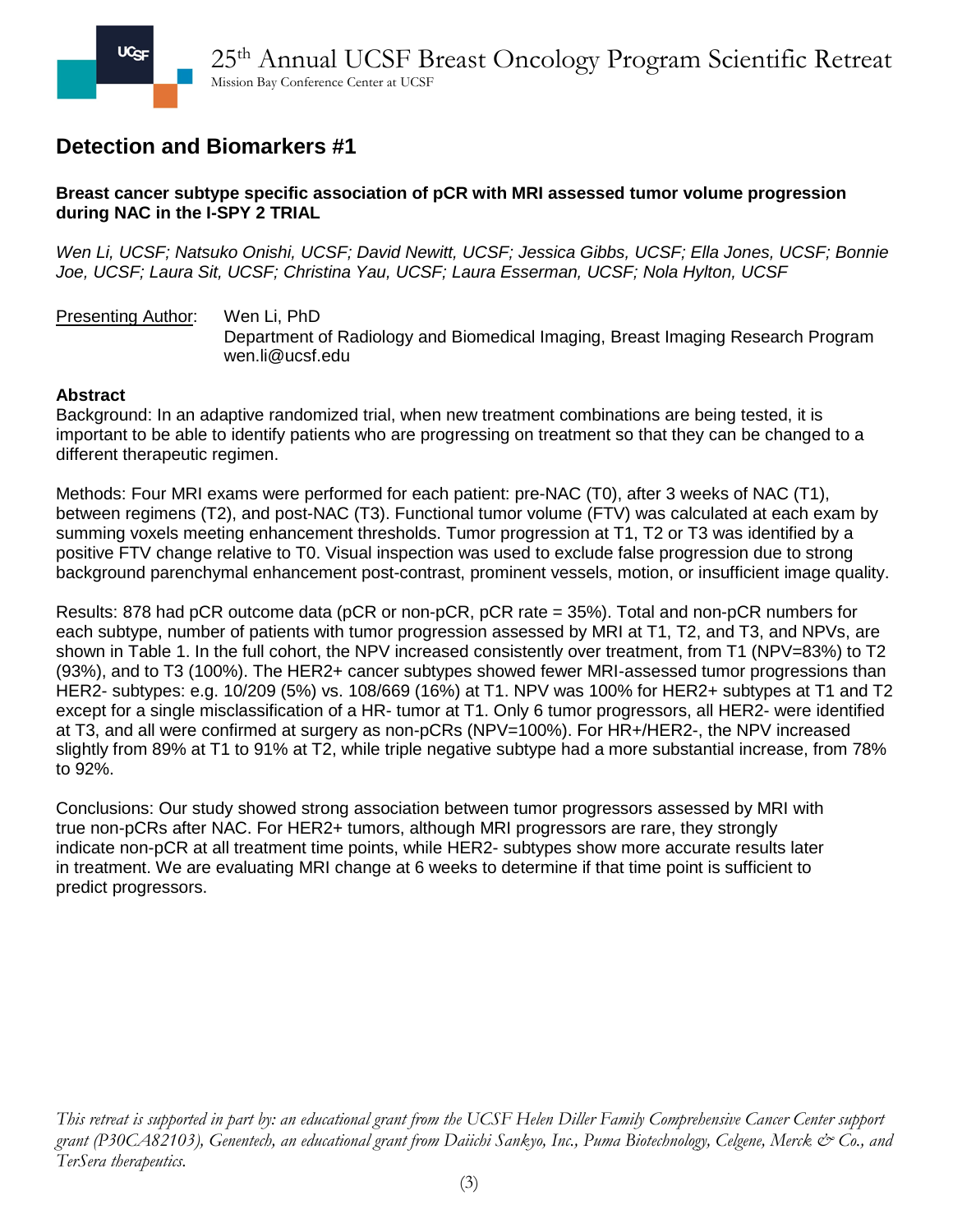### **Dedicated Breast PET for Detection of Early Treatment Response in Breast Cancer Patients**

*Ella F. Jones1, Kimberly Ray1, Wen Li1, Youngho Seo1, Benjamin Franc1, Robert Flavell1, Amy Chien2, Laura Esserman2, Miguel Pampaloni1, Bonnie Joe1 and Nola Hylton1*

### Presenting Author: Ella Jones, PhD Department of Radiology and Biomedical Imaging, Breast Imaging Research Program ella.jones@ucsf.edu

#### **Abstract**

Background: In the neoadjuvant chemotherapy (NAC) setting, imaging plays a critical role in non-invasively assessing the response of the intact primary tumor to targeted systemic therapies. Treatment-induced change in the primary tumor can serve as a surrogate marker for the effect of chemotherapy. Thus, imaging evaluation of the primary tumor during treatment can provide important prognostic and predictive information. While DCE-MRI depicts changes in tumor morphology and vascularity in response to NAC, PET provides molecular information about tumor biology that can predict treatment response early in the course of therapy. Whole-body PET (wbPET) with FDG has proven to be a powerful imaging technique for interrogation of breast lesions. However, its use for assessing primary breast tumors is hampered by poor spatial resolution and associated partial volume error in small lesions. Dedicated breast PET (dbPET) is an emerging PET technology specially designed for breast imaging. It has a high sensitivity to detect sub-centimeter lesions and high spatial resolution to depict molecular variations within the primary tumor. The incorporation of dbPET into breast cancer management, therefore, may provide critical molecular insights to guide treatment selection and to better assess early molecular changes in response to treatment.

Methods: In an IRB-approved protocol, patients with biopsy-confirmed stage II/III locally advanced breast cancers were imaged with breast MRI (1.5 T Signa LX, GE Healthcare, WI) and dbPET (MAMMI, General Equipment and Medical Imaging SA (OncoVision), Valencia, Spain) before and after three weekly cycles of treatment. Standard dynamic contrast-enhanced MRI was obtained using a dedicated breast coil. Patients also underwent dbPET imaging with 5 mCi of FDG at 45 min post-injection.

Results: Seven primary tumors from five breast cancer patients were analyzed. Patient age ranges from 29 to 63. Breast cancer subtype includes 2 HR+/HER2-; 1 HR-/HER2+; 1 HR+/HER2+ and 3 triple negatives (TN). Two patients had a complete resolution of FDG uptake by dbPET in the primary tumor after three weeks of neoadjuvant treatment, while MRI showed residual enhancement at the same visit. Tumors with over 70% SUVmax reduction after treatment were found to achieve pathologic complete response (pCR), but those with less than 40% SUVmax reduction at the same time point showed substantial residual disease that was confirmed by MRI and at surgery.

Conclusions: These examples illustrate that FDG-dbPET may capture the early response of primary breast cancer to NAC, revealing functional changes that precede anatomical changes at MRI. In breast cancer management, FDG-dbPET may be a promising predictor of pCR, differentiating patients from both ends of the response spectrum early in the course of treatment. While preliminary, the use of FDG-dbPET along with breast MRI may present an opportunity to guide earlier treatment redirection for excellent responders and to provide functional information to confirm chemo-resistance for nonresponding patients. Further studies involving a larger cohort are needed to validate our initial findings.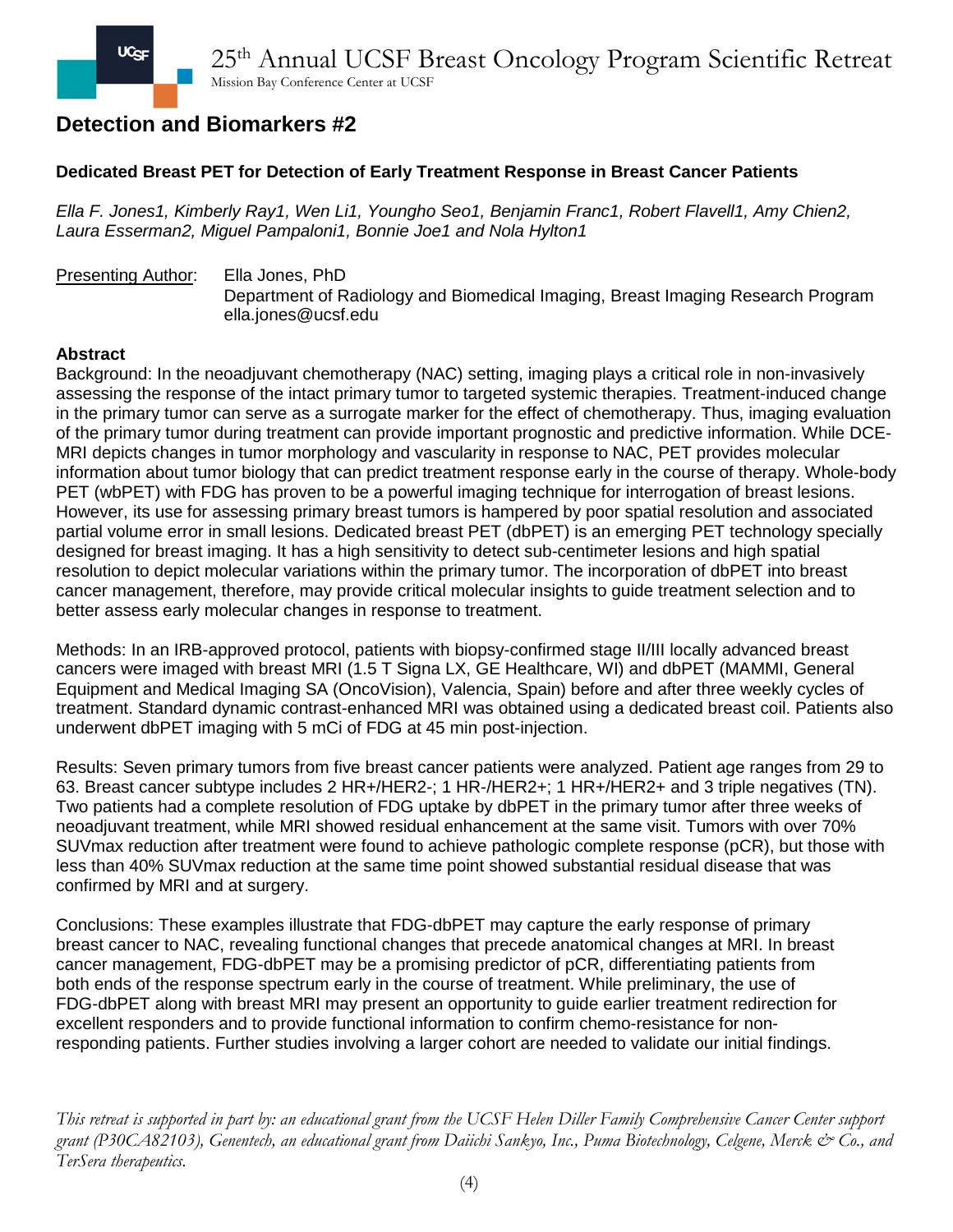### **Evaluation of primary breast cancers using dedicated breast PET and whole-body PET**

*1. Ella F. Jones, 1. Deep K. Hathi, 1. Wen Li, 1. Youngho Seo, 1. Robert R. Flavell, 1. Benjamin L. Franc, 1. Bonnie N. Joe, 2. Laura J. Esserman, 1. Nola M. Hylton 1. Department of Radiology and Biomedical Imaging, University of California, San Francisco 2. Department of Surgery and Carol Franc Buck Breast Care Center, University of California, San Francisco*

Presenting Author: Deep Hathi, PhD Department of Radiology and Biomedical Imaging, Breast Imaging Research Program deep.hathi@ucsf.edu

#### **Abstract**

Objective: Metabolic imaging of the primary breast tumor with 18F-fluorodeoxyglucose (FDG) whole-body PET (wbPET) may provide predictive information for stratifying treatment response in the neoadjuvant chemotherapy (NAC) setting. However, wbPET is limited in the quantitative and precise imaging of primary breast tumors due to significant partial volume effect caused by limited spatial resolution. Dedicated breast PET (dbPET) is a high-resolution modality that has demonstrated ability in highlighting intra-tumor heterogeneity and identifying small lesions in the breast volume. In this study, we characterized the uptake of 18F-FDG in both dbPET and wbPET to highlight the similarities and differences in distribution of PET signal in a cohort of breast cancer patients prior to treatment.

Methods: 13 patients with biopsy confirmed, locally advanced breast cancer were enrolled in this study and received bilateral dbPET following administration of 186 MBq 18F-FDG. 11 patients also received 307 MBq 18F-FDG wbPET on a separate day. Tumor volumes were segmented in the dbPET and wbPET images and converted to lean-body mass corrected standardized uptake values (SULs). Uptake metrics, tumor-background ratios, metabolic tumor volume, and total lesion glycolysis were compared between both modalities. 19 radiomic features based on morphology, tumor intensity, and texture were also calculated on dbPET and wbPET tumor volumes. Feature selection was performed using the least absolute shrinkage and selection operator (LASSO) regression model with three-fold cross-validation.

Results: 18F-FDG uptake metrics were significantly higher for dbPET compared to wbPET. DbPET exhibited a 4-fold increase in SULpeak and a 1.5-fold increase in tumor-background ratios relative to wbPET. The three highest weighted radiomic features (LASSO,  $r2 = 0.92$ ) were the neighborhood grey-tone distance matrix strength ( $p = 0.10$ ) and correlation ( $p = 3.1e-5$ ) and grey-level co-occurrence matrix normalized inverse difference  $(p = 0.002)$ .

Conclusion: The higher 18F-FDG uptake metrics measured by dbPET highlighted the breast-specific modality's sensitivity. This characteristic, when combined with the higher spatial resolution, may enable dbPET to detect treatment response in the primary tumor during NAC. Results from this study support dbPET as a complementary method for assessing the primary tumor in breast cancers, and future studies with a larger cohort are warranted.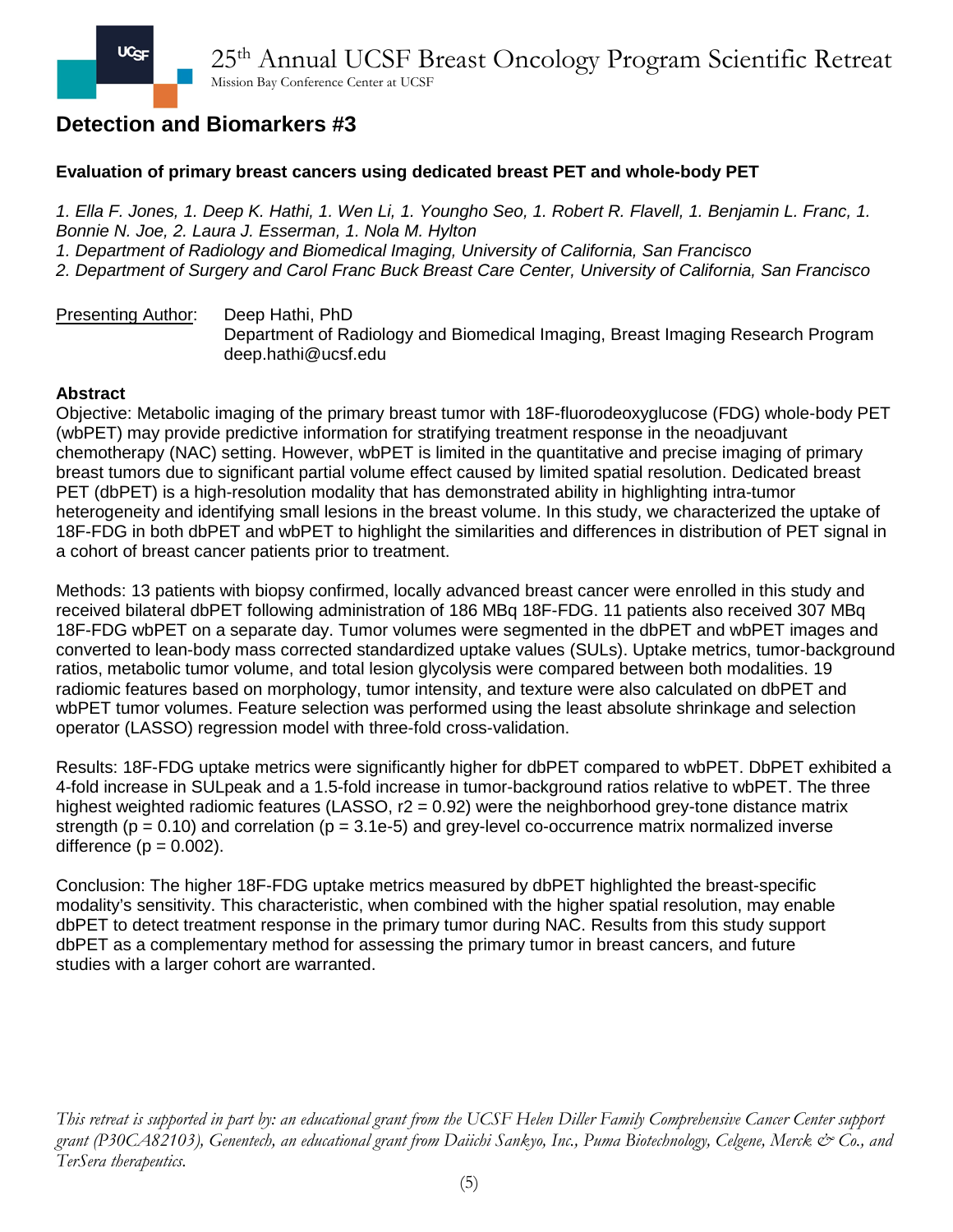## **Circulating tumor DNA in neoadjuvant treated breast cancer reflects response and survival**

*Authors: Mark Jesus M. Magbanua1\*, Lamorna Brown-Swigart1, Hsin-Ta Wu2, Gillian L. Hirst3, Christina Yau3, Denise M. Wolf, Antony Tin2 , Raheleh Salari2, Svetlana Shchegrova2, Hemant Pawar2, Amy L. Delson4, Angela DeMichele5, Minetta C. Liu6, A. Jo Chien7, Smita Asare8, Cheng-Ho J. Lin2, Paul Billings2, Alexey Aleshin2, Himanshu Sethi2, Maggie Louie2, Bernhard Zimmermann2, Laura J. Esserman3, and Laura J. van 't Veer1\**

*Affiliations:*

*1Department of Laboratory Medicine, University of California San Francisco, San Francisco, California, United States.*

*2Natera Inc, San Carlos, California, United States.*

*3Department of Surgery, University of California San Francisco, San Francisco, California, United States. 4Breast Science Advocacy Core, Breast Oncology Program, University of California San Francisco, San Francisco, California, United States.*

*5University of Pennsylvania, Philadelphia, Pennsylvania, United States.*

*6Mayo Clinic, Rochester, Minnesota, United States.*

*7Division of Hematology/Oncology, University of California San Francisco, San Francisco, California, United States.*

*8Quantum Leap Health Care Collaborative, San Francisco, CA, United States.*

Presenting Author: Mark Jesus Magbanua, PhD Department of Laboratory Medicine, van't Veer Laboratory mark.magbanua@ucsf.edu

### **Abstract**

Pathologic complete response (pCR) to neoadjuvant chemotherapy (NAC) is strongly associated with favorable outcome. We examined the utility of serial circulating tumor DNA (ctDNA) testing for predicting pCR and risk of metastatic recurrence in 84 high-risk early breast cancer patients treated in the neoadjuvant I-SPY 2 TRIAL. Cell-free DNA (cfDNA) was isolated from 291 plasma samples collected at pretreatment (T0), 3 weeks after initiation of paclitaxel (T1), between paclitaxel and anthracycline regimens (T2), or prior to surgery (T3). A personalized ctDNA test was designed to detect 16 patient-specific mutations (from whole exome sequencing of pretreatment tumor) in cfDNA by ultradeep sequencing. At T0, 61 of 84 (73%) patients were ctDNA-positive, which decreased over time (T1- 35%; T2-14%; T3-9%). Patients who remained ctDNA-positive at T1 were significantly more likely to have residual disease after NAC (83% non-pCR) compared to those who cleared ctDNA (52% nonpCR; OR 4.33, P=0.012). After NAC, all patients who achieved pCR were ctDNA-negative (n=17, 100%). For those who did not achieve pCR (n=43), ctDNA-positive patients (14%) had significantly increased risk of metastatic recurrence (HR 10.4; 95% CI, 2.3–46.6); interestingly, patients who did not achieve pCR but were ctDNA-negative (86%) had excellent outcome, similar to those who achieved pCR (HR 1.4; 95% CI, 0.15–13.5). Lack of ctDNA clearance was a significant predictor of poor response and metastatic recurrence, while clearance was associated with improved survival regardless of pCR status. Personalized monitoring of ctDNA during NAC may aid in real-time assessment of treatment response and help fine-tune pCR as a surrogate endpoint of survival.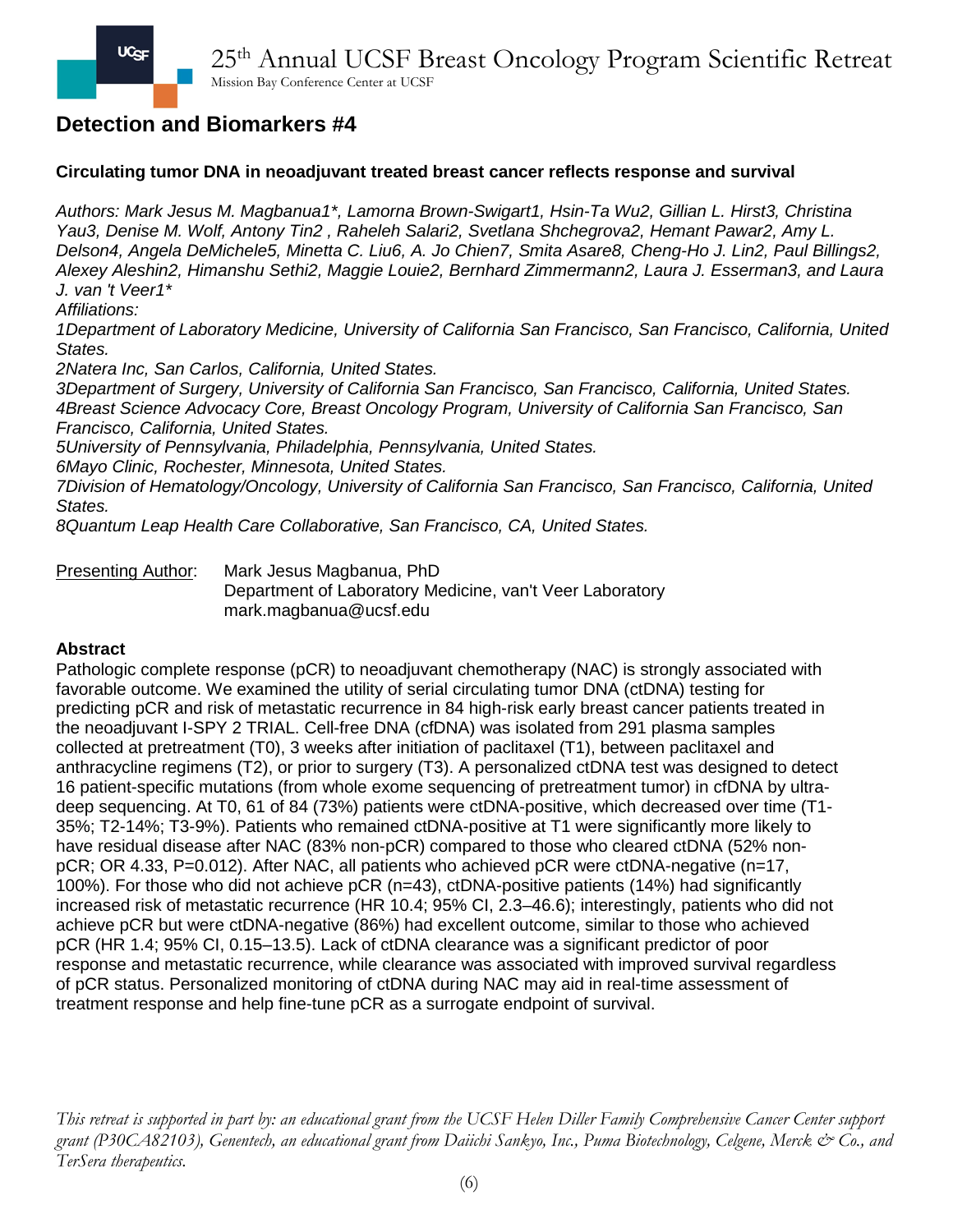## **Detection and Biomarkers #5** – BEST DETECTION AND BIOMARKERS POSTER

### **Serial analysis of circulating tumor cells identifies four prognostic groups for novel risk-stratification in metastatic breast cancer (CALGB 40502/NCCTG N063H, Alliance)**

*Mark Jesus M. Magbanua1\*, Laura H. Hendrix2, Terry Hyslop2, William T. Barry3, 4, Eric P. Winer5, Clifford Hudis6, Deborah Toppmeyer7, Lisa Anne Carey8, Ann H. Partridge5, Jean-Yves Pierga9, Tanja Fehm10, José Vidal-Martínez11, Dimitrios Mavroudis12, Jose A. Garcia-Saenz14, Justin Stebbing15, Paola Gazzaniga16, Luis Manso17, Rita Zamarchi18, María Luisa Antelo19, Leticia De Mattos-Arruda20, Daniele Generali21, Carlos Caldas22, Elisabetta Munzone23, Luc Dirix24, 25, Amy L. Delson26, Harold Burstein5, Misbah Qadir8, Cynthia Ma27, Janet H. Scott28, François-Clément Bidard9, John W. Park28, Hope S. Rugo28*

- *1. Laboratory Medicine, University of California San Francisco, San Francisco, CA, USA*
- *2. Duke Cancer Institute, Duke University, Durham, NC, USA*
- *3. Alliance Statistics and Data Center, Dana-Farber/Partners CancerCare, Boston, MA, USA*
- *4. Rho Inc., Raleigh, NC, USA*
- *5. Dana-Farber/Partners CancerCare, Boston, MA, USA*
- *6. Memorial Sloan Kettering Cancer Center, New York, NY, USA*
- *7. Rutgers Cancer Institute of New Jersey, New Brunswick, NJ, USA*
- *8. UNC Lineberger Comprehensive Cancer Center, Chapel Hill, NC, USA*
- *9. Department of Medical Oncology, Institut Curie, PSL Research University, Paris, France*
- *10. Department of Gynecology and Obstetrics, Heinrich Heine University Düsseldorf, Düsseldorf, Germany*
- *11. Clinical Laboratory, Hospital Arnau de Vilanova, Valencia, Spain*
- *12. Laboratory of Translational Oncology, School of Medicine, University of Crete, Heraklion, Greece;*
- *13. Department of Medical Oncology, University Hospital of Heraklion, Greece*
- *14. DCIBERONC, IdISCC Madrid, Spain*
- *15. Division of Cancer, Department of Surgery and Cancer, Imperial College London, London, UK*
- *16. Department of Molecular Medicine, Sapienza University of Rome, Rome, Italy*
- *17. Hospital 12 de Octubre, Madrid, Spain*
- *18. Veneto Institute of Oncology IOV-IRCCS, Padua, Italy*
- *19. Department of Hematology, Complejo Hospitalario de Navarra, Pamplona, Spain*
- *20. Val d'Hebron Institute of Oncology, Val d'Hebron University Hospital, and Universitat Autònoma de Barcelona, Barcelona, Spain*
- *21. Women Cancer Center, University of Trieste, Trieste, Italy*
- *22. Cancer Research UK Cambridge Institute and Department of Oncology Li Ka Shing Centre, University of Cambridge, Cambridge, UK*
- *23. Division of Medical Senology, European Institute of Oncology, Milan, Italy*
- *24. Translational Cancer Research Unit, GZA Hospitals Sint-Augustinus, Antwerp, Belgium;*
- *25. University of Antwerp, Antwerp, Belgium*
- *26. Breast Science Advocacy Group, University of California San Francisco, San Francisco, CA, USA*
- *27. Washington University School of Medicine, St. Louis, MO, USA*
- *28. Division of Hematology Oncology, University of California San Francisco, San Francisco, CA, USA*

| <b>Presenting Author:</b> | Mark Jesus Magbanua, PhD                    |
|---------------------------|---------------------------------------------|
|                           | Department of Lab Medicine, Rugo Laboratory |
|                           | mark.magbanua@ucsf.edu                      |

### **Abstract**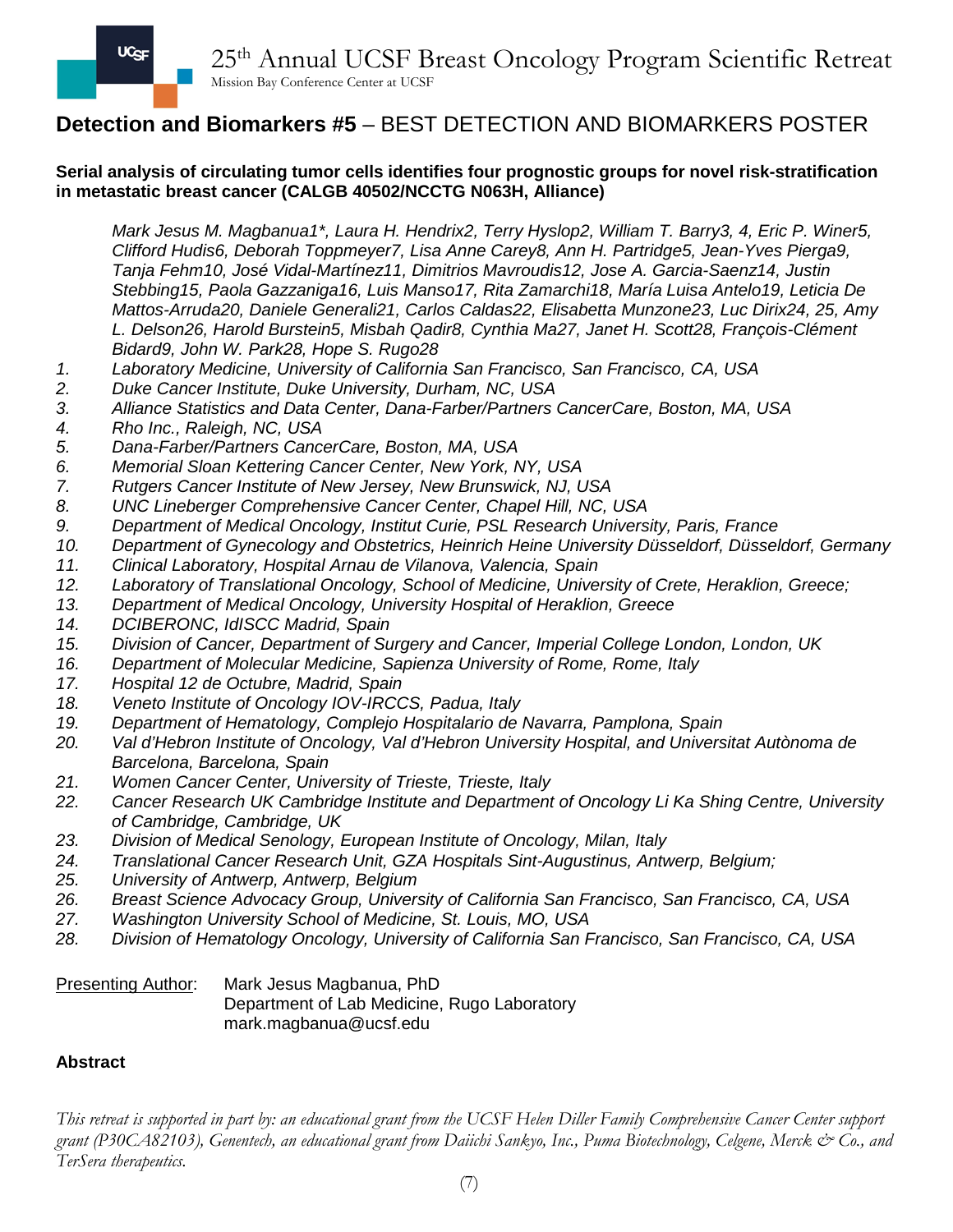

# 25th Annual UCSF Breast Oncology Program Scientific Retreat

Mission Bay Conference Center at UCSF

Purpose: We examined the prognostic significance of circulating tumor cell (CTC) dynamics during treatment in metastatic breast cancer (MBC) patients receiving first-line chemotherapy.

Methods: Serial CTC data (≥3 time points) from 469 patients (2,202 samples) were used to build a novel latent mixture model (adjusted for subtype) to identify groups with similar CTC trajectory (tCTC) patterns during the course of treatment. Cox regression was used to estimate hazard ratios for progression-free survival (PFS) and overall survival (OS) in groups based on baseline CTCs (bCTC), combined CTC status at baseline to the end of cycle 1 (cCTC), and tCTC. Akaike Information Criterion (AIC) was used to select the model that best predicted PFS and OS. Model validation studies were carried out in an independent cohort of 1,856 MBC patients.

Results: Latent mixture modeling revealed 4 distinct tCTC patterns: consistently undetectable CTCs (tCTCneg, 56% ), low (tCTClo, 24%), intermediate (tCTCmid, 15%), or high (tCTChi, 5%). Patients with tCTClo, tCTCmid and tCTChi patterns had significantly shorter PFS and OS compared to those with tCTCneg. AIC values indicated that the tCTC model best predicted PFS and OS when compared to bCTC and cCTC models. Validation studies confirmed these findings. Further validation of the latent mixture model using only a single pretreatment CTC measurement confirmed prognostic performance of the tCTC model.

Conclusions: Our risk-stratification approach using the tCTC model yielded better discriminatory power to identify poor-prognosis patients receiving first-line chemotherapy (i.e., tCTCmid+tCTChi, 20% poor-prognosis) compared to the current model (CTC-positive, cutoff ≥5 CTC/7.5 ml, 50% poor-prognosis). This novel prognostic classification may be utilized for fine-tuning of CTC-based risk-stratification strategies to guide future prospective clinical trials in MBC.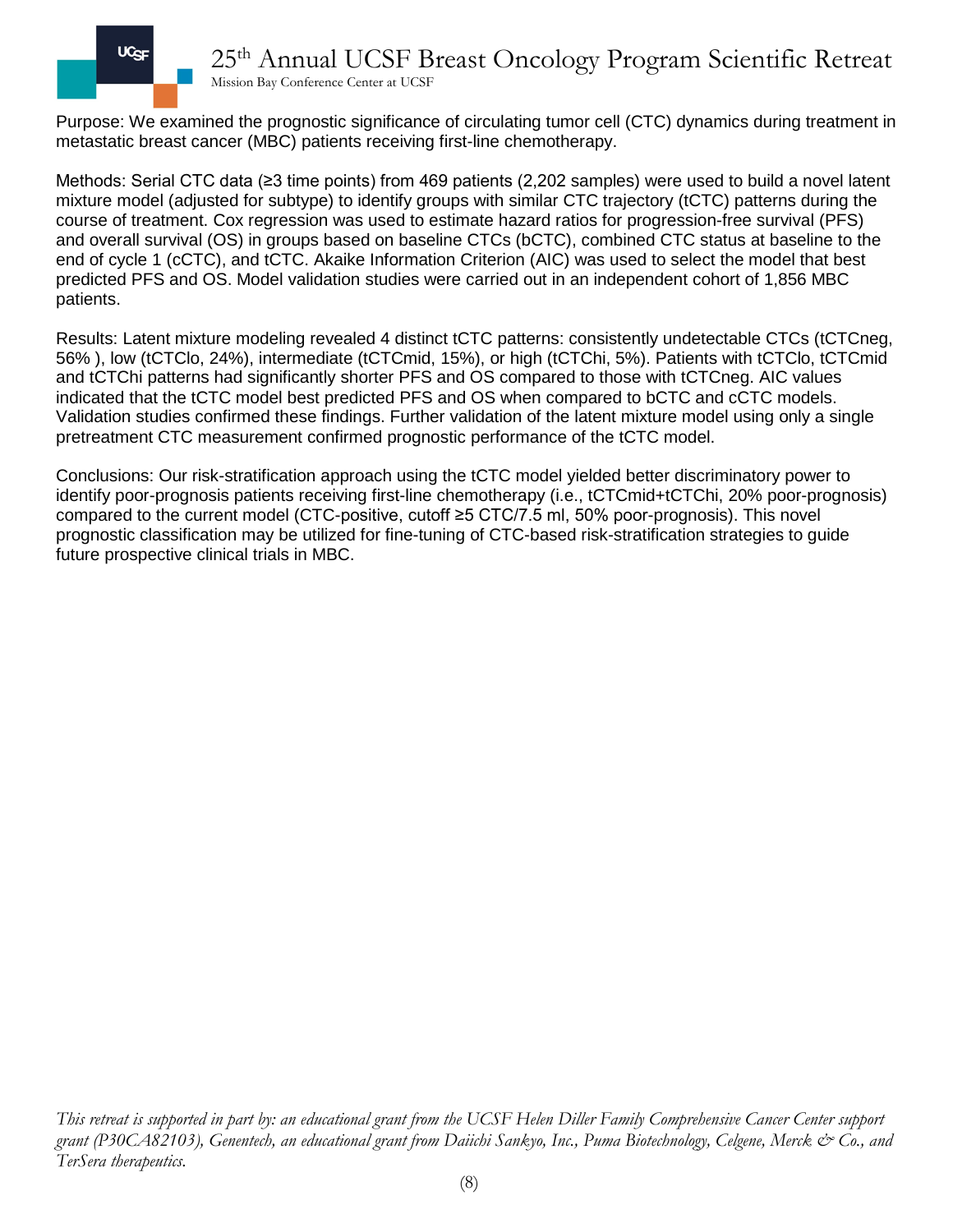**Circulating tumor DNA (ctDNA) and magnetic resonance imaging (MRI) for monitoring and predicting response to neoadjuvant therapy (NAT) in high-risk early breast cancer patients in the I-SPY 2 TRIAL**

*Mark Jesus M. Magbanua1, Wen Li2, Denise M. Wolf1, Christina Yau3, Gillian L. Hirst3, Lamorna Brown-Swigart1, A. Jo Chien4, Amy L. Delson5, Jessica Gibbs2, Alexey Aleshin6, Bernhard Zimmerman6, Laura Esserman3, Nola Hylton2, and Laura van 't Veer1 Affiliation:*

*1 Department of Laboratory Medicine, University of California San Francisco, San Francisco, California 2 Department of Radiology, University of California San Francisco, San Francisco, California 3 Department of Surgery, University of California San Francisco, San Francisco, California 4 Division of Hematology Oncology, University of California San Francisco, San Francisco, California 5 Breast Science Advocacy Group, University of California San Francisco, San Francisco, California 6 Natera Inc., San Ramon, California*

Presenting Author: Mark Jesus Magbanua, PhD Department of Laboratory Medicine, van 't Veer Laboratory mark.magbanua@ucsf.edu

### **Abstract**

Background: MRI measurements (Li et al, Magn Reson Imaging 2019; Hylton et al, Radiology 2016) and ctDNA (Magbanua et al, SABCS 2018) have both been independently shown to associate with response to NAT. We performed a retrospective study to examine correlation between ctDNA and MRI and to investigate whether information from these two measurements can be combined to improve early prediction of response.

Methods: We analyzed serial ctDNA and MRI data from 84 high-risk (stage II/III) breast cancer patients collected at baseline (T0), 3 weeks after initiation of paclitaxel-based NAT (T1), between paclitaxel and anthracycline regimens (T2), and after NAT prior to surgery (T3). The response variable was pathologic complete response (pCR), defined as the absence of invasive tumor in the breast and lymph nodes after NAT. We examined correlations between MR functional tumor volume (FTV) and ctDNA using Spearman's rho (r). Mean FTV between ctDNA+/- groups were compared using t-test. Monte Carlo simulation was used to assess correlation between FTV and ctDNA trajectories in individual patients. We investigated the impact of adding ctDNA information to MR FTV-based predictors using receiver operating characteristic curves to calculate area under the curve (AUC), logistic regressions, and decision trees using recursive partitioning.

Results: The mean levels of ctDNA (mutant molecules/mL plasma) were significantly correlated with FTV at all timepoints  $[T0 (r=0.49), T1 (r=0.42), T2 (r=0.42), T3 (r=0.43),$  all p<0.05]. The mean FTV in patients who had detectable ctDNA was significantly higher compared to those who were negative (all timepoints, all p<0.05). FTV and ctDNA trajectories in individual patients over the course of therapy were correlated (empirical 1-sided p=0.046).

Adding continuous ctDNA information (mutant molecules/mL plasma) to FTV at T1 improved AUC in the pCRprediction model, but the increase was not statistically significant (FTV: 0.59, FTV+ctDNA: 0.69, p=0.25). No improvements in AUCs were observed at other timepoints.

Treated as a dichotomous variable, ctDNA positivity at T1 trended toward association with non-pCR in logistic regression models at T2 and T3 with MR-based prediction scores as a covariate (0.05<p<0.1). Adding ctDNApositivity at T1 to (topleft) dichotomized MR-based predictors at T1-T3 resulted in a numerical increase in pCR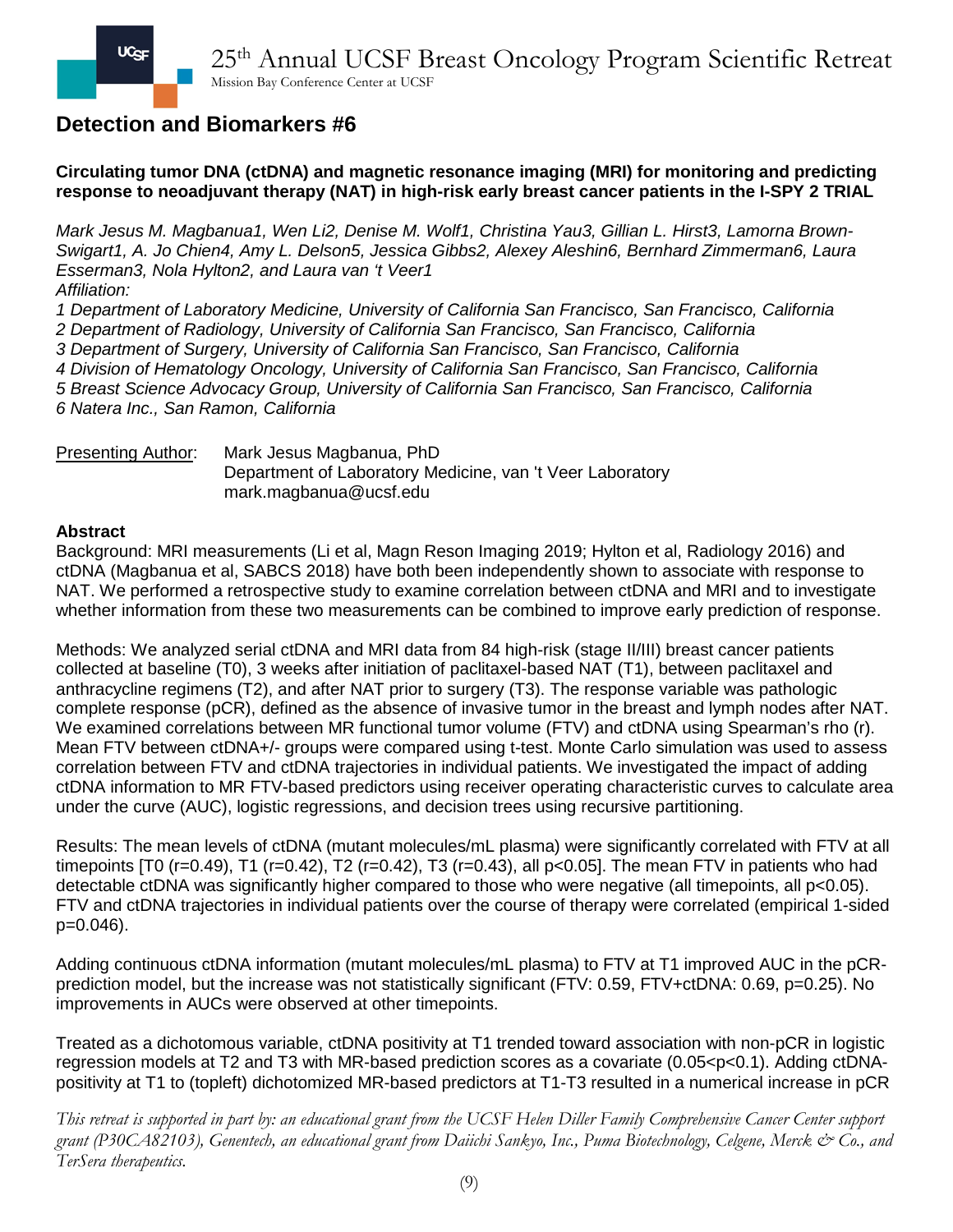

prediction accuracy (from 0.57 to 0.68 at T1; 0.64 to 0.73 at T2; and 0.73 to 0.77 at T3). These models predict non-pCR if the MR-based probability of pCR is low or if ctDNA-status during treatment remains positive. Very similar logic was selected by the optimal decision tree model at T1, which included both FTV and ctDNApositivity.

Conclusions: We demonstrate that ctDNA and FTV by MR were highly correlated measures of tumor burden. Moreover, our findings suggest that ctDNA information early in treatment may complement FTV as predictor of response to NAT. The study is, however, limited by the modest sample size, and thus validation in a larger cohort is warranted.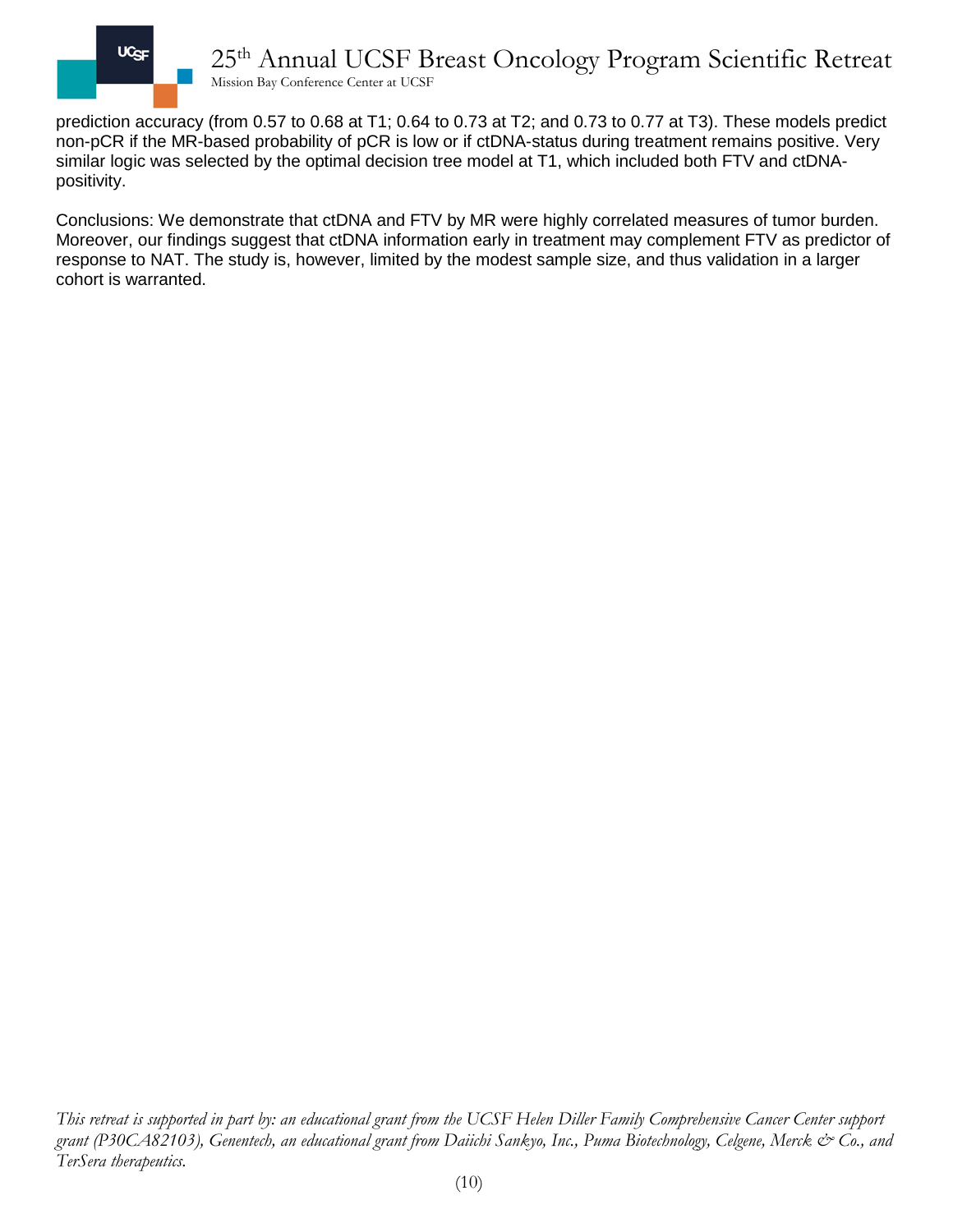**Prognostic Value of Residual Disease after Neoadjuvant Therapy in HER2-Positive Breast Cancer Evaluated by Residual Cancer Burden, Neoadjuvant Response Index, and Neo-Bioscore**

*TG Steenbruggen, Department of Medical Oncology, The Netherlands Cancer Institute, Amsterdam, the Netherlands*

*M van Seijen, Department of Pathology, The Netherlands Cancer Institute, Amsterdam, the Netherlands LM Janssen, Department of Medical Oncology, The Netherlands Cancer Institute, Amsterdam, the Netherlands MS van Ramshorst, Department of Medical Oncology, The Netherlands Cancer Institute, Amsterdam, the Netherlands*

*E van Werkhoven, Department of Biometrics, The Netherlands Cancer Institute, Amsterdam, the Netherlands EH Lips, Department of Molecular Pathology, The Netherlands Cancer Institute, Amsterdam, the Netherlands MTDF Vrancken-Peeters,* 

*HM Horlings, Department of Pathology, The Netherlands Cancer Institute, Amsterdam, the Netherlands J Wesseling, Department of Pathology, The Netherlands Cancer Institute, Amsterdam, the Netherlands GS Sonke, Department of Medical Oncology, The Netherlands Cancer Institute, Amsterdam, the Netherlands*

Presenting Author: Tessa Steenbruggen, MD

Department of Laboratory Medicine; The Netherlands Cancer Institute, Medical Oncology Tessa.Steenbruggen@ucsf.edu

### **Abstract**

Background: In breast cancer, pathologic complete response (pCR) to neoadjuvant systemic therapy (NST) is associated with favorable long-term outcome. Trastuzumab emtansine as additional adjuvant therapy improves recurrence-free survival of patients with HER2-positive breast cancer without pCR, but it is uncertain whether all patients without pCR need

additional therapy. We evaluated the prognostic value of residual disease after trastuzumab-based NST in patients with HER2-positive breast cancer using Residual Cancer Burden (RCB), Neoadjuvant Response Index (NRI), and Neo-Bioscore.

Methods: We included patients with stage II or III HER2-positive breast cancer treated with trastuzumab-based NST and surgery at The Netherlands Cancer Institute between 2004 and 2016. RCB, NRI, and Neo-Bioscore were determined. Primary endpoint was 5-year recurrence-free interval (RFI). A 3% difference compared with the pCR group was considered acceptable as noninferiority margin on the 5-year RFI estimate, based on a proportional hazards model, and its lower 95% confidence boundary.

Results: A total of 283 women were included. Median follow-up was 67 months (interquartile range 44–100). A total of 157 patients (56%) with pCR (breast and axilla) had a 5-year RFI of 92% (95% CI, 88–97); patients without pCR had a 5-year RFI of 80% (95% CI, 72–88). Patients with an RCB = 1 (N = 40, 15%), an NRI score between 0.75 and 0.99 (N = 30, 11%), or a Neo-Bioscore of 0 to 1 (without pCR; N = 28, 11%) have a 5-year RFI that falls within a predefined noninferiority margin of 3% compared with patients with pCR.

Conclusions: The RCB, NRI, and Neo-Bioscore can identify patients with HER2-positive breast cancer with minimal residual disease (i.e., RCB= 1, NRI >= 0.75, or Neo-Bioscore= 0–1) after NST who have similar 5-year RFI compared with patients with pCR. Validation in a large cohort with longer follow-up is required before implementation in clinical practice.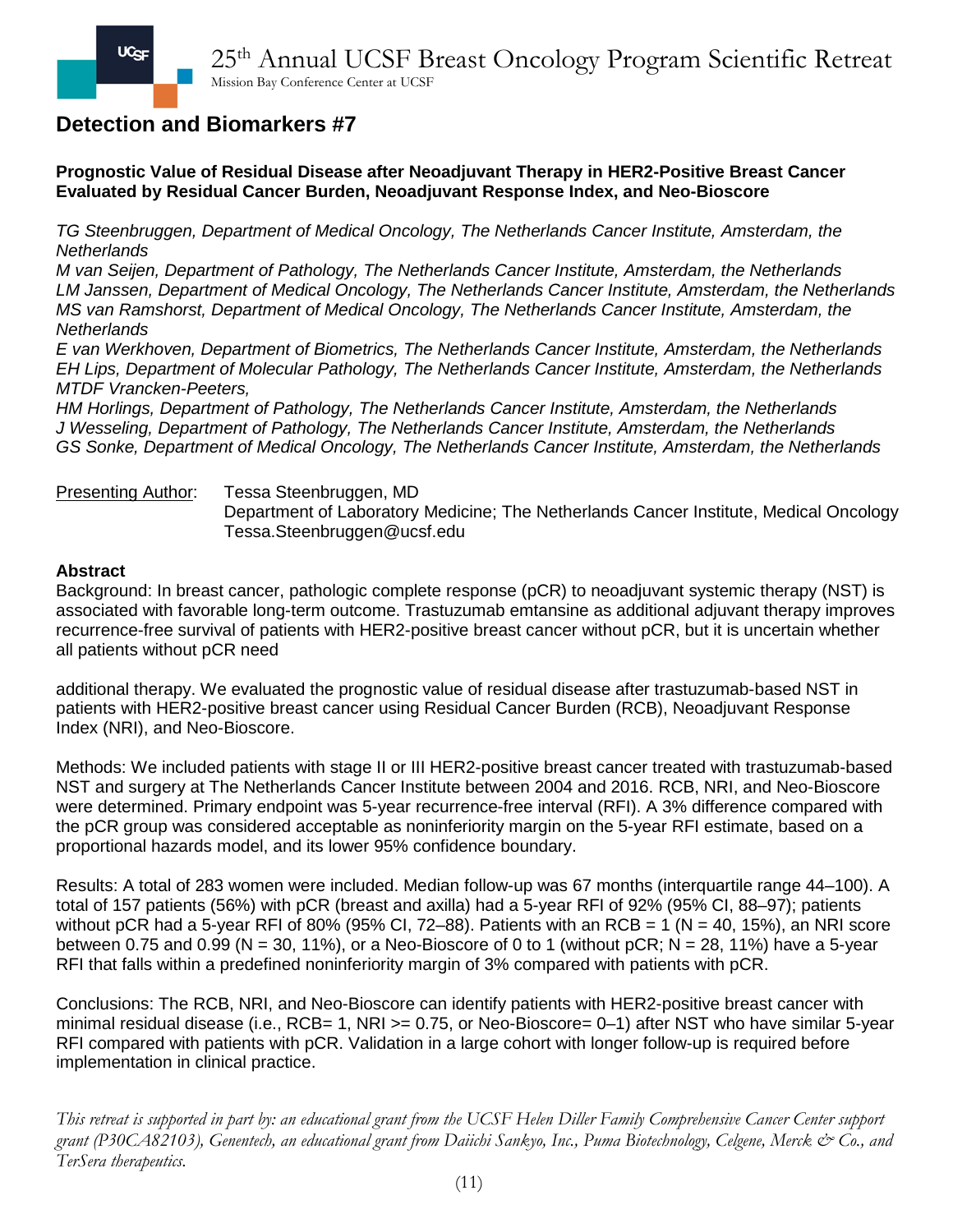### **Decoding the Biology of High-Risk Ductal Carcinoma in Situ (DCIS) through Genomics and the Tumor Immune Microenvironment: the DEFENSE Study**

*Alexa Glencer MD (UCSF), Olivier Harsimendy PhD (UCSD), Alexander Borowsky MD (UC Davis), Hidetoshi Mori PhD (UC Davis), Robert West MD (Stanford), Donald Weaver MD (University of Vermont), Janet Stein PhD (University of Vermont), Mark Evans PhD (University of Vermont), Gillian Hirst PhD (UCSF), Case Brabham (UCSF), Laura Esserman MD MBA (UCSF)*

| <b>Presenting Author:</b> | Alexa Glencer, MD      |
|---------------------------|------------------------|
|                           | Department of Surgery  |
|                           | alexa.glencer@ucsf.edu |

#### **Abstract**

Introduction: Ductal carcinoma in situ (DCIS) of the breast is a premalignant lesion representing a biological spectrum. While many patients with DCIS undergo surgical resection with no survival benefit given the indolent nature of their disease, others do possess DCIS that has the potential to evolve into invasive cancer if left untreated. Yet even among those patients with biologically aggressive DCIS, their risk of dying from metastatic breast cancer is only 3.3% versus 30-40% among patients with biologically aggressive invasive cancer. This study will identify molecular and tumor immune microenvironment factors that allow DCIS to develop high-risk features without ever becoming invasive breast cancer. Methods: This is a pilot study (DEFENSE) of 10 patients with invasive high-risk breast cancer enrolled on the I-SPY2 trial matched by age and tumor molecular profile to 10 patients with high-risk DCIS, defined as having at least two of the following characteristics: large (>5cm), high-grade, hormone receptor-negative, and/or HER2-positive. Tumors are divided into 22 sections with regions of pathologic interest identified prior to multi-modal analysis with whole exome DNA sequencing, SMART-3SEQ RNA sequencing, multiplex immunohistochemistry (mIHC), and stromal profiling. Each profiling modality is performed by a different institution included in the NIH Molecular Characterization of Screen-Detected Lesions (MCL) consortium. This pilot study will inform our decision to expand to a full-scale study of 200 patients (100 DCIS, 100 invasive cancer). Results: We have thus far demonstrated the feasibility of our pilot study with 10 blocks in total sent to and received by each institution. Pathologic annotation has also been completed. Whole exome DNA sequencing, SMART-3SEQ, mIHC, and stromal profiling work has begun, and we plan to make pathology, clinical and genomic data available through the MCL's collaborative partnership with the NASA Jet Propulsion Lab (JPL) cloud-based platform. Conclusions: We have successfully shown that a multi-institution collaborative can effectively share pathologic data and conduct data analyses using a variety of tumor profiling modalities. We anticipate that our data will allow us to differentiate the underlying biology of high-risk DCIS from invasive breast cancer, identifying mechanistic opportunities for future intervention.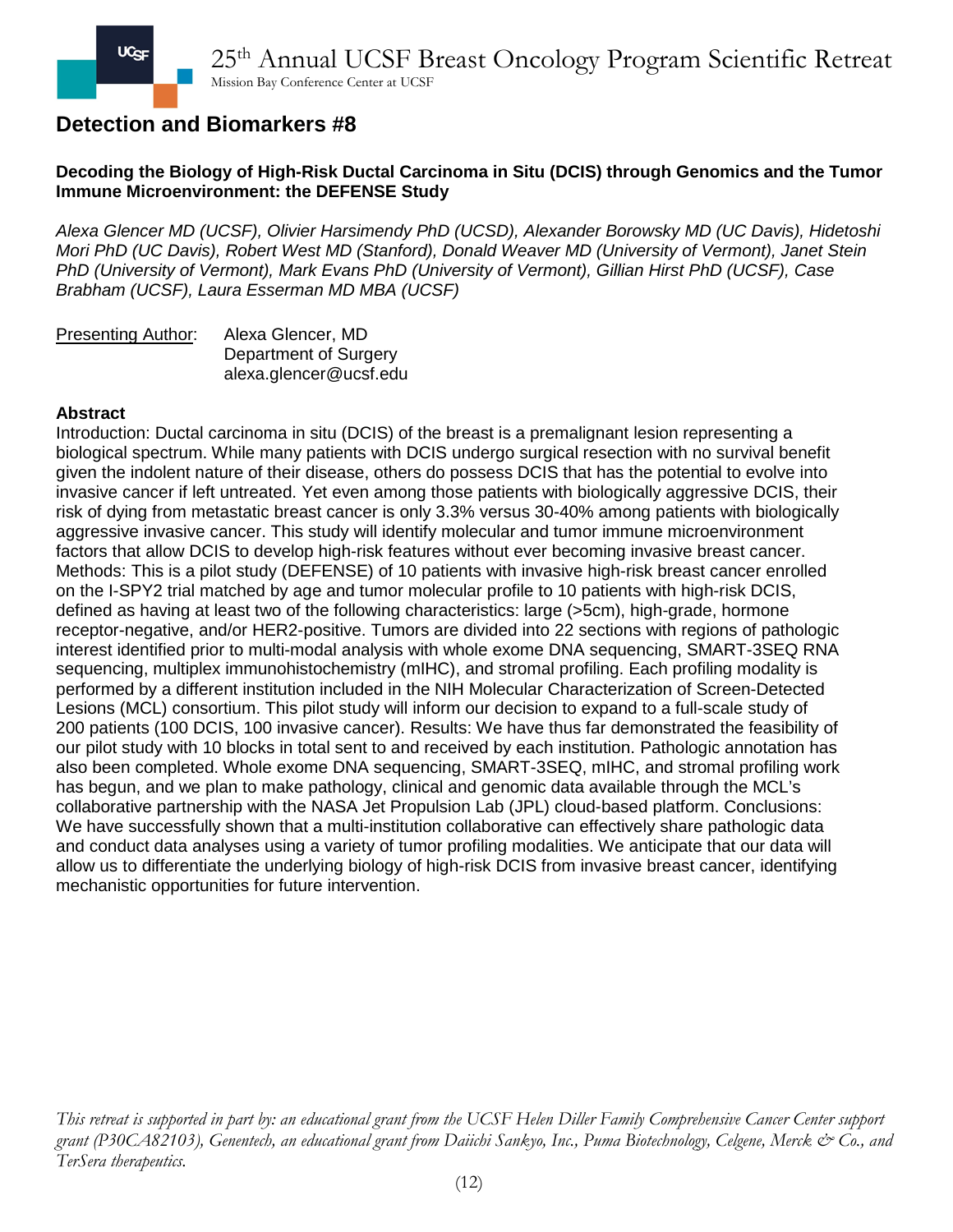## **Effect of DWI sequence on geometric measurement errors: evaluation in a breast MRI phantom**

*Lisa J Wilmes1, Adele P Peskin2, Xinran Zhong3, David C Newitt1, Kyung Sung3, Nola M Hylton1, and Kathryn E Keenan2*

*1University of California San Francisco, San Francisco, CA, United States, 2National Institute of Standards and Technology, Boulder, CO, United States, 3University of California Los Angeles, Los Angeles, CA, United States*

Presenting Author: Lisa Wilmes, PhD Department of Radiology and Biomedical Imaging, Hylton Laboratory lisa.wilmes@ucsf.edu

#### **Abstract**

Introduction: Diffusion weighted MRI (DWI) has shown promise for monitoring breast cancer treatment response and may provide complementary information to contrast-enhanced (CE)-MRI. One limitation of standard DWI techniques is spatial distortion that makes co-registration with T1w CE-MR images challenging. Previous work using the UCSF/NIST breast MRI phantom, demonstrated spatial distortion (stretching/compression) in single-shot echo planar imaging diffusion-weighted images (ss-EPI DWI) that was dependent on spatial location within the scanner (patient left or right) and was also present in patient breast DW-images. Experimental testing suggested the observed DWI distortion was not due to gradient nonlinearity or eddy currents. One hypothesized cause of the distortion was inhomogeneity effects in the main magnetic field (B0) of the MRI scanner

Advanced DWI techniques, such as multi-shot EPI DWI sequences, that may be less susceptible to potential causes of distortion, are becoming available for breast DWI. If distortion is due to B0 inhomogeneity, it would be expected to decrease when using multi-shot EPI techniques, which are less sensitive to off-resonance distortion. For this study, one UCSF/NIST breast MRI phantom was imaged to quantitatively measure the distortion of both standard single-shot and new multi-shot EPI DWI acquisitions.

Methods: Using the UCSF/NIST quantitative breast MRI phantom, MRI data including: T1-weighted, standard ss-EPI DWI, and multi-shot EPI DWI, were acquired at two imaging sites: (Site 1: Siemens 3T scanner and Site 2: GE 3T scanner).

Image distortion was measured by automatically calculating 1) the width of the phantoms in both the right and left breast coils and 2) the center-to-center spacing across rows of the geometric distortion plate array.

Results: Standard ss-EPI DWI of the UCSF/NIST breast phantom at both sites demonstrated a stretching/compression distortion in the x-direction dependent on R/L spatial location within the magnet. The distortion decreased when using multi-shot DWI EPI techniques At both sites, the T1-weighted images were closest to the fabricated 15 mm spacing.

Discussion and Conclusion: This work found that multi-shot EPI DWI sequences had reduced distortion, suggesting a potential B0 dependence of the stretching/compression distortion, and showed that the UCSF/NIST breast MRI phantom is a useful tool for identifying and characterizing distortion artifacts.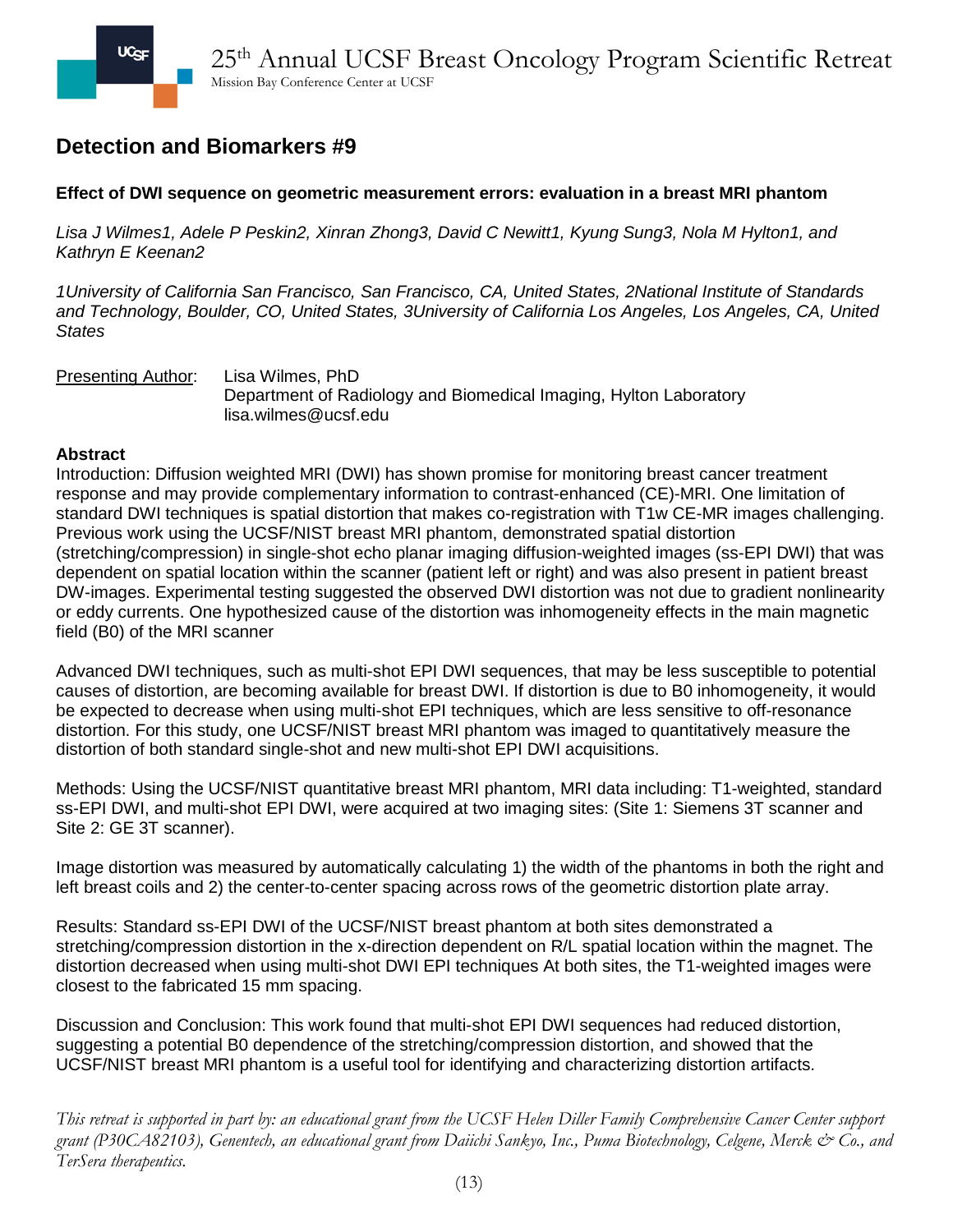### **Application of Machine Learning to elucidate the biology predicting response in the I SPY 2 neoadjuvant breast cancer trial**

*Rosalyn W. Sayaman, UCSF/City of Hope; Denise M. Wolf, UCSF; Christina Yau, UCSF; Julie Wulfkuhle, George Mason University; Emanuel Petricoin, George Mason University; Lamorna Brown-Swigart, UCSF; Smita M. Asare, Quantum Leap Healthcare Collective; Gillian L. Hirst, UCSF; Laura Sit, UCSF; Nicholas O'Grady, UCSF; Diane Hedistian, UCSF Breast Science Advocacy Core; I-SPY 2 TRIAL Consortium; Laura J. Esserman, UCSF; Mark A. LaBarge, City of Hope; Laura J. van 't Veer, UCSF*

Presenting Author: Rosalyn W. Sayaman, PhD Department of Laboratory Medicine, UCSF; Department of Population Sciences, Beckman Research Institute, City of Hope rwsayaman@gmail.com

#### **Abstract**

Background: Machine learning relies on algorithms that learn patterns in large, complex datasets to predict outcomes. The adaptive, neoadjuvant I-SPY 2 TRIAL evaluates novel agents added to standard therapy, and identifies their most responsive subtype. While previously proposed genes/signatures reflecting an agent's mechanism of action predicted pathologic complete response (pCR) in some treatment arms/subtypes, not all arms had strong predictive biomarkers. We leverage machine learning to explore the limitations of using only known mechanisms of action in predicting pCR, and the extent to which biology outside known drug action improves response prediction in the first 10 arms of the trial.

Methods: Our study involves 986 patients with pre treatment gene expression and pCR data across 10 treatment arms including inhibitors of HER2: neratinib (N), pertuzumab (P), TDM1/P; AKT (MK 2206; M); IGF1R (ganitumab); HSP90 (ganetespib); PARP/DNA repair (veliparib/carboplatin; VC); ANG1/2 (AMG386); immune checkpoints (pembrolizumab; Pembro); and a shared control arm (Ctr). Each arm/receptor subtype group was evaluated independently for groups with at least 20 patients (n=19), with 25% of data held out as independent test sets. We implemented a 3 fold cross validation technique with 10 repeats using Random Forest ensemble algorithm with recursive feature elimination. In combination with clinical data, a three pronged feature selection approach was employed: (1) restricted to mechanism of action genes: AKT/PI3K/HER (m=10 genes), IGF1 (m=11), HSP90 (m=88), DNA repair (m=79), TIE1/2 (m=11), and immune (m=61), as well as HER2 amplicon genes; (2) expanded to include targeted pathways for all 10 agents/combinations plus ESR1 and proliferation genes (m=339); (3) an unbiased whole genome approach (m=17,990). Models were considered predictive if AUROC  $\geq$  0.75, Sensitivity  $\geq$  0.6 and Specificity  $\geq$  0.6 in cross validation and independent test sets.

Results: Prediction of pCR using only genes reflecting the known mechanism of the drug succeeded in 5 subgroups, with DNA repair genes predicting VC response and immune genes predicting Pembro response in HR+HER2 and HR HER2 subsets, and AKT/PI3K/HER + HER2 amplicon genes predicting (P) response in HR+HER2+ patients. Expansion of the feature set to include genes associated with all mechanisms of action of all drugs proved sufficient to produce good predictive models in 8 of 19 subgroups. Examples include DNA repair + immune genes predicting response to ganitumab in HR+HER2 and to (N) in HR+HER2+. An unbiased approach using all data yielded predictive power in 8 of 19 subgroups, including 5 with no predictive models from the first two approaches. Examples include HR HER2 (N) predictors enriched for metabolic, cell division and membrane protein proteolytic processes; HR+HER2+ TDM1/P enriched for metabolic, stress response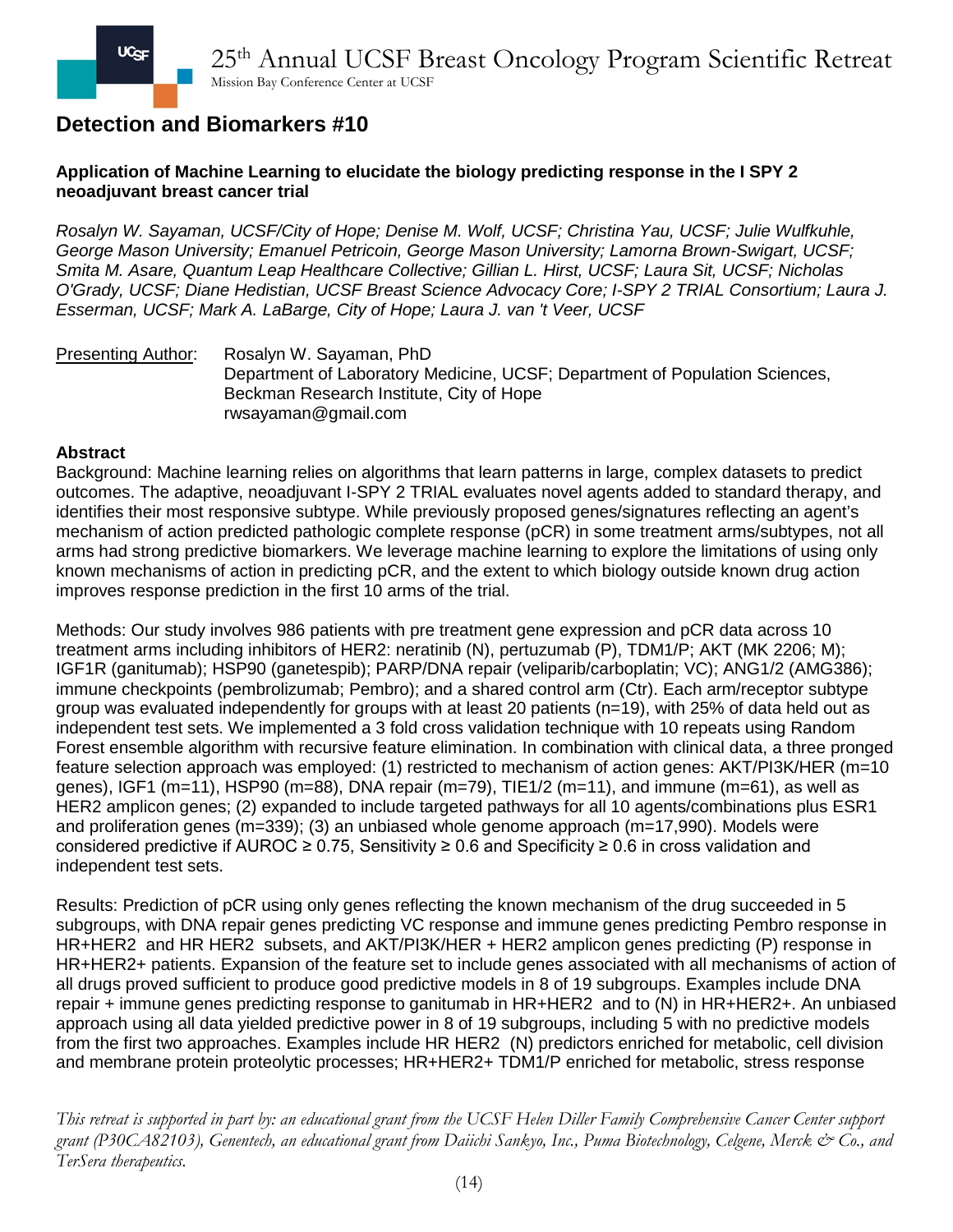

and cell cycle processes; and HR HER2 MK 2206 predictors containing Ser/Thr kinases. In total, we identify predictive biomarkers in 14 of 19 subgroups across the three feature selection approaches.

Conclusions: Our results suggests that hypothesis driven analysis restricted to assumed mechanisms of action of the experimental agents may be insufficient, and that exploration of possible off target effects may be needed to understand the underlying biology of response or resistance.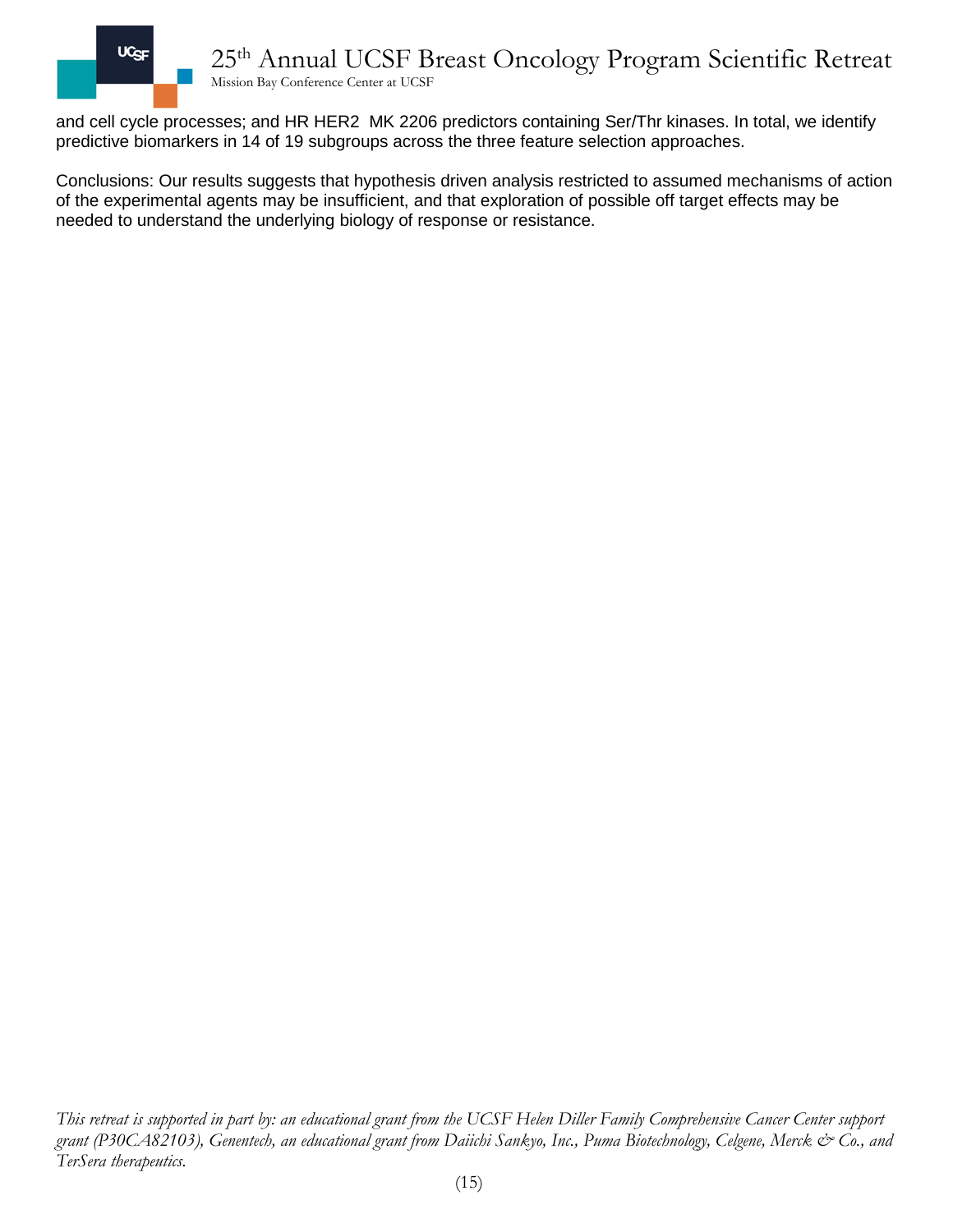## **Unlocking the vault: Can 2nd opinions by Comprehensive Cancer Center breast oncologists improve treatment quality for African Americans?**

*Rena J. Pasick1, Brittany Campbell2, Hope S. Rugo3, Christen Dillard4, Marion Harris5, Galen Joseph6 1,2 Department of Medicine, University of California San Francisco;3 Helen Diller Family Comprehensive Cancer Center, University of California San Francisco; 4 University of Texas;5 Steps to Empowerment; 6 Department of Anthropology, History and Social Medicine, University of California San Francisco*

Presenting Author: Rena Pasick, DrPH; Brittany Campbell Department of Medicine Rena.Pasick@ucsf.edu; Brittany.Campbell@ucsf.edu

### **Abstract**

Research increasingly points to inadequate treatment as a factor in the excess breast cancer mortality among African Americans. Likely causes include lack of guideline-concordant care, underuse of medical advances, and limited opportunities to participate in clinical trials and genetic counseling. African Americans are disproportionately affected because they are more likely to receive care in low-resource settings. Research also shows that NCI-designated Comprehensive Cancer Centers (CCCs) have the best cancer outcomes compared with other clinical settings - yet African Americans and Latinx are under-represented in CCCs. It is as if the leading cancer clinicians are locked in a vault inaccessible to those with the greatest need.

We used ethnographic methods to explore the feasibility of and extent to which a CCC 2nd opinion can improve the quality of treatment offered to African American breast cancer patients receiving care elsewhere. Through community outreach, 14 patients were recruited and 17 CCC consultations were conducted free of charge. Each was observed and audio-taped. Patients were interviewed twice to document the impact of the consultation on their treatment. Consulting oncologists were also interviewed.

Our findings reveal numerous ways in which the CCC 2nd opinion improved quality of treatment from complete revision of a treatment plan to adding/changing medications, modifying the plan for monitoring, and/or improving management of side effects. Patients reported that all major recommendations were implemented by treating clinicians. In one dramatic case, chemotherapy failed to slow the growth a young public hospital patient's stage 3 tumor associated with a P53 mutation. The CCC clinician recommended an entirely different treatment. In remission two years later, the patient had another child.

We believe this is the first study to explore the CCC consultation as an intervention to reduce mortality disparities. It appears feasible to target CCC 2nd opinions to vulnerable patients at relatively low cost to the CCC. Many CCC clinicians were eager to see these patients, and to communicate directly with treating clinicians. Patients readily recognized the expertise of CCC clinicians and were deeply grateful for the opportunity.

Based on this pilot study, the 2nd opinion concept warrants further testing via a randomized trial.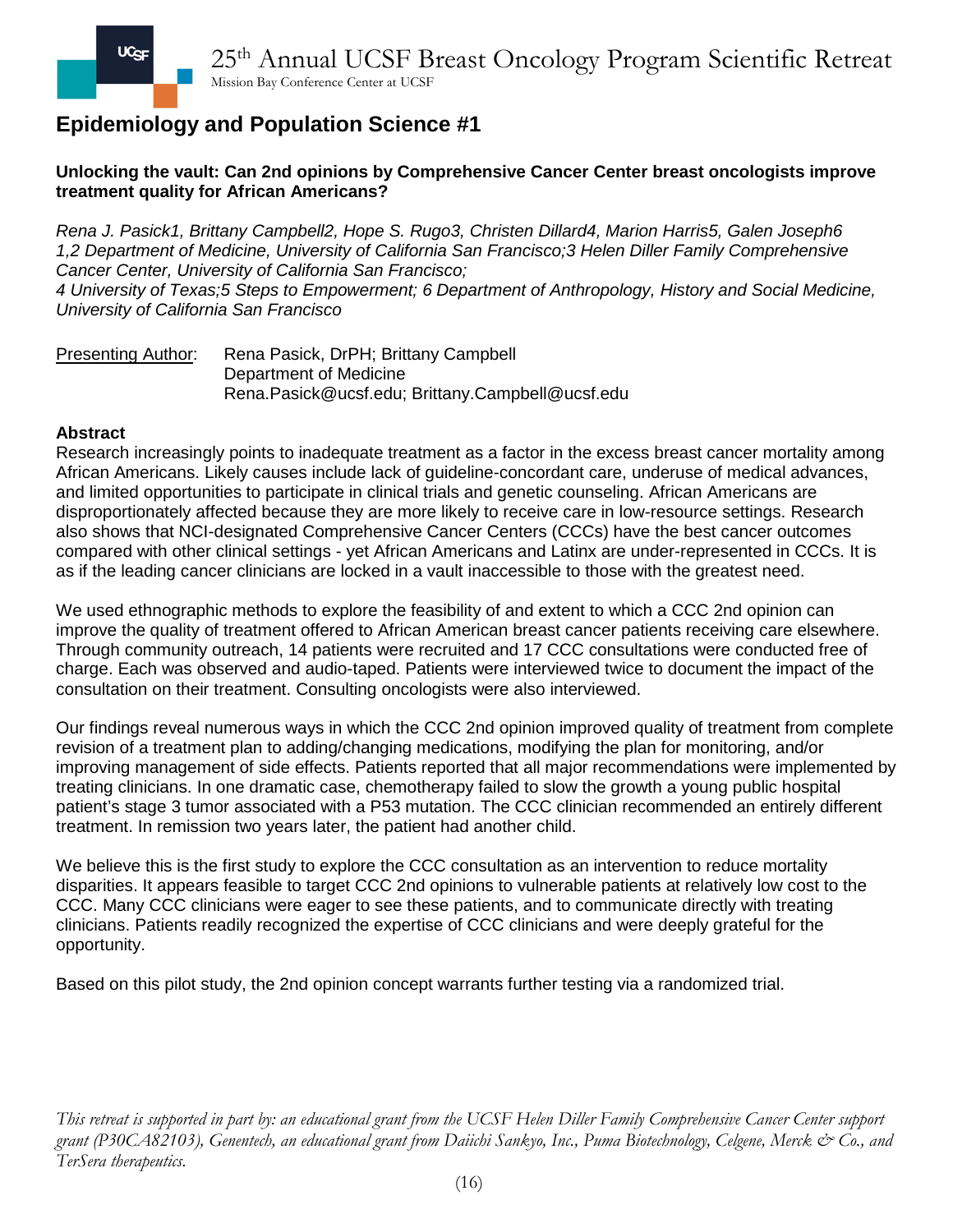## **BRCA Exchange: Data Integration and Federated Analysis for BRCA Genetic Variant Interpretation**

*Melissa Cline, UC Santa Cruz Zack Fischmann, UC Santa Cruz Amy Coffin, UC Santa Cruz Benedict Paten, UC Santa Cruz Marc Zimmerman, ETH Zurich Faisal Alquaddoomi, ETH Zurich Gunnar Ratsch, ETH Zurich*

Presenting Author: Melissa Cline, PhD UC Santa Cruz Genomics Institute mcline@ucsc.edu

#### **Abstract**

Genetic testing is improving patient care through early detection and improved management of heritable breast cancer risk, but its impact remains limited by Variants of Uncertain Significance (VUS). These VUS are rare variants for which no single institution may have enough observations for robust interpretation. The BRCA Exchange (https://brcaexchange.org) was launched by the Global Alliance for Genomics and Health to address this need, by developing data integration strategies to advance genetics with the BRCA genes as exemplars. The BRCA Exchange currently represents the single largest source of public BRCA variation data, integrating data from public resources including ClinVar, LOVD, gnomAD, and the Starita/Findlay functional assay. In our next steps, we are developing approaches for secure integration of case-level data through federated analysis. This involves "bringing the code to the data", rather than sharing the data directly, and analyzing sensitive, PHI-containing data within its secure home environment to generate aggregated variant-level summaries that contain no PHI and can be shared more broadly. Working closely with the ENIGMA expert panel for BRCA variant interpretation, we are developing federated analysis strategies for generating statistical evidence of variant pathogenicity based on variant allele frequencies, summary family history, variant co-occurrences, and other information. We welcome new collaborations! This work is supported by the NCI Information Technology for Cancer Research (ITCR) program, Grant # 1U01CA242954-01. For more information, please contact Melissa Cline, mcline@ucsc.edu.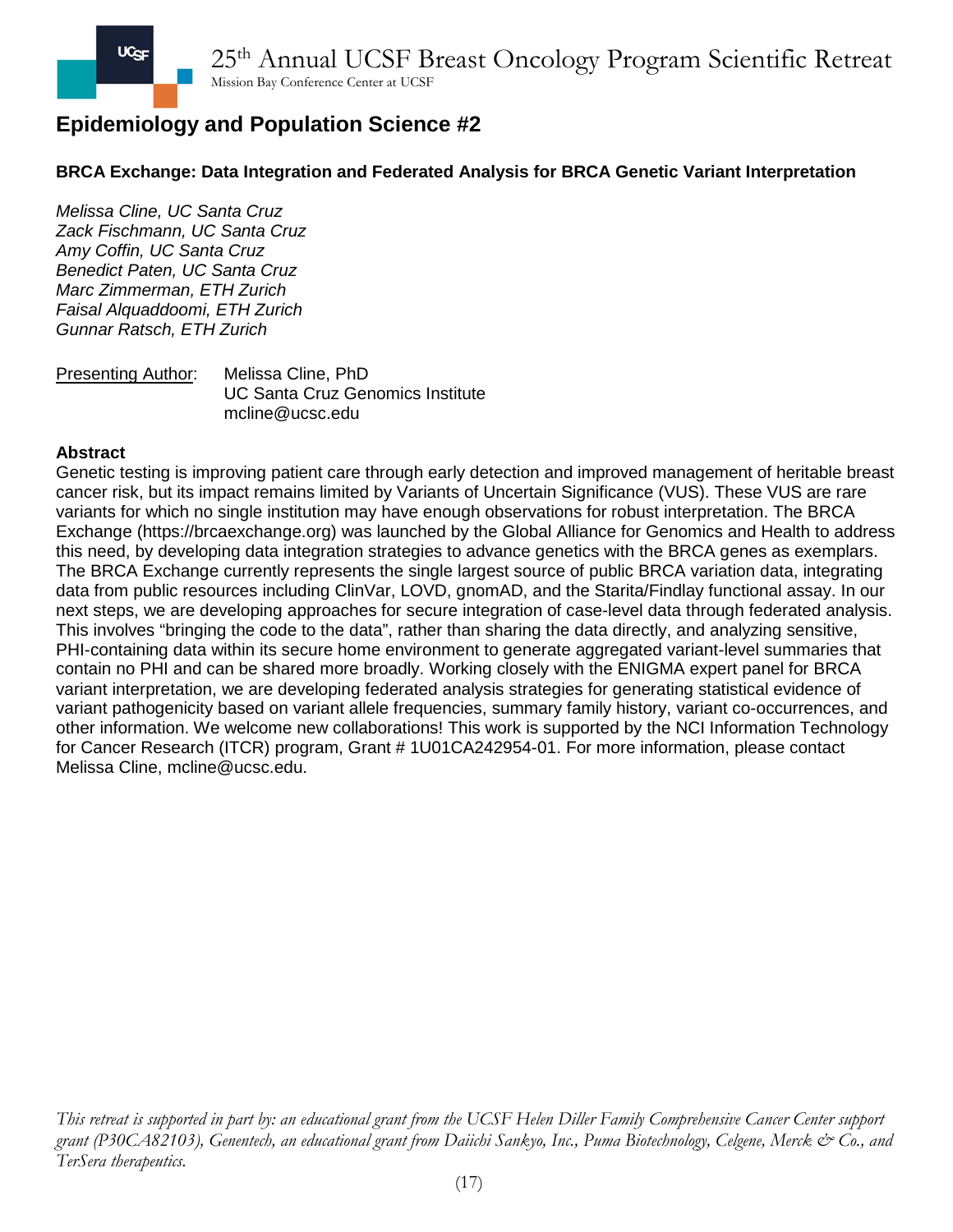

## **Resources for HDFCCC Members**

*HDFCCC Administration*

**Presenting Author:** Meredith Donnelly **HDFCCC** meredith.donnelly@ucsf.edu

#### **Abstract**

Explore the benefits of Cancer Center membership.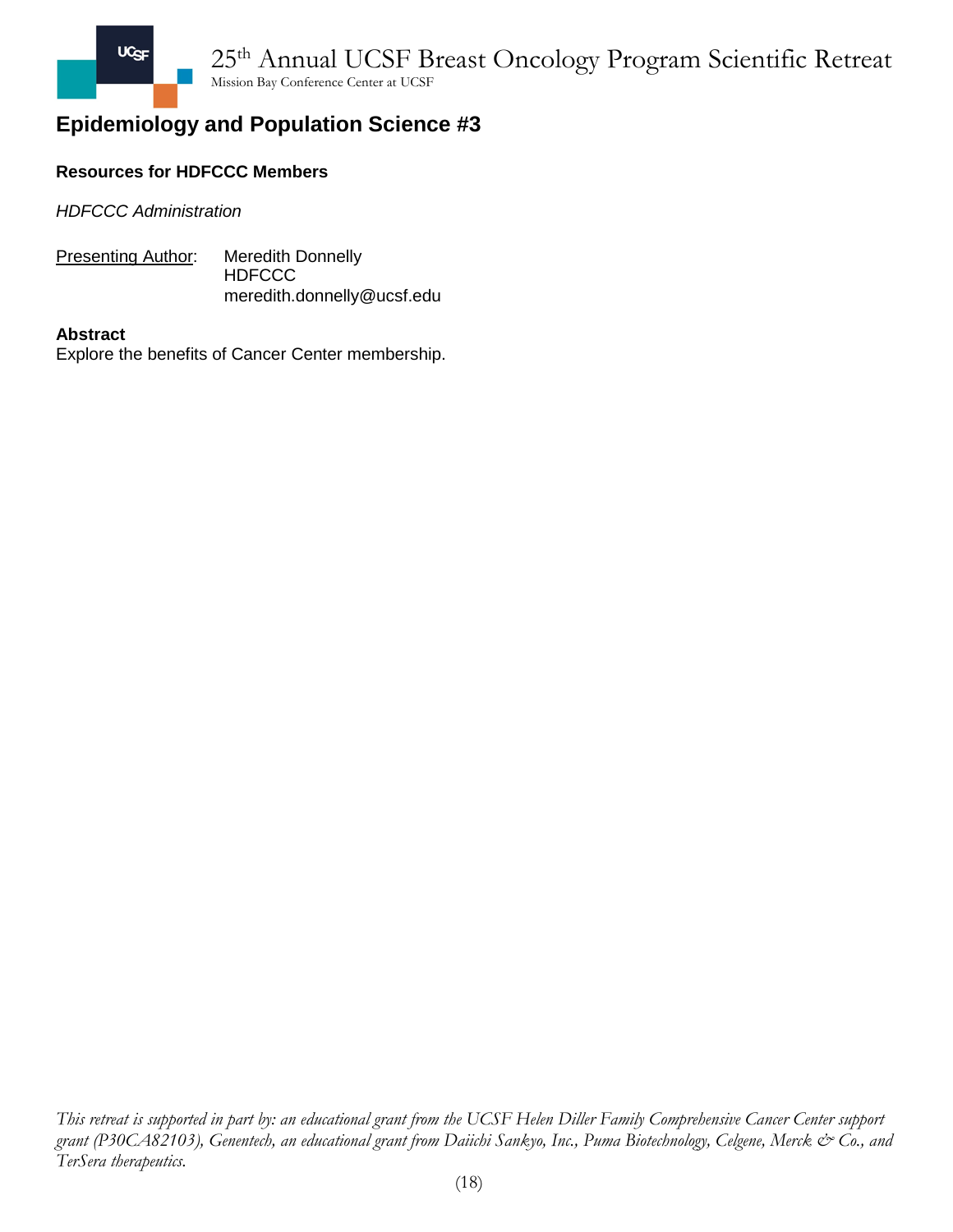## **Using a breast cancer risk model and risk thresholds as a predictor of chemoprevention uptake**

*Yash S Huilgol[1], Holly Keane[1], Yiwey Shieh[1], Jeffrey Tice[1], Elad Ziv[1], Lisa Madlensky[2], Leah Sabacan[1], Irene Acerbi[1], Mandy Che[1], Allison Stover Fiscalini[1], Hoda Anton-Culver[3], Alexander D Borowsky[4], Sharon Hunt[5], Arash Naeim[6], Barbara Parker[2], Laura J van 't Veer[1], Athena Breast Health Network Investigators and Advocate Partners and Laura J Esserman[1]. 1 UCSF, San Francisco, CA; 2 UC San Diego, San Diego, CA; 3 UC Irvine, Irvine, CA; 4 UC Davis, Sacramento, CA; 5 Sanford Health, Sioux Falls, SD; 6 UC Los Angeles, Los Angeles, CA*

#### Presenting Author: Yash Huilgol, AB UCSF, School of Medicine; UC Berkeley School of Public Health yash.huilgol@ucsf.edu

#### **Abstract**

Background: Large-scale chemoprevention trials validated endocrine risk reduction strategies to lower breast cancer risk. We sought to understand the risk at which women are likely to adopt chemoprevention. A 5-year Gail risk of 1.67% or above is considered elevated risk, and the FDA indication for prescribing chemoprevention. We examined chemoprevention use in the Athena Breast Health Network (Athena), which includes approximately 100,000 women who are screened by mammography at Sanford Health, UC Davis, UC Irvine, UC Los Angeles, UC San Diego, and UC San Francisco.

Methods: We calculated the Gail risk score for women who had completed an Athena online intake survey distributed before being seen at screening centers; this survey included questions about chemoprevention usage. First, we analyzed 16,518 surveys of 9,318 unique women without breast cancer or DCIS who received breast cancer screening at UCSF from 2011- 2018 and who consented to research. These women also selfreported use of chemoprevention. We stratified Gail risk scores by a threshold of 1.67%, and by percentiles to identify those women in the top 2.5% by age. We compared current chemoprevention use in these different breast cancer risk strata, and factors associated with its use. An analysis including all 100,000 women in the Athena Network will be presented at SABCS.

Results: Overall, at UCSF, 48 of 9,318 women (0.51%) reported current chemoprevention use. The 5-year Gail risk was greater than 1.66% in 3,675 of 9,318 women (39%), of whom 205 (2.2%) were in the top 2.5% of risk by age.

Chemoprevention use was reported by 13 of 205 (6.3%) women in the top 2.5% of risk by age (mean Gail risk 5.6%), as compared to 41 of 3,675 (1.1%) who were at Gail above 1.66% (mean Gail = 3.9%). Women in the top 2.5% and those with Gail risk >1.66% were significantly more likely to be using chemoprevention p< 0.01 for each respectively). Chemoprevention uptake was correlated with the joint effect of the top 2.5% of risk by age and increasing Gail score ( $OR = 10.25$ ;  $P = 0.009$ ). Preliminary results were consistent among the 100,000 women in the Athena registry (analysis ongoing).

In addition, chemoprevention use was more likely in older women (OR = 1.10;  $P < 0.01$ , for every year of age) and in those women with Ashkenazi ancestry on both sides of the family compared to none (OR = 2.32;  $P =$ 0.02). Race and education were not associated with use of chemoprevention.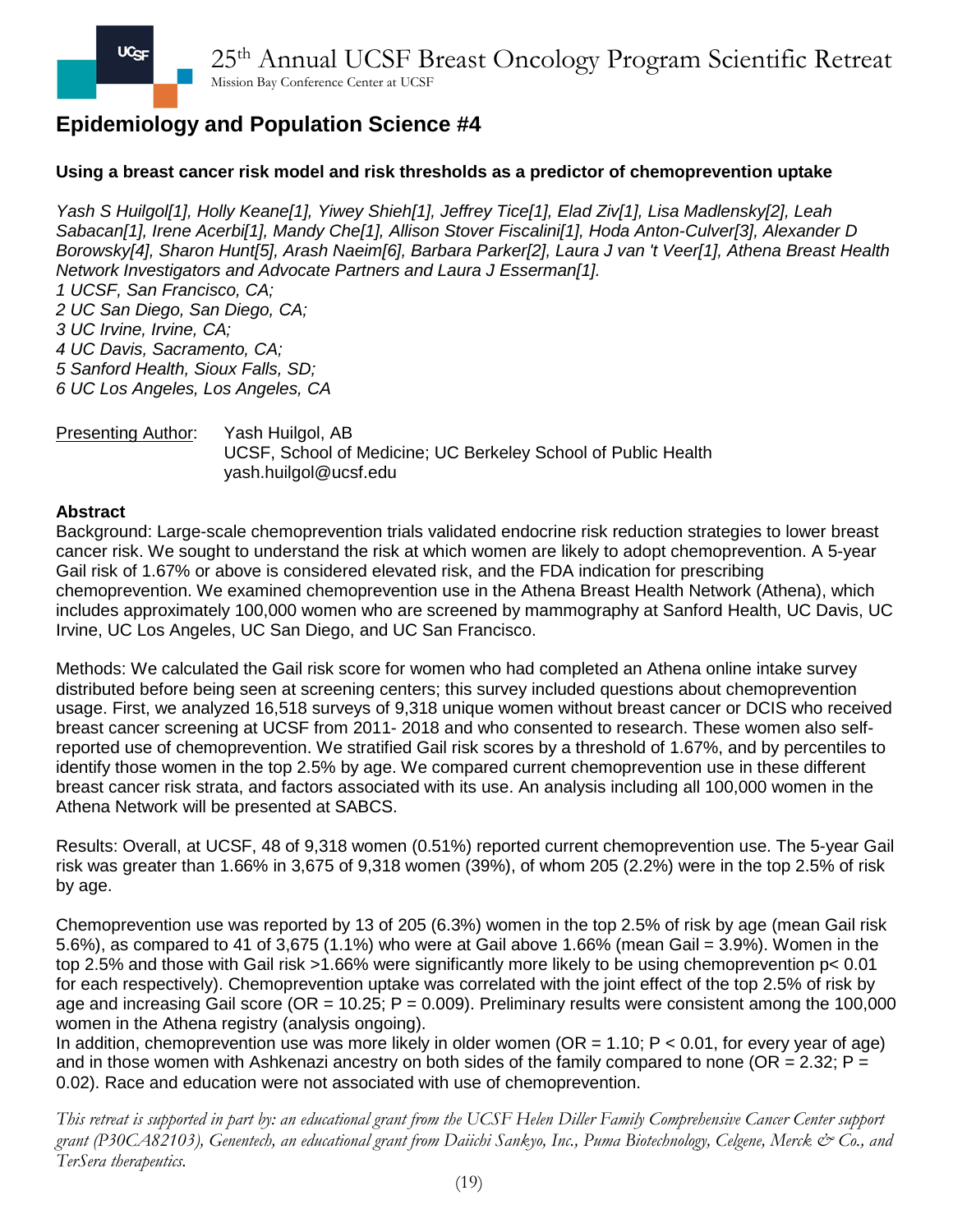

Discussion: Women with higher Gail scores in the top 2.5% of risk by age are positively associated with current chemoprevention use (6.34%). Importantly, this analysis presents a risk-stratified, population-level risk reduction strategy, using the top 2.5% risk threshold by age. It provides an opportunity to specifically target chemoprevention to women at highest need to reduce their breast cancer risk.

In the WISDOM Study (NCT02620852), we are prospectively testing active outreach based on breast cancer risk in the top 2.5% of risk by age, and have developed a breast health decisions aid to standardize communication of risk-reducing options.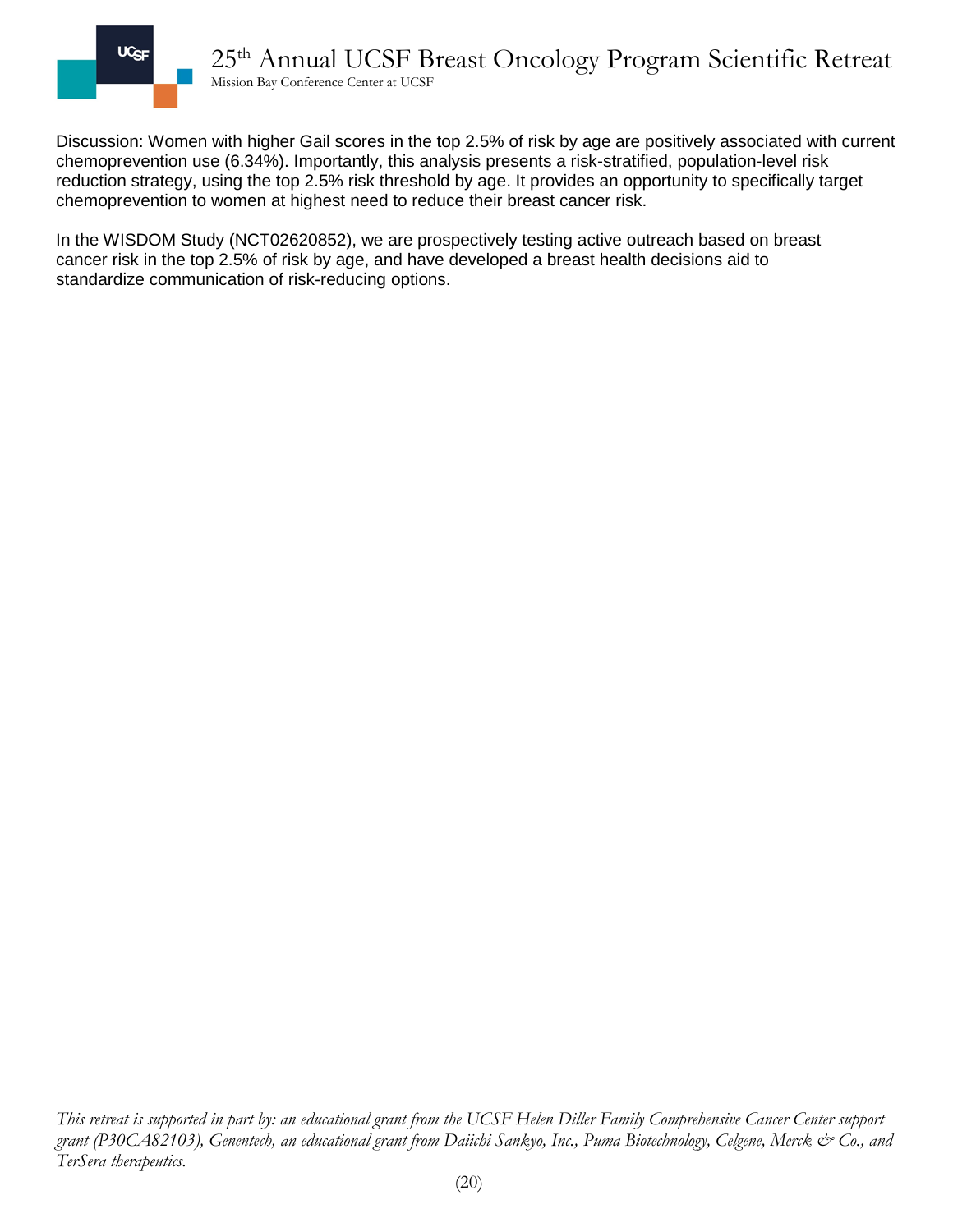**Personalized breast cancer screening in a population-based study: Women Informed to Screen Depending On Measures of Risk (WISDOM)**

### *Authors*

- *1. Mandy Che, BS, mandy.che@ucsf.edu 1*
- *2. Allison Stover Fiscalini, MPH, allison.stoverfiscalini@ucsf.edu 1*
- *3. Irene Acerbi, PhD, PMP, Irene.acerbi@ucsf.edu 1*
- *4. Yiwey Shieh, MD, Yiwey.Shieh@ucsf.edu 1*
- *5. Lisa Madlensky, PhD, CGC, lmadlensky@ucsd.edu 2*
- *6. Jeffrey Tice, MD, jeff.tice@ucsf.edu 1*
- *7. Elad Ziv, MD, elad.ziv@ucsf.edu 1*
- *8. Martin Eklund, PhD, martin.eklund@ki.se 7*
- *9. Amie Blanco, MS, LCGC, amie.blanco@ucsf.edu 1*
- *10. Barry Tong, MS, MPH, LCGC, barry.tong@ucsf.edu 1*
- *11. Deborah Goodman, MD, PhD, goodmand@uci.edu4*
- *12. Lamees Nassereddine, MS, LCGC, lnassereddine@mednet.ucla.edu5*
- *13. Nancy Anderson, NP, nancy.a.anderson@sanfordhealth.org6*
- *14. Heather Harvey, BSN, RN, Heather.Harvey@SanfordHealth.org6*
- *15. Steele Fors, sfors@ucsd.edu 2*
- *16. Hannah Lui Park, PhD, hlpark@uci.edu4*
- *17. Antonia Petruse, MBA, apetruse@mednet.ucla.edu5*
- *18. Skye Stewart, MS, sdstewart@ucdavis.edu2*
- *19. Janet Wernisch, BSN, OCN, CCRP, janet.wernisch@sanfordhealth.org 6*
- *20. Larissa Risty, MS, LCGC, larissa.risty@sanfordhealth.org 6*
- *21. Ian Hurley, BS, hurley@medicine.bsd.uchicago.edu*
- *22. Barbara Koenig, PhD, Barbara.Koenig@ucsf.edu 1*
- *23. Celia Kaplan, DrPH, celia.kaplan@ucsf.edu 1*
- *24. Robert Hiatt, MD, PhD, Robert.Hiatt@ucsf.edu 1*
- *25. Neil Wenger, MD, nwenger@mednet.ucla.edu5*
- *26. Vivian Lee, AB, vlee@aquapartners.net 1*
- *27. Diane Heditsian, BA, diane@declarity.com 1*
- *28. Susie Brain, BSc, Susie\_brain@yahoo.com 1*
- *29. Leah Sabacan, MBA, leah.sabacan@ucsf.edu1*
- *30. Barbara Parker, MD, baparker@ucsd.edu 2*
- *31. Alexander Borowsky, MD, alexander.borowsky@ucdmc.ucdavis.edu 3*
- *32. Hoda Anton-Culver, PhD, hantoncu@uci.edu 4*
- *33. Arash Naeim, MD, PhD, anaeim@mednet.ucla.edu 5*
- *34. Andrea Kaster, MD, Andrea.Kaster@SanfordHealth.org 6*
- *35. Melinda Talley, MD, Melinda.Talley@SanfordHealth.org 6*
- *36. Laura van 't Veer, PhD, laura.vantveer@ucsf.edu 1*
- *37. Andrea LaCroix, PhD, alacroix@ucsd.edu 5*
- *38. Olufunmilayo I Olopade, MD, FACS, folopade@medicine.bsd.uchicago.edu8*
- *39. Deepa Sheth, MD, dsheth@radiology.bsd.uchicago.edu8*
- *40. Wisdom Study and Athena Breast Health Network Investigators and Advocate Partners athenapmo@ucsf.edu 1*
- *41. Laura Esserman, MD, MBA, laura.esserman@ucsf.edu 1*

#### *Institutions:*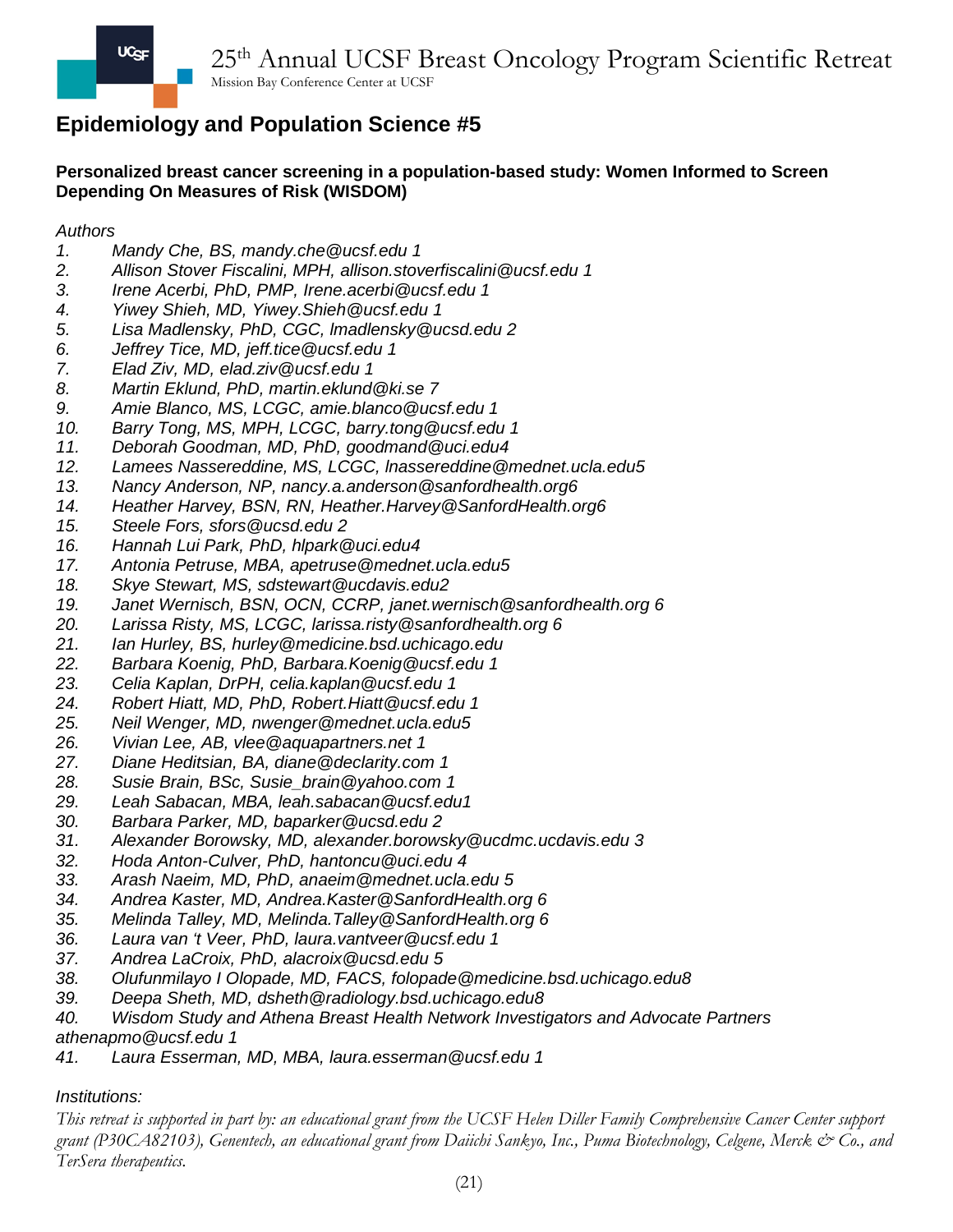

25th Annual UCSF Breast Oncology Program Scientific Retreat

Mission Bay Conference Center at UCSF

*1 University of California, San Francisco, San Francisco, California, United States, 94118 2 University of California, San Diego, San Diego, California, United States, 92103 3 University of California, Davis, Sacramento, California, United States, 95817 4 University of California, Irvine, Irvine, California, United States, 92868 5 University of California, Los Angeles, Los Angeles, CA, California, United States, 90095 6 Sanford Health, Sioux Falls, South Dakota, United States, 57104 7 Karolinska Institutet, Stockholm, Sweden 8 University of Chicago, Illinois, United States, 60637*

Presenting Author: Mandy Che, BS Department of Surgery, van't Veer Laboratory mandy.che@ucsf.edu

#### **Abstract**

Background: The WISDOM Study is a preference-tolerant, pragmatic study seeking to determine if personalized screening, compared to traditional annual screening, is as safe, less morbid, enables prevention, and is more accepted by women. WISDOM personalized screening integrates previously validated genetic and clinical risk factors (age, family history, breast biopsies, race/ethnicity, mammographic density) into a single risk assessment model to direct screening. The study is registered on ClinicalTrials.gov, NCT02620852.

Methods: Women aged 40-74 years with no personal history of breast cancer, DCIS, or double mastectomy can join the study online at wisdomstudy.org. Participants can randomize or self-select a study arm. For all participants, risk of developing breast cancer is calculated according to the Breast Cancer Surveillance Consortium (BCSC) model. Participants in the personalized arm undergo panel-based mutation testing, and their 5-year risk is calculated using the BCSC score combined with a Polygenic Risk Score (BCSC-PRS) that includes 229 single nucleotide polymorphisms (SNPs) known to increase breast cancer risk. 5-year risk level thresholds are used to stratify for low-, moderate- and high risk to determine age to start, stop, and frequency of screening.

Accrual: The study is currently open for accrual nationwide. To date, 33,931 women have registered, and 25,099 have consented to participate. The median age is 56 years old. 85% of participants are Caucasian, 2% African-American, and 5% Asian. 6% self-reported Hispanic ethnicity. WISDOM is actively partnering with selfinsured companies, health insurers, and Blue Cross Blue Shield Association for national coverage using a coverage with evidence progression approach.

Expansion and diversity: To strengthen generalizability, WISDOM is enhancing the diversity of our potential participant population by expanding to other states and partnering with other health insurers and self-insured companies. Additionally, the study is available in Spanish to engage Spanish-speaking communities. With the involvement of patient advocates and community partnerships, diversifying out recruitment will strengthen our scientific knowledge of breast cancer risk and increase the accessibility to personalized breast cancer screening recommendations for all women.

Conclusions: We have established a robust online enrollment portal which allows women across the US to participate. Results at 5 years will enable us to demonstrate that personalized screening improves healthcare value by reducing screening volumes and costs without jeopardizing outcomes.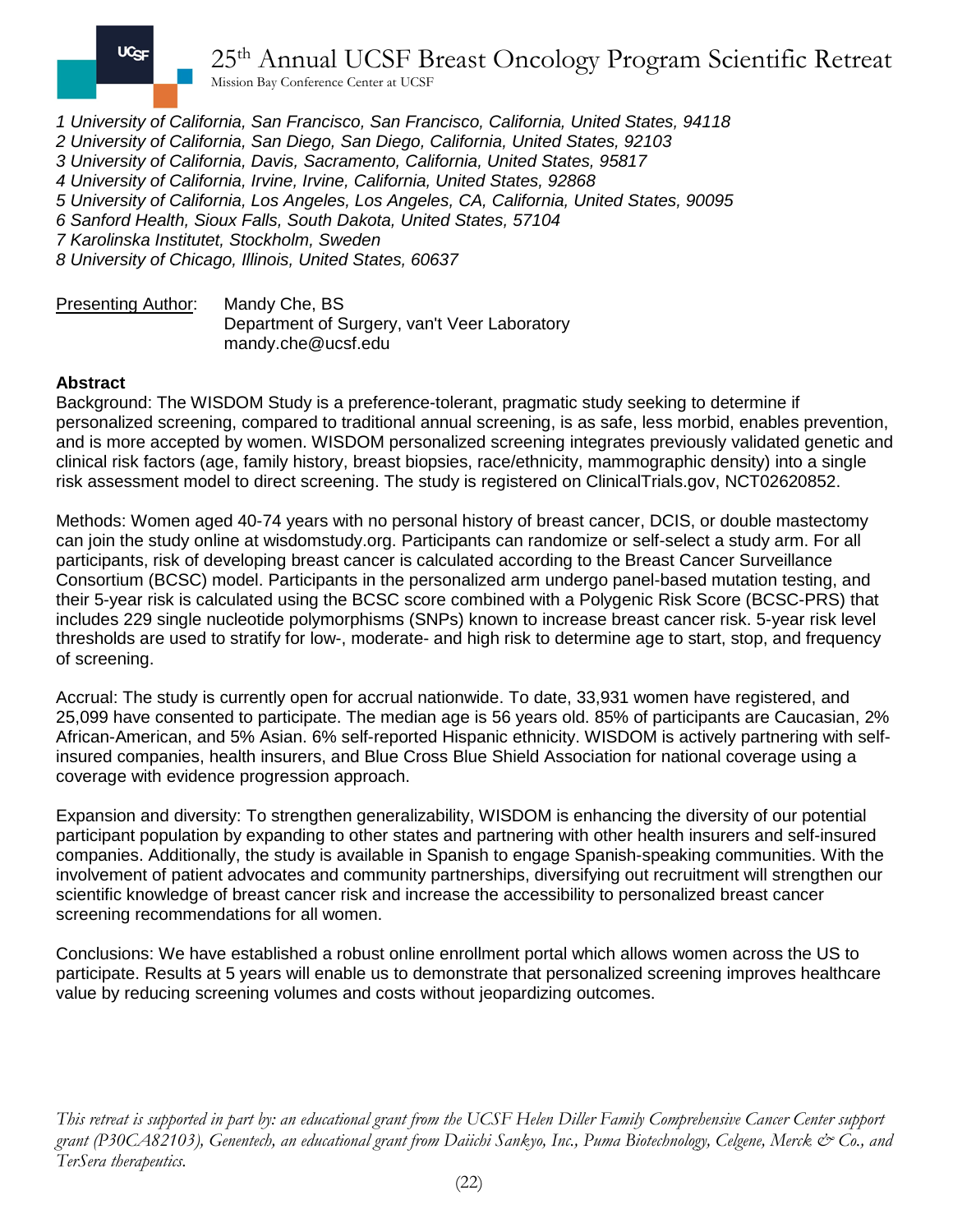**Triaging breast care center patients to supportive care services based on the Athena Breast Health Network online intake form and the Patient-Reported Outcomes Measurement Information System (PROMIS)**

*Madeline Matthys (1), André Dempsey (1), Amrita Basu (1), Emily Wong (1), Nickolas Dreher (1), Irene Acerbi (1), Suzanne Ackerson (1), Laura Esserman (1), Athena Breast Health Network, Michelle Melisko (1), Laura van 't Veer (1)*

*(1) University of California, San Francisco, San Francisco, CA.* 

Presenting Author: Madeline Matthys Department of Surgery, van 't Veer Laboratory madeline.matthys@ucsf.edu

### **Abstract**

Background: At the UCSF Breast Care Center (BCC), an Athena Breast Health Network electronic Health Questionnaire System (eHQS) is distributed to new patients. This questionnaire includes self-reported Patient-Reported Outcome Measurement and Information System (PROMIS) quality of life domains and proactively triages patients to genetic counseling, psycho-oncology, onco-fertility, smoking cessation, peer support, nutritional counseling, behavioral sleep, and social work. This analysis aims to assess the eHQS as a means to effectively refer patients to supportive care services.

Patients and Methods: Over 6,000 patients have completed the questionnaire since 2013. 4,984 patients consented to research and 3,627 completed all relevant data for analysis. The number of referrals pended after eHQS completion was reviewed. PROMIS T-Scores in 8 domains (depression, anxiety, fatigue, sleep-related impairment and disturbance, cognitive function, applied cognition and physical function) were calculated with the Health Measures system and compared to the US general population and between patient age and cancer type.

Results: Compared to the US general population, UCSF BCC patients have impaired quality of life in every assessed PROMIS domain except for depression. As age increases, scores indicate lower symptom burden in depression, anxiety, sleep disturbance, and cognitive function. Importantly, high symptom burden in the anxiety PROMIS domain was suggestive of lower quality of life scores in 6 of the other 7 assessed PROMIS domains. 39% of analyzed BCC patients received at least one referral to a supportive care service. 50% of patients with an Invasive Breast Cancer (IBC) diagnosis and 43% of patients with a DCIS diagnosis triggered at least one referral. 31% of patients received a genetic counseling referral, 16.3% psycho-oncology, 11% behavioral sleep, 8% nutritional counseling, 7.6% social work, 2.4% smoking cessation, and 1.6% onco-fertility. Patients with IBC were more likely than those with DCIS or no cancer diagnosis to receive a genetic counseling or psychosocial service referral. Referral count decreases as age increases.

Conclusion: The Athena intake form at the UCSF BCC effectively triages patients to supportive care services. Preliminary results regarding the correlation between anxiety and overall poor quality of life suggest that referrals to psycho-oncology may be most efficacious in decreasing symptom burden.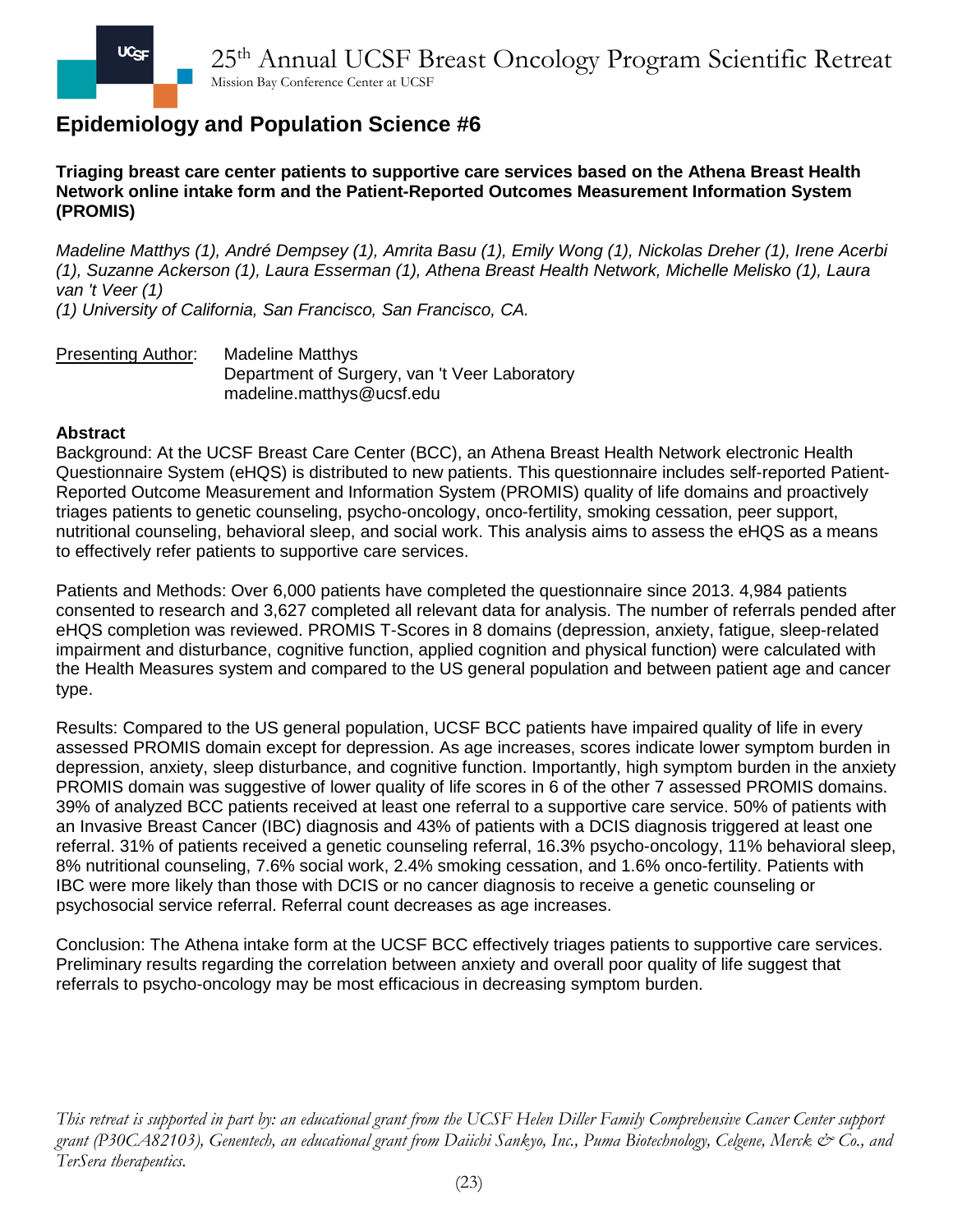### **Breast Cancer Risk and Prevention Education: Implications from the WISDOM Study's Breast Health Decisions Tool Pilot**

*Authors: Tianyi Wang (1), Mandy Che (1), Yash Huilgol (2), Holly Keane (3), Deborah Goodman (4), Allison Fiscalini (5), Laura Esserman (1,5)*

*Institutions:* 

- *1. UCSF Breast Care Center, San Francisco, CA*
- *2. UCSF School of Medicine, San Francisco, CA*
- *3. Peter MacCallum Cancer Centre, Melbourne, Australia*
- *4. Department of Epidemiology and Biostatistics, UC Irvine, Irvine, CA*
- *5. Athena Breast Health Network, San Francisco, CA*

Presenting Author: Tianyi Wang, BA UCSF Breast Care Center, Athena Breast Health Network tianyi.wang@ucsf.edu

#### **Abstract**

Introduction: From May 2019 to February 2020, the Breast Health Decisions (BHD) Tool Pilot Study was rolled out to Women Informed to Screen Depending on Measures of Risk (WISDOM) Study participants. The tool addresses AIM 4 of the WISDOM Study: to determine whether knowledge of personal risk improves uptake of preventative interventions. The BHD Tool utilizes engaging visuals and distilled language to communicate to women their personalized risk and risk reduction methods. The goal is to not only provide the risk but also actively educate women in the top 2.5% breast cancer risk in their age group.

Methods: After developing the BHD tool, we conducted a pilot with 20 women in the target risk group to test its usability and utility. A breast health specialist contacted each participant for an online consultation of the tool. Next we asked participants to complete a feedback survey and follow-up interview.

Results: 20 participants completed a breast health specialist consultation. Of those, 14 completed the quantitative feedback survey and 11 participated in a follow-up interview. From the feedback survey, 14 of the 14 (100%) participants indicated that they had a better understanding of their chance of developing breast cancer. 13 (93%) thought the aid was either "extremely helpful" or "very helpful" in helping them understand their breast cancer risk. 10 (71%) indicated that they were either "extremely motivated" or "very motivated" to reduce their risk. 10 (71%) noted they would consider lifestyle changes (exercise, reducing alcohol intake, and/or reducing BMI). 6 (43%) indicated they would consider chemoprevention medication. From the qualitative interviews, we learned that some women were not previously aware of chemoprevention medications. A majority of women found the visuals helpful in understanding and remembering their breast cancer risk compared to the average woman. And many women felt empowered to take control of their health.

Conclusions: A health decisions tool can be pivotal in not only educating women about their breast cancer risk but also motivating them to take preventative action. We plan to launch the BHD Tool to WISDOM Study participants in February 2020 to further assess prevention uptake in risk-based screening.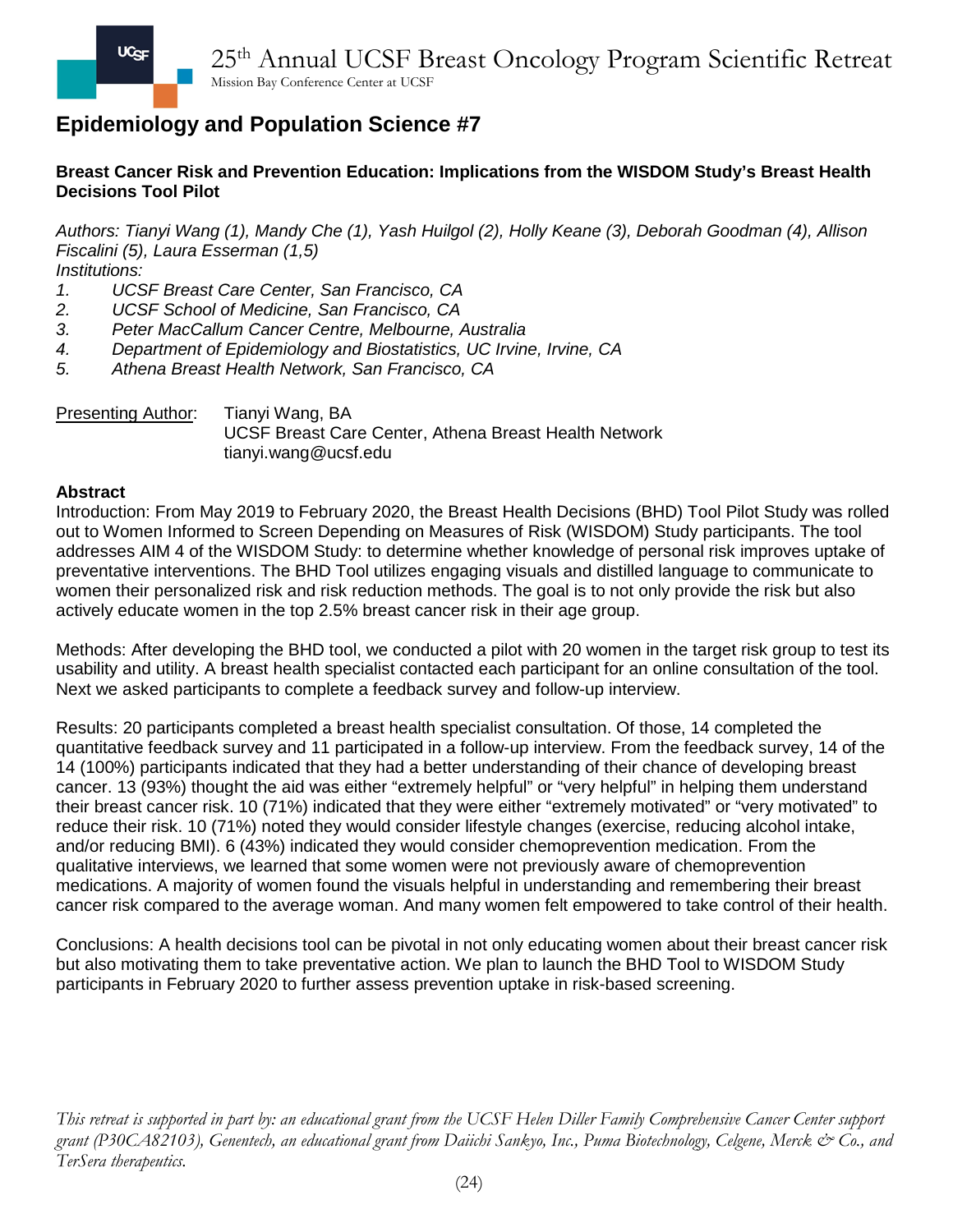## **Restructuring Nurse Navigation to Enhance Patient Experience: Patient-Centered Survey Findings**

*Authors: Tianyi Wang (1), Yash Huilgol (2), Janet Black (1), Carrie D'Andrea (1), Laura Esserman (1) Institutions:* 

*1. UCSF Breast Care Center, San Francisco, CA*

*2. UCSF School of Medicine, San Francisco, CA*

| <b>Presenting Author:</b> | Tianyi Wang, BA           |
|---------------------------|---------------------------|
|                           | <b>Breast Care Center</b> |
|                           | tianyi.wang@ucsf.edu      |

### **Abstract**

Introduction: A nurse navigator is a registered nurse who can serve as a patient advocate, educator and coordinator. At the UCSF Breast Care Center, nurse navigators assist with care coordination for new patients. In some centers, they are also the point-person throughout a patient's entire treatment process. The effect of nurse navigation on patients has not been adequately assessed. Our study attempts to elucidate the efficacy of nurse navigation in patient care.

Methods: We provided a 9-question survey to 50 patients at the UCSF Breast Care Center before their breast oncology appointment. After survey completion, patients had the chance to talk about their patient experience.

Results: 28 (56%) patients surveyed did not have nurse contact before their appointment and 22 (44%) patients surveyed did. 16 out of 28 (57%) of no-nurse contact patients felt informed before their appointment compared to 16 out of 22 (73%) of patients with nurse contact. 4 out of 28 (14.3%) of no-nurse contact patients strongly agreed that their initial questions were answered compared to 11 out of 22 (50%) of patients with contact. 12 out of 28 (43%) of no-nurse contact patients strongly agreed that their care was coordinated effectively compared to 15 out of 22 (68%) of patients with nurse contact. Our last set of questions asked nonurse contact patients whether nurse contact would 1) improve their patient experience and 2) better deal with stressful emotions. Patients with nurse contact were asked whether a nurse did improve statements 1 and 2. 14 out of 28 (50%) of no-nurse patients strongly agreed to both statements. 16 out of 22 (73%) of patients with nurse contact strongly agreed to statement 1 and 20 out of 22 (91%) agreed with statement 2.

Conclusions: A greater proportion of patients with nurse contact felt informed before their appointment and believed their care was effectively coordinated than those without nurse contact. And the majority of patients with nurse contact believed their nurses improved their patient experience and relieved anxiety/stress. Thus, nurse navigators can play vital roles in streamlining workflow and improving patient well-being at the cancer center.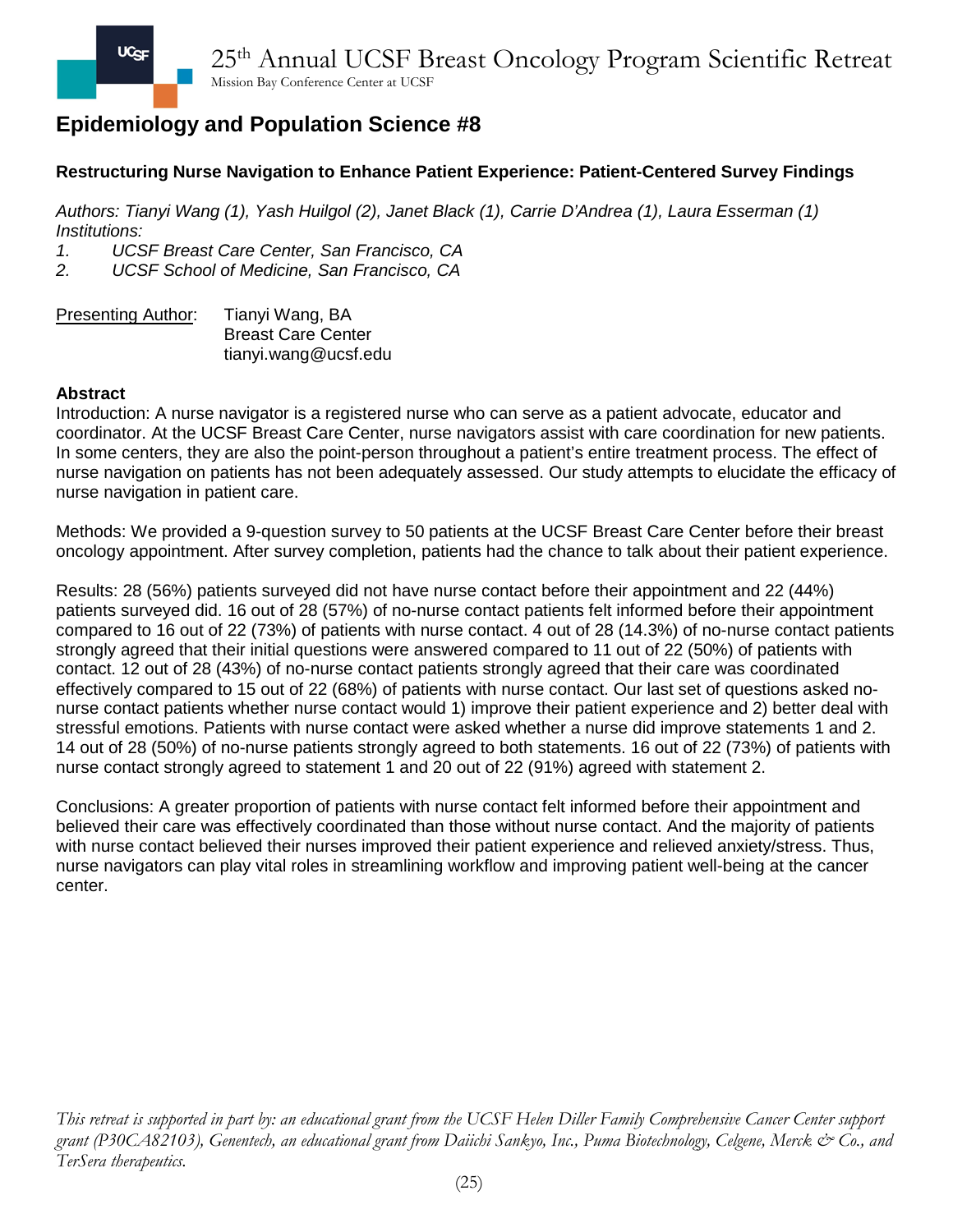## **Adjuvant chemotherapy in small node-negative triple-negative breast cancer**

*Dr. Tessa G Steenbruggen, Department of Medical Oncology, The Netherlands Cancer Institute, Amsterdam, the Netherlands*

*Erik van Werkhoven, Department of Biometrics, The Netherlands Cancer Institute, Amsterdam, the Netherlands* 

*Dr. Mette S van Ramshorst, Department of Medical Oncology, The Netherlands Cancer Institute, Amsterdam, the Netherlands*

*Dr. Vincent O Dezentje, Department of Medical Oncology, The Netherlands Cancer Institute, Amsterdam, the Netherlands*

*Dr. Marleen Kok, Department of Medical Oncology, The Netherlands Cancer Institute, Amsterdam, the Netherlands*

*Prof. Dr. Sabine C Linn, Department of Medical Oncology, The Netherlands Cancer Institute, Amsterdam, the Netherlands*

*Prof. Sabine Siesling, Department of Health Technology and Services Research, Technical Medical Centre, University of Twente, Enschede, the Netherlands*

*Dr. Gabe S Sonke, Department of Medical Oncology, The Netherlands Cancer Institute, Amsterdam, the Netherlands*

Presenting Author: Tessa Steenbruggen, MD

Department of Laboratory Medicine; The Netherlands Cancer Institute, Medical Oncology Tessa.Steenbruggen@ucsf.edu

#### **Abstract**

Background: Recommendations on adjuvant chemotherapy in pT1N0M0 triple-negative breast cancer (TNBC) differ between international guidelines due to lack of randomized trial data. We evaluated associations of adjuvant chemotherapy with long-term outcome in a population-based cohort of pT1N0M0 TNBC.

Methods: All patients diagnosed with pT1N0M0 TNBC in the Netherlands between 2005 and 2016 were identified from the Netherlands Cancer Registry. Patient, tumor, and treatment characteristics were recorded. Date and cause of death were obtained from Statistics Netherlands. We used multivariable Cox-regression models to evaluate associations of adjuvant chemotherapy with breast-cancer specific survival (BCSS) and overall survival (OS), adjusted for baseline characteristics and performed sensitivity analyses using propensityscore (PS) weighting.

Results: We identified 4,366 patients: 284 with pT1a, 923 with pT1b, and 3,159 with pT1c tumors. Adjuvant chemotherapy was administered in 53% of patients. Patients receiving chemotherapy had more unfavorable baseline characteristics including younger age, larger tumors, and higher tumor grade. At 8.2 years median follow-up (IQR=5.8-10.9), 671 patients had died, of whom 311 due to breast cancer. After adjustment for baseline characteristics, chemotherapy was associated with improved BCSS (adjusted HR [aHR]=0.65; 95%CI=0.48–0.89). The effect of chemotherapy differed by tumor size (pT1a: aHR=4.28, 95%CI [1.12-16.44]; pT1b: aHR=1.12, 95%CI [0.51-2.49]; pT1c: aHR=0.60, 95%CI [0.43-0.82]; pinteraction=0.02). Findings for OS were in line with BCSS results. PS-weighting analysis confirmed the results of the primary analysis.

Conclusions: Adjuvant chemotherapy is associated with better BCSS and OS in pT1N0M0 TNBC. Benefit is most evident in pT1c tumors and may not outweigh harms in pT1a/pT1b tumors.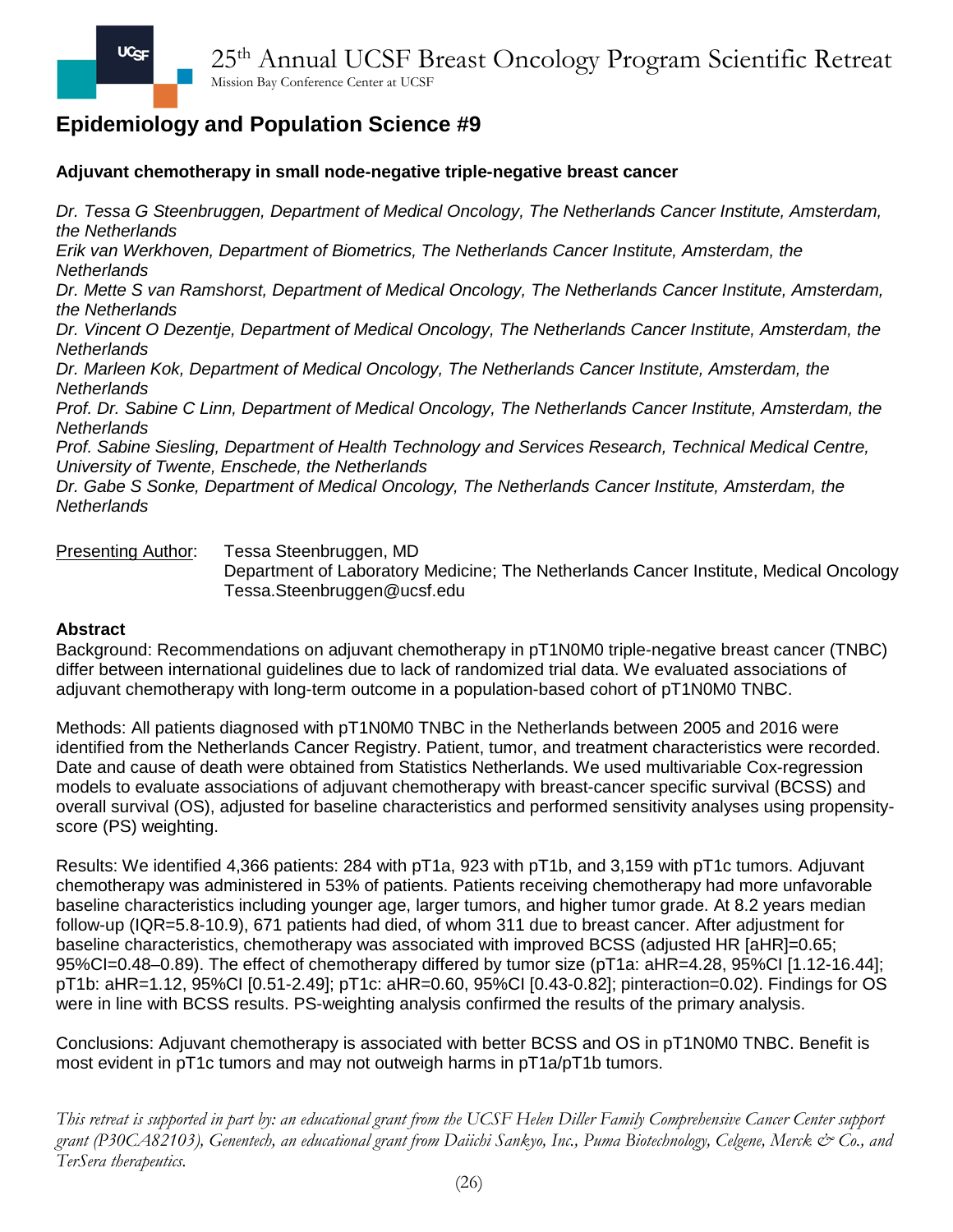## **Epidemiology and Population Science #10** – BEST EPIDEMIOLOGY AND POPULATION SCIENCE POSTER

## **Prediction of long-term survival in oligo-metastatic breast cancer (MBC)**

*Tessa G Steenbruggen, Department of Medical Oncology, The Netherlands Cancer Institute, Amsterdam, the Netherlands/Department of Laboratory Medicine, University of California San Francisco, San Francisco, CA, USA*

*Michael Schaapveld, Department of Epidemiology, The Netherlands Cancer Institute, Amsterdam, the Netherlands*

*Joyce Sanders, Department of Pathology, The Netherlands Cancer Institute, Amsterdam, the Netherlands Jelle Wesseling, Department of Pathology, The Netherlands Cancer Institute, Amsterdam, the Netherlands Esther H Lips, Department of Molecular Pathology, The Netherlands Cancer Institute, Amsterdam, the Netherlands*

*Marie-Jeanne T Vrancken Peeters, Department of Surgical Oncology, The Netherlands Cancer Institute, Amsterdam, the Netherlands*

*Terry Wiersma, Department of Radiotherapy, The Netherlands Cancer Institute, Amsterdam, the Netherlands Laura J van 't Veer, Department of Laboratory Medicine, University of California San Francisco, San Francisco, CA, USA*

*Sabine C Linn, Department of Medical Oncology, The Netherlands Cancer Institute, Amsterdam, the Netherlands*

*Sabine Siesling, Department of Registration and Research, Comprehensive Cancer Organization the Netherlands, Utrecht, the Netherlands*

*Gabe S Sonke, Department of Medical Oncology, The Netherlands Cancer Institute, Amsterdam, the Netherlands*

Presenting Author: Tessa Steenbruggen, MD

Department of Laboratory Medicine; The Netherlands Cancer Institute, Medical Oncology Tessa.Steenbruggen@ucsf.edu

#### **Abstract**

Background: MBC is generally considered incurable. Nevertheless, ~5% of patients with MBC are alive 10 years with no evidence of disease. Observational studies show that long-term survivors (LTS) tend to have a limited number of metastases, often referred to as oligo-MBC. Oligo-MBC may indicate a state of limited metastatic potential with a role for local ablative treatment of metastatic lesions. However, oligo-MBC can also represent the tip of a metastatic iceberg. In a large cohort of long-term MBC survivors, we investigated the optimal definition of oligo-MBC and factors associated with a favorable outcome in patients with oligo-MBC.

Methods: All patients < 80 years diagnosed with de novo MBC between 1/2000 and 12/2007 and alive ≥10 years were selected from the Netherlands Cancer Registry. For each LTS we selected 3 patients who survived <10 years, matched on ER-status, age, and year of diagnosis. Detailed data on clinical presentation and therapy was collected from medical records. Vital status was updated via linkage with the Dutch Personal Records Database until 2/2019. We assessed 10-year overall survival (OS) according to the number of metastatic lesions to determine the optimal oligo-MBC definition. Next, we used weighted Cox regression models with inverse sampling probability weighting to study prognostic factors in oligo-MBC. Factors associated with OS at p-value ≤0.10 were included in multivariable models; 95% confidence intervals (CI) were estimated using robust standard-errors.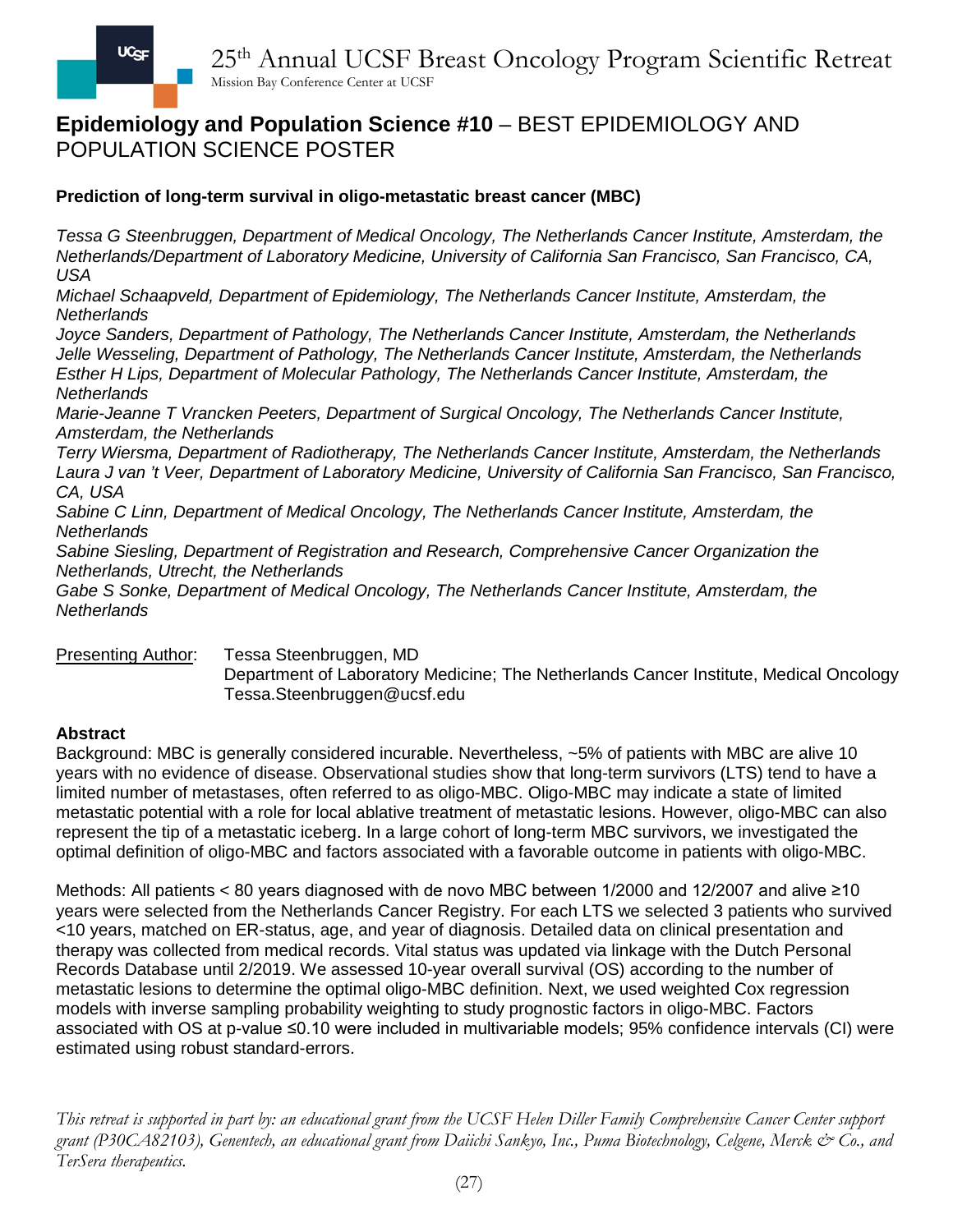

Results: We identified 3,328 eligible patients with de novo MBC, of whom 207 (6%) were alive ≥10 years. Three or less distant metastases showed statistically significant better OS compared to multiple ( >5) metastases whereas 4-5 metastases showed similar HR to > 5 metastases (table). Therefore, we used  $\leq$  3 metastases to define oligo-MBC. In multivariate analyses, local therapy of oligo metastases (HR 0.56, 95% CI 0.34-0.92), premenopausal status (HR 0.39, 95% CI 0.19-0.80), and absence of lung metastases (HR 0.26, 95% CI 0.11-0.64) were significantly associated with better OS while single organ metastases, bone metastases, central nervous system metastases, surgery of the primary tumor were not.

Conclusions: In a nationwide cohort of patients with MBC, a maximum of 3 metastases appeared the optimal cut-off to define oligo-MBC. In patients with oligo-MBC, local therapy of metastases, was associated with better OS as were premenopausal status and absence of lung metastases.

| Table        |      |               |         |            |
|--------------|------|---------------|---------|------------|
| # metastases | HR.  | 95% CI        | P-value | 10-year OS |
|              | 0.68 | $0.51 - 0.91$ | 0.010   | 15%        |
| $2 - 3$      | 0.72 | $0.54 - 0.96$ | 0.023   | 13%        |
| $4 - 5$      | 0.80 | $0.52 - 1.24$ | 0.313   | 7%         |
| >5           | ref  |               |         | 3%         |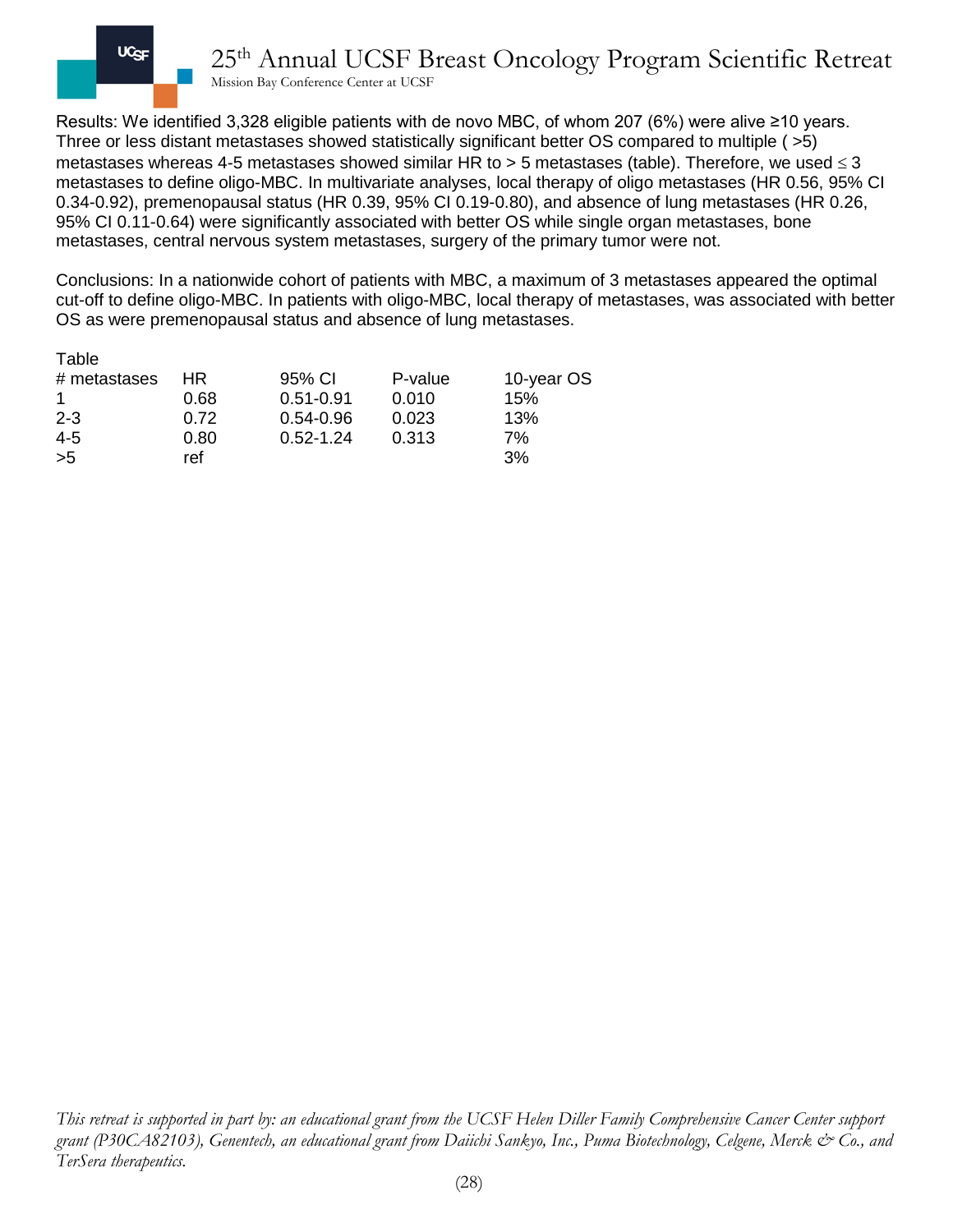## **Teens for Screens: Implementation of a Breast Cancer Awareness Education Program Among High School Students from Minority Communities in San Francisco**

*Ana I. Velazquez MD MSc 1,2, Leela Wong 3, Tania Dugatkin 2, Bianca Dal Bo 4, SF CAN Breast Cancer Task Force, Laura Fejerman PhD 2*

- *1. Division of Hematology/Oncology, Department of Medicine, University of California San Francisco, San Francisco, CA;*
- *2. UCSF Helen Diller Family Comprehensive Cancer Center, San Francisco, CA;*
- *3. Abraham Lincoln High School, San Francisco, CA;*
- *4. Berkeley High School, Berkeley, CA*

Presenting Author: Ana I. Velazquez, MD, MSc Department of Medicine, Division of Hematology Oncology ana.velazquezmanana@ucsf.edu

### **Abstract**

Introduction: National racial/ethnic and socioeconomic (SES) disparities in breast cancer (BC) risk and survival are well documented. In a study of the BC population in San Francisco (SF), we identified neighborhood and racial/ethnic differences in stage of diagnosis, molecular subtype, and survival. Specifically, women that resided in low SES areas were diagnosed with more advanced BC stage and had lowest screening rates. With the goal of eliminating observed disparities, the SF Cancer Initiative (SFCAN) created Teens for Screens (T4S). T4S is a high school student (HS) based education program aimed to educate and empower HS to promote BC screening and health behavior changes in their families and communities.

Methods: T4S was developed using a continuous-stakeholder-engagement approach, including HS partners and the SFCAN BC task force members. The program was advertised via dissemination of flyers among public schools of SF. Applications were completed online and applicants were selected to represent a diverse group of HS based on self-reported race/ethnicity, different public high schools, and teens who reside within neighborhoods with lowest screening rates. Selection was limited to current 10th or 11th graders and priority was given to teens reporting a close experience with BC. During phase 1 (P1), participants attended 4 weekly half-day educational sessions focused on: introduction to BC, risk factors, health disparities, and local community resources. P1 sessions integrated the participation of healthcare professionals, survivors, and community partners, as well as interactive exercises focused on communication, and leadership skills. Participants were provided with an online educational video created by HS and the SFCAN website as resources for dissemination during phase 2 (P2). Participants completed a P1 evaluation survey and are currently completing weekly dissemination reports as part of P2.

Results: After 3-weeks of advertisement, T4S received 76 applications. We accepted 39 sophomore and junior HS from 10 different SF public high schools based on the program's selection criteria. Among 39 recruited HS, 64% self-identified as Asian/Asian American, 20% Hispanic/Latino, 8% African American, and 5% non-Hispanic White. The majority of participants were female (74%), identified as bilingual (64%; 15% trilingual), and resided in neighborhoods of northeastern and southern SF, consistent with areas of lowest BC screening rates. Thirty-five (90%) participants completed P1 of the pilot. Most participants were satisfied or very satisfied with T4S (95.5%). Ninety two percent of HS reported their understanding of BC increased, and 83% expressed confidence in their ability to discuss the importance of BC screening with others. Preliminary results of P2, show that 83% of HS remain engaged reporting their dissemination efforts.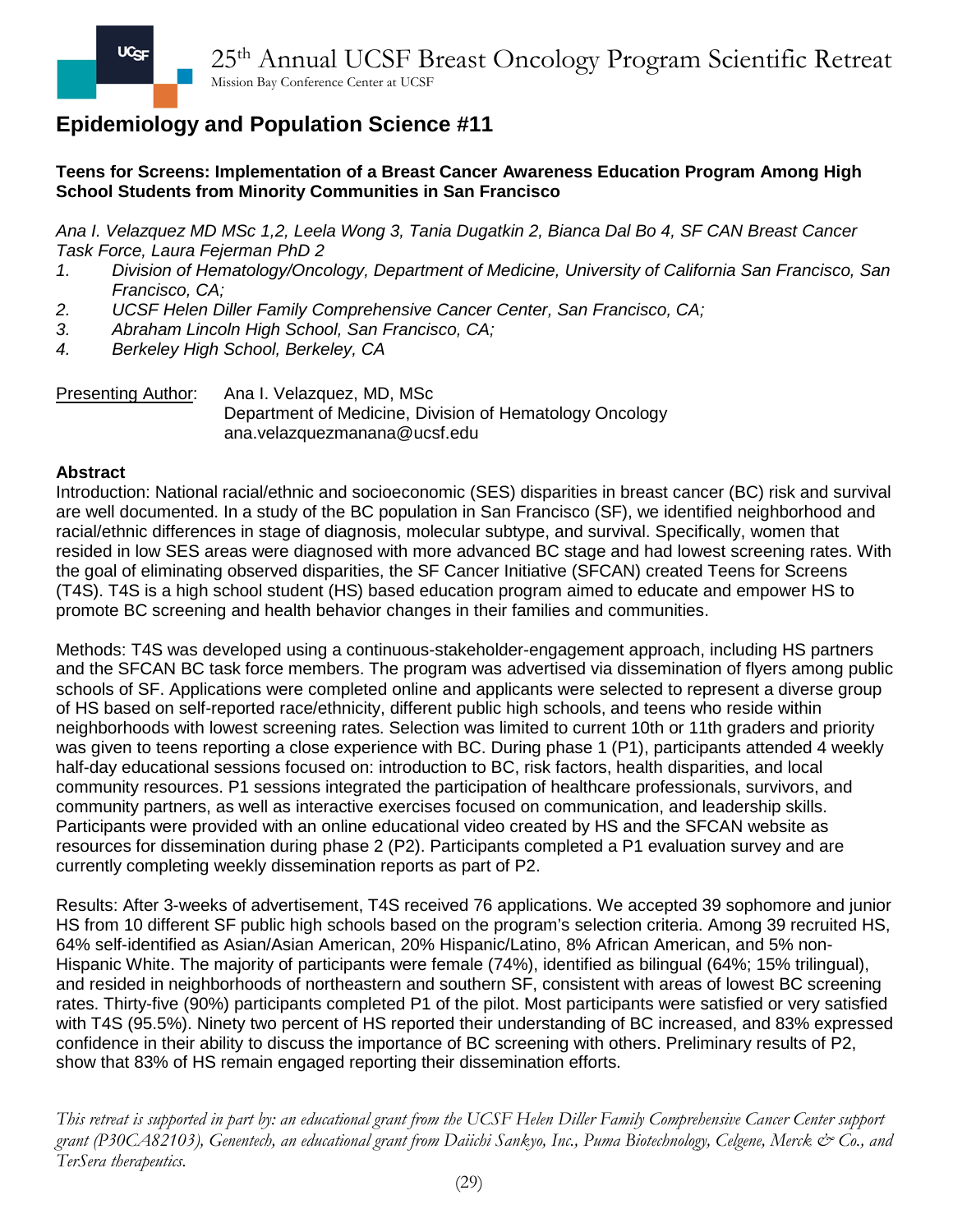

Conclusions: Implementing a BC educational program for HS from diverse targeted communities is feasible and acceptable. The T4S program increased HS knowledge on BC and empowered them to disseminate their knowledge to peers and other community members. Our ongoing efforts during P2 of this pilot include evaluating the dissemination, adaptation, and impact of T4S.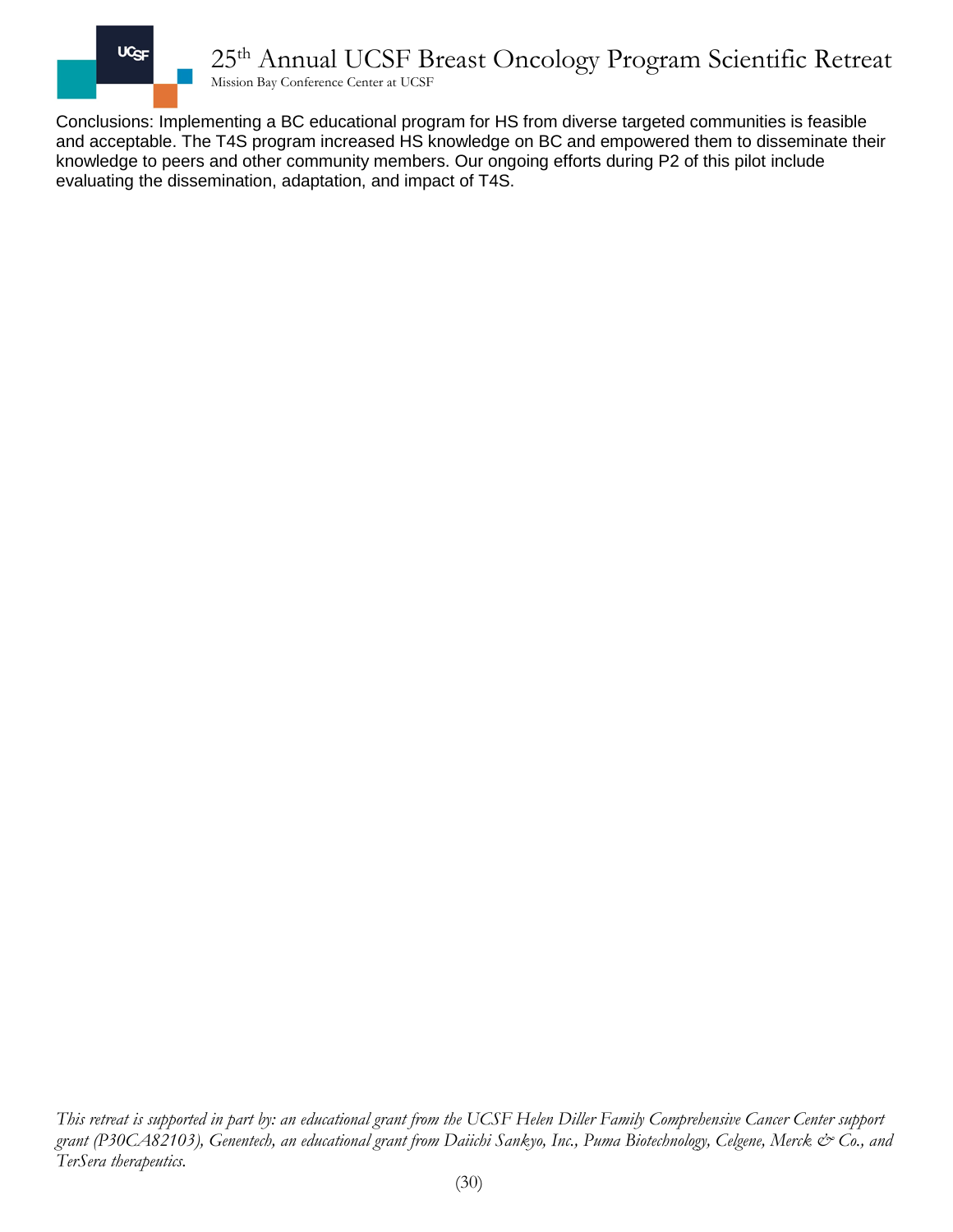

### **HDFCCC Shared Resources**

*Ben Braun, MD, PhD; HDFCCC*

**Presenting Author:** Meredith Donnelly **HDFCCC** meredith.donnelly@ucsf.edu

#### **Abstract**

Explore the shared resources of the Cancer Center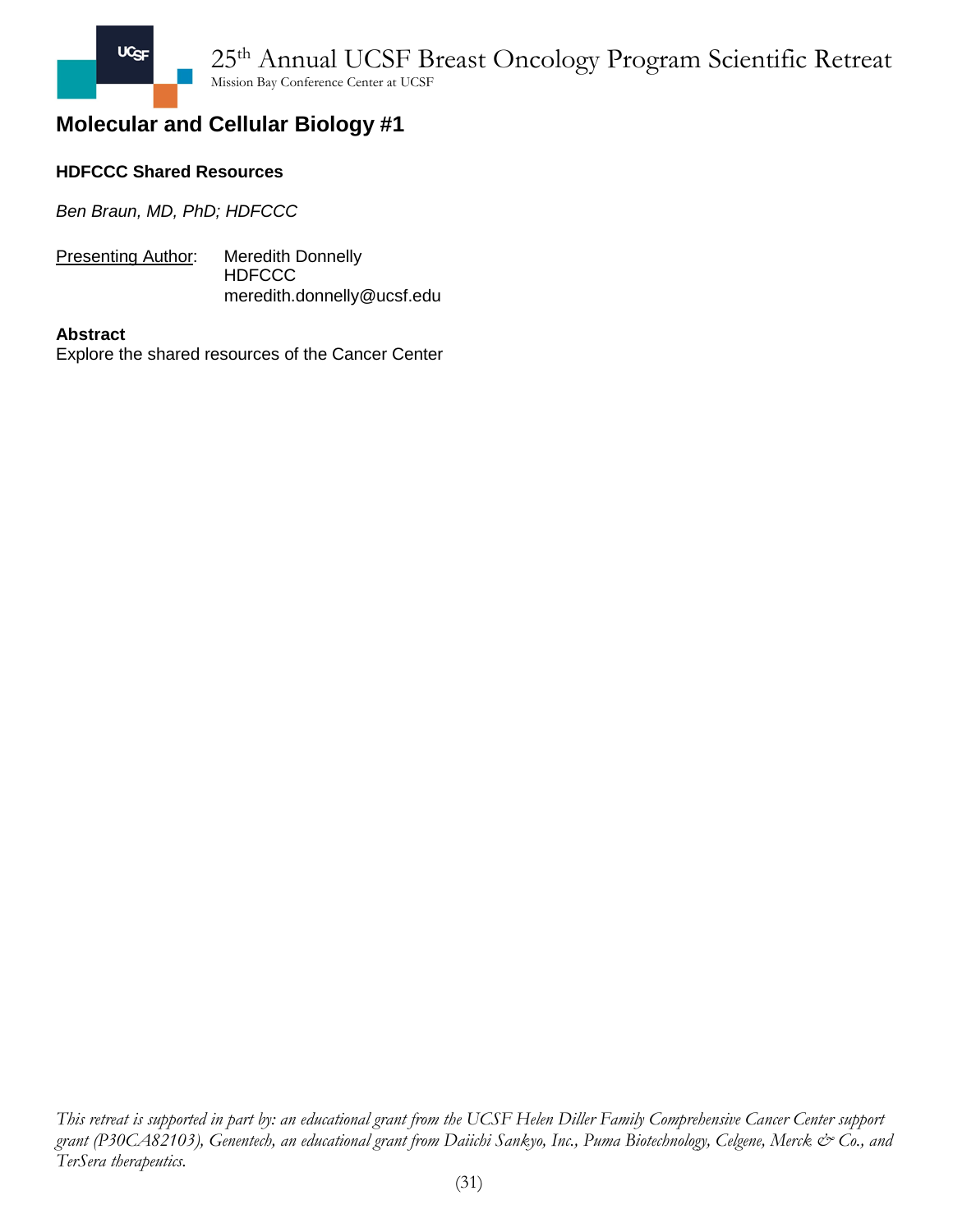**Association of breast cancer risk factors with epithelial cell proportions and hormone signaling state in the premenopausal human breast**

*Lyndsay M Murrow, Robert J Weber, Joseph Caruso, Christopher S McGinnis, Philippe Gascard, Thea Tlsty, and Zev J Gartner University of California San Francisco*

Presenting Author: Lyndsay Murrow, PhD Department of Pharmaceutical Chemistry, Gartner Laboratory Lyndsay.murrow@ucsf.edu

### **Abstract**

Reproductive history and body weight are two major breast cancer risk factors. Prior pregnancy (parity) reduces lifetime risk by up to 50%, and obesity reduces premenopausal risk by up to 45%. Here, we use single-cell RNA sequencing to directly link these risk factors with tumor-protective changes in epithelial proportions and hormone signaling in the premenopausal breast. We show that parity reduces the proportion of transformation-susceptible luminal cells and increases the proportion of tumor-suppressive myoepithelial cells in the epithelium. Additionally, we identify two distinct mechanisms by which parity and obesity could contribute to reduced hormone signaling. First, parity reduces the per-cell transcriptional response to ovarian hormones in hormone-responsive cells. Second, parity and obesity reduce the overall proportion of hormone-responsive cells, leading to a decreased paracrine signaling response in myoepithelial cells. Together these findings provide mechanistic insight into how these risk factors affect the mammary epithelial microenvironment to modify breast cancer susceptibility.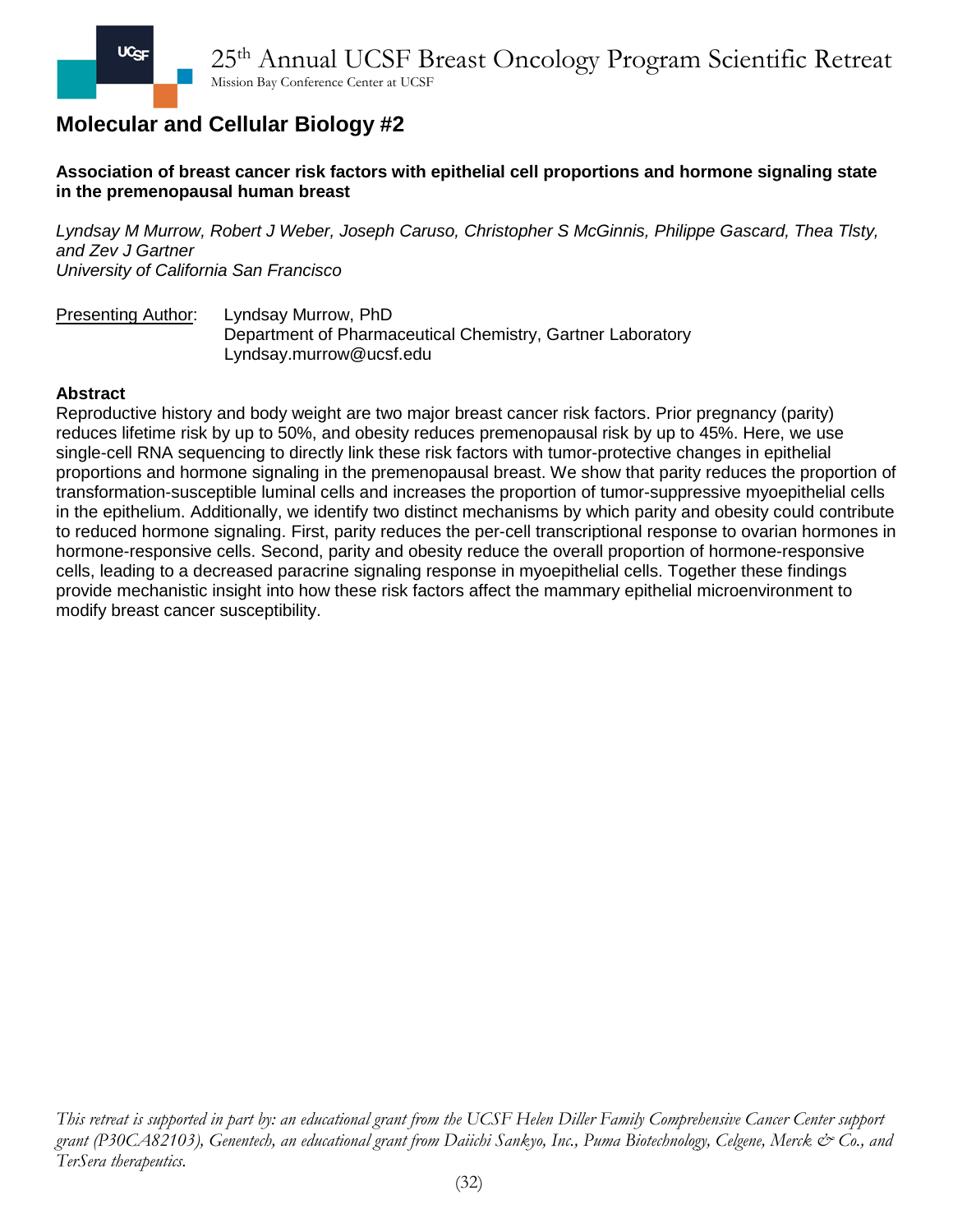### **The Yap oncogene: a promising candidate that may be involved in early breast cancer progression**

*Tara Fresques (1), James Garbe (1), Masaru Miyano (2), Rosalyn Sayaman (2,3), Lukas Vrba (4), Bern Futscher (4) , Martha Stampfer (1), Mark LaBarge (2) (1) Lawrence Berkeley National Laboratory (2) City of Hope Hospital (3) University of California, San Francisco (4) University of Arizona*

Presenting Author: Tara Fresques, PhD Lawrence Berkeley National Laboratory, City of Hope tmfresques@lbl.gov

#### **Abstract**

Yap misregulation has been implicated in many cancers yet its precise role in breast cancer is only beginning to be understood. Yap is reported to be associated with both the basal/triple negative and luminal breast cancer subtypes, as well as higher tumor grade and decreased survival. However, there are many seemingly conflicting studies about Yap association with different subtypes. Our laboratory has found that Yap misregulation is associated with increased age in luminal progenitor cells (putative breast cancer cells of origin). As increased age is one of the most significant risk factors associated with breast cancer, our laboratory has previously proposed that molecular changes associated with age (such as Yap) may act early in breast cancer precursor cells to make them susceptible to breast cancer progression. Our laboratory is in a unique position to test this hypothesis because we have previously developed a cell culture system that accurately models the early steps of breast cancer progression starting with normal finite-lifespan epithelial cells from women who have undergone breast reduction surgery. Overall, we have found that Yap overexpression in early progression (i.e., prior to immortalization) causes increased telomerase activity, decreased levels of the long non-coding RNA MORT, and an increased propensity to continue proliferation past the replicative senescence barrier. Together, these data suggest Yap may be associated with an increased susceptibility to become immortal, a significant transition that is first seen in vivo in pre-malignant high-grade DCIS cells and is needed for them to become malignant. In addition, immunofluorescence and anchorage independent growth assays suggest Yap may cause increased cancer stem cell and malignancy phenotypes in breast cancer cells when it is mis-expressed in cancer precursor cells. Continued research in our laboratory aims to identify targets of Yap and immortalization that can be inhibited early in progression to prevent breast cancer before it is able to form.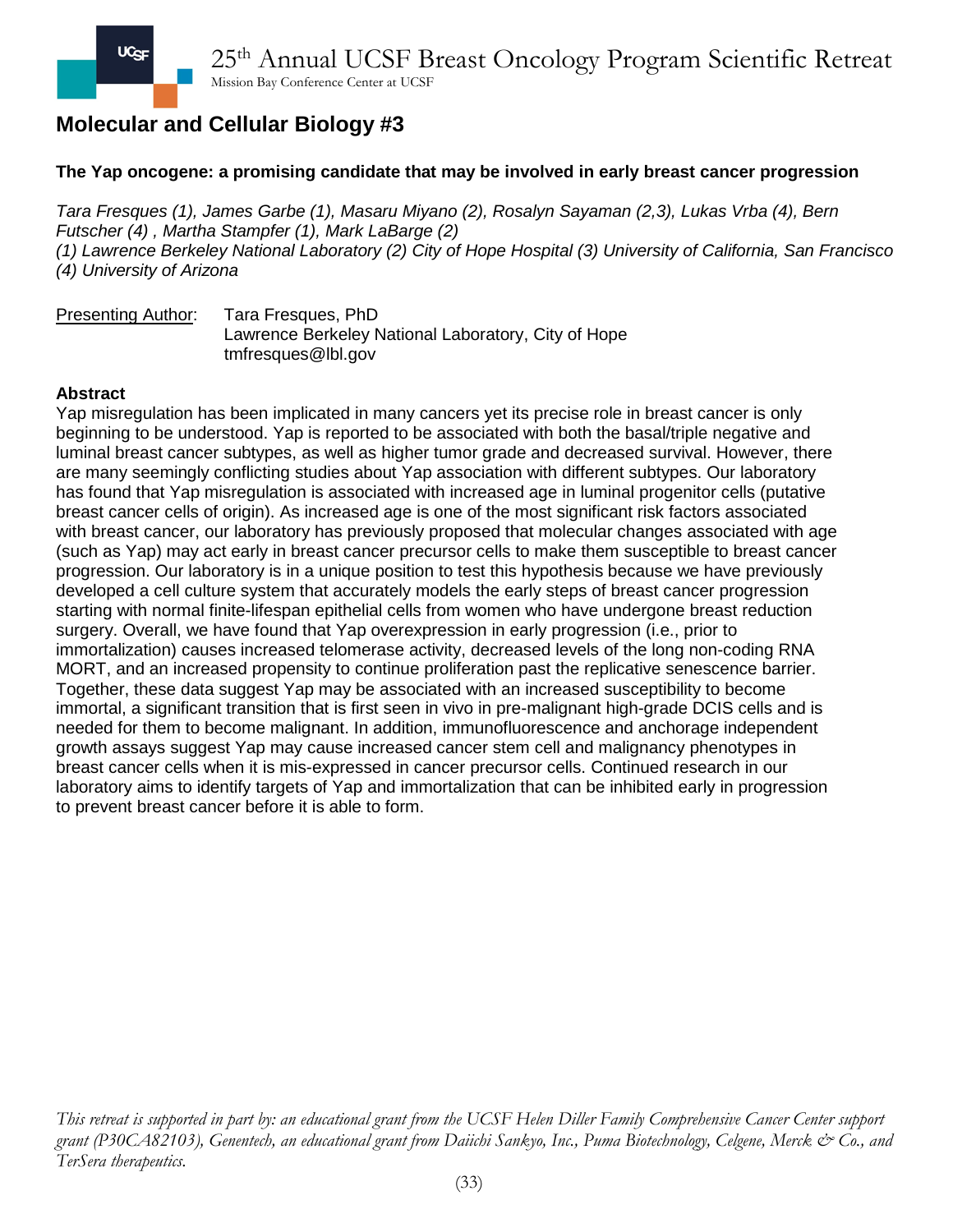## **Molecular and Cellular Biology #4** – BEST MOLECULAR AND CELLULAR BIOLOGY POSTER

## **MYC deregulates mitosis and induces chromosomal instability in breast cancer**

*Julia Rohrberg1, Daniel Van de Mark1, Meelad Amouzgar1, Joyce V. Lee1, Moufida Taileb1, Alexandra Corella1,5, Seda Kilinc1, Jeremy Williams1,2, Marie-Lena Jokisch1, Roman Camarda1,2, Sanjeev Balakrishnan1,7, Rama Shankar4, Alicia Zhou1,6, Aaron N Chang5,8, Bin Chen4, Hope Rugo3, Sophie Dumont1, and Andrei Goga1,3*

*1Department of Cell & Tissue Biology, University of California, San Francisco, San Francisco, CA, USA. 2Biomedical Sciences Graduate Program, University of California, San Francisco, San Francisco, CA, USA. 3Department of Medicine, University of California, San Francisco, San Francisco, CA, USA 4Department of Pediatrics and Human Development and Department of Pharmacology and Toxicology College of Human Medicine, Michigan State University, Grand Rapids, MI, USA 5Baylor College of Medicine, Houston, TX, USA Current Address: 5Divisions of Human Biology and Clinical Research, Fred Hutchinson Cancer Research Center, Mailstop D4-100, 1100 Fairview Avenue N, Seattle, WA 98109-1024, USA 6Color Genomics, 863A Mitten Rd., Burlingame, CA 94010 7Dovetail Genomics, Santa Cruz, California, USA 8Fulcrum Therapeutics One Kendall Square Bldg 700, Suite B7102 Cambridge, MA 02139*

Presenting Author: Julia Rohrberg, PhD Department of Cell and Tissue Biology, Andrei Goga julia.rohrberg@ucsf.edu

#### **Abstract**

Tumors that overexpress the MYC oncogene frequently demonstrate aneuploidy, which is associated with highly aggressive cancers and tumor evolution. However, how MYC causes aneuploidy is not well understood. Here, we show that MYC overexpression induces mitotic spindle assembly defects and chromosomal instability (CIN) through effects on microtubule nucleation and organization. Depleting MYC reverses mitotic defects, even in established tumor cell lines, implicating an ongoing role for MYC in CIN emergence. MYC reprograms mitotic gene expression and we identified TPX2 to be permissive for spindle assembly in high MYC cells. TPX2 depletion blocks mitotic progression, induces cell death and prevents tumor growth. Further elevating TPX2 expression reduces mitotic defects in MYC-high cells. MYC and TPX2 expression might be useful biomarkers to stratify patients for new anti-mitotic therapies. Our studies implicate MYC as a regulator of mitosis and suggest blocking MYC activity can attenuate the emergence of CIN and tumor evolution.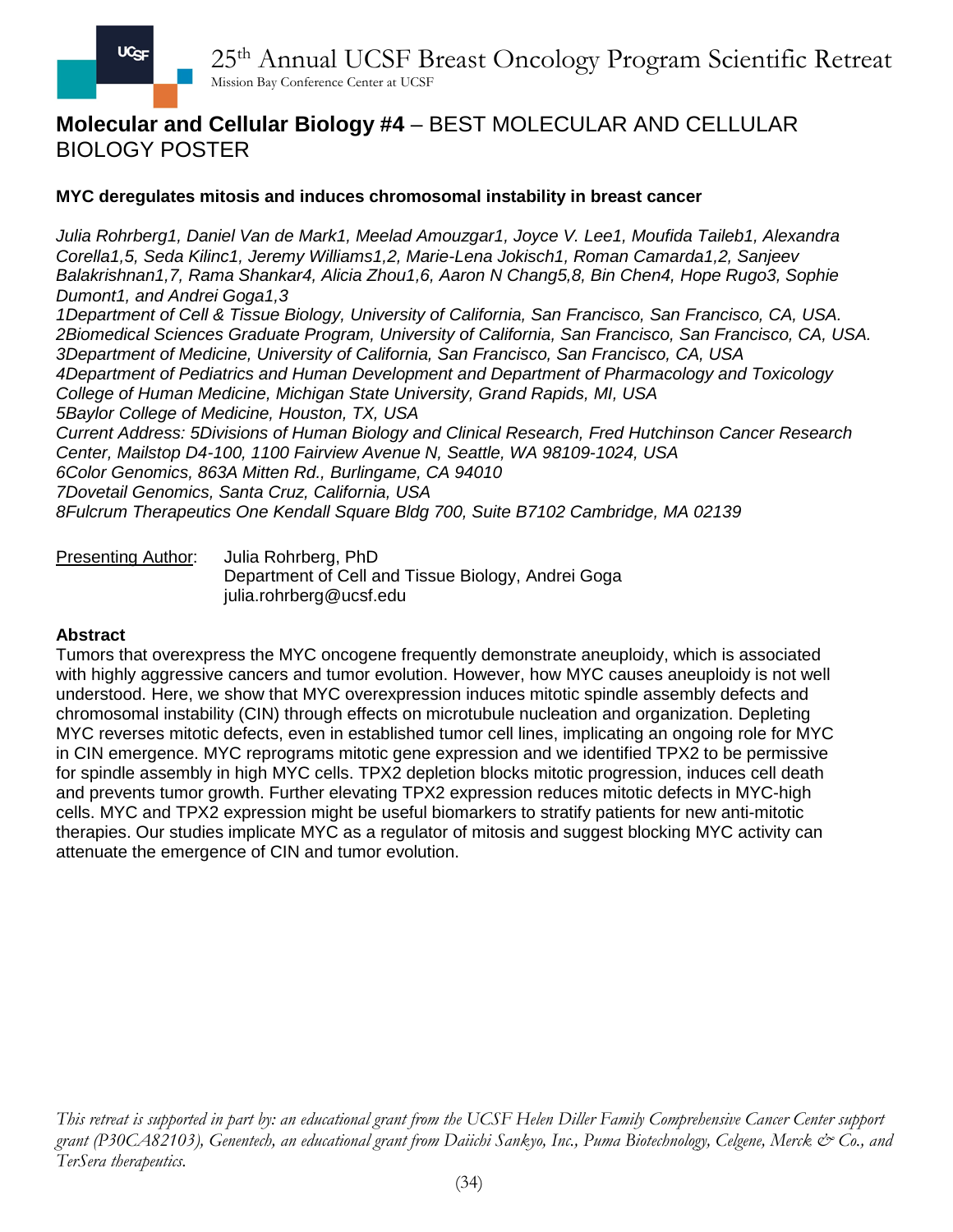### **Environmental chemicals cause extensive branching in human mammary gland organoids and a carcinogenic proteome**

*Johanna H. Hinrichs, Juliane Winkler, Pengyuan Liu, Nassim Ataii, Susan Fisher, Zena Werb University of California, San Francisco*

Presenting Author: Johanna Hinrichs Department of Anatomy, Werb Laboratory johannaharmke.hinrichs@ucsf.edu

### **Abstract**

Bisphenol A (BPA) is a chemical compound used as a plasticizer in a variety of plastic goods and has been detected in the blood of women and girls. It was shown to interact with the endocrine system, thereby having carcinogenic effects. Hence, BPA has been removed from many commercial products and replaced by other chemicals such as bisphenol S (BPS) and bisphenol F (BPF). However, little is known about the biological effects of these compounds. We investigated the effects of different environmental chemicals on human mammary gland organoid morphology and on the proteome.

We established organoid cultures from non-malignant primary human mammary gland tissue as an advanced disease model. The organoids were treated with physiological levels of various environmental chemicals, including BPA, BPF, BPS, and 17-β-estradiol (E2). We studied effects on organoid morphology using brightfield and confocal microscopy and analyzed relative protein abundance by quantitative mass spectrometry to determine proteome changes between the different treatments.

The exposure to the environmental chemicals and E2 resulted in altered branching morphology, while organoid size was not affected. Although BPA has known oncogenic potential, in our study, BPA had the least severe effects on branching morphology when compared to the other bisphenols. BPF or BPS treatment led to more extensive branching and altered organoid morphology.

On protein level, each environmental chemical resulted in distinct protein profiles, which show alterations predominately independent of endocrine signaling. The exposure to the different bisphenols resulted in the upregulation of proteins, which are involved in carcinogenesis, tumor progression and metastasis in various cancer types including breast cancer and thus may support tumor initiation and development.

Our study suggests that BPS and BPF may be potential carcinogens. Not only BPA but also BPF and in particular BPS alter branching morphology of human mammary organoids and influence various biological processes that are distinct from endocrine signaling. Our study highlights the desperate need for a thorough characterization of environmental chemicals to prevent the development of breast cancer caused by the exposure to potentially harmful and carcinogenic substances.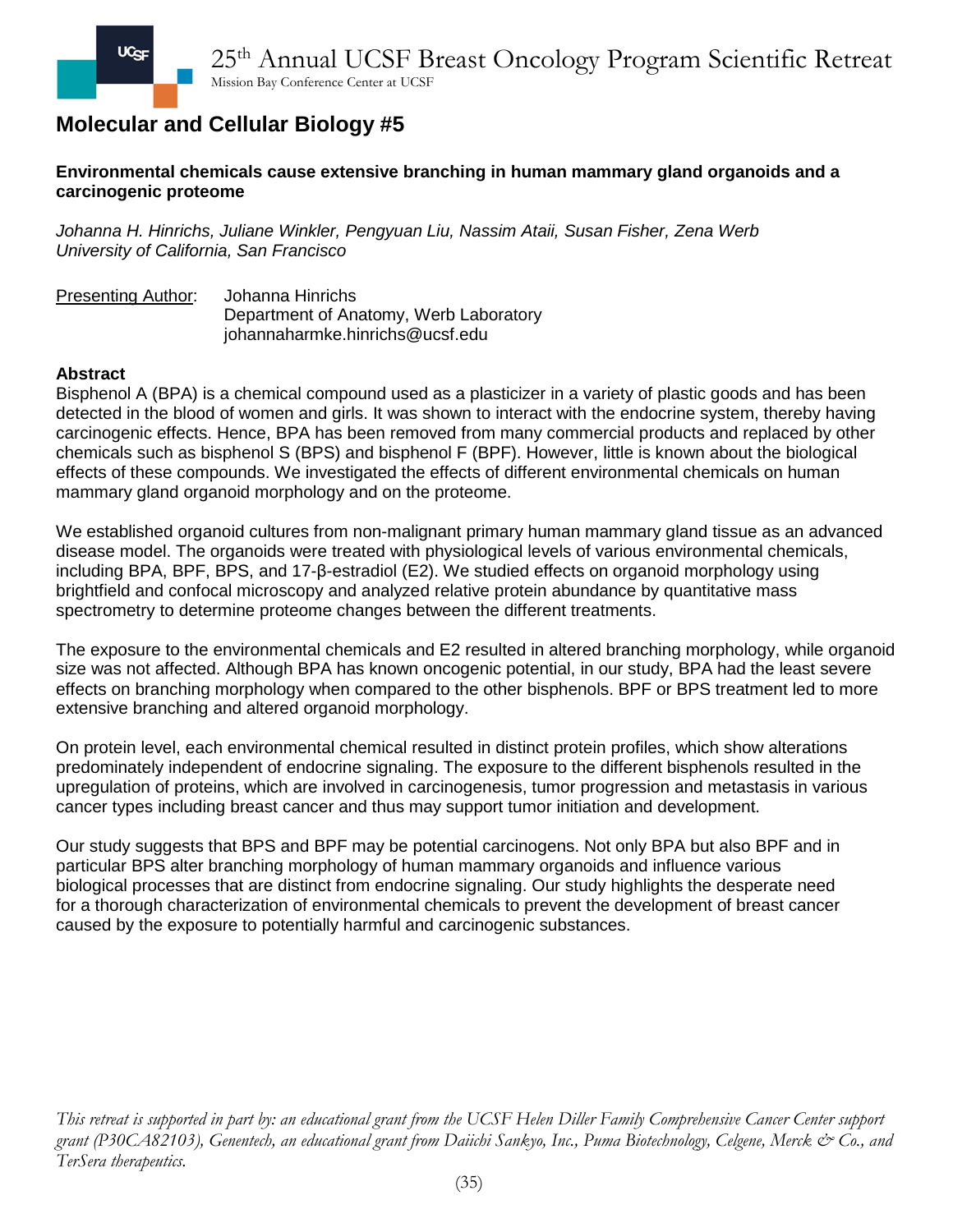## **Paclitaxel Causes Transcriptional and Structural Changes in Human Induced Pluripotent Stem Cell-Derived Sensory Neurons**

*Josefina Priotti, Chenling Xiong, Amanda Canato Ferracini, Katherina Chua, Nura El-Haj, and Deanna L. Kroetz.*

*Department of Bioengineering and Therapeutic Sciences, University of California, San Francisco, USA*

Presenting Author: Josefina Priotti, PhD Bioengineering and Therapeutic Sciences, Kroetz Lab josefina.priotti@ucsf.edu

### **Abstract**

Background: Paclitaxel (PTX) is a taxane used in first- or second-line treatment of breast cancer. Despite its therapeutic efficacy, this may cause dose-limiting sensory peripheral neuropathy (PIPN). Severe PIPN may result in treatment interruption, and significantly impact patients' quality of life. Understanding the neurotoxic mechanisms of PTX may lead to the identification of molecular targets for prevention or treatment of PIPN.

Methods: A human-induced pluripotent stem cell (iPSC) line was differentiated into sensory neurons (iPS-SNs), and subsequently exposed to PTX. Transcriptional changes with PTX treatment were investigated with RNA-seq and validated by RT-qPCR. Differentially expressed genes were identified with DEseq2 and STRING was used to identify connections among proteins encoded by the genes affected by PTX. iPS-SNs exposed to PTX were stained with Phalloidin (F-actin) and Tuj1 (β-tubulin III) antibody for examination of neurite networks, growth cones and retraction bulbs. High content imaging was performed to study the concentration- and timedependent effect of PTX on neurites.

Results: PTX treatment increased the expression of 84 genes and decreased the expression of 38 genes. Many genes that were down-regulated are controlled by MRTF/SRF, YAP/TEAD-dependent TGF-β signaling or both. SRF luciferase assays and MRTF localization showed no direct effect of PTX on MRTF/SRF-mediated transcription. STRING analysis identified a network of proteins involved in structure and function of the actin cytoskeleton and extracellular matrix that were significantly downregulated by PTX. Phalloidin staining showed a disruption of actin filaments after 48h PTX exposure and retraction bulb-like swellings in the axons after 6h PTX exposure. Neurite density decreased in a dose- and time-dependent manner with PTX treatment.

Conclusions: PTX decreases expression of actin cytoskeleton genes involved in structure and function of neurites and the extracellular matrix genes. Neurite extension is critical for epidermal innervation as it turns over, and morphological changes may be in part implicated in the clinical phenotype of PIPN. Effects of PTX on growth cones and actin filaments are consistent with PTX-dependent axon degeneration observed in vivo. These findings support ongoing studies to further define the mechanisms underlying PIPN.

Supported by funds from Give Breast Cancer the Boot and NIH grant R01 CA192156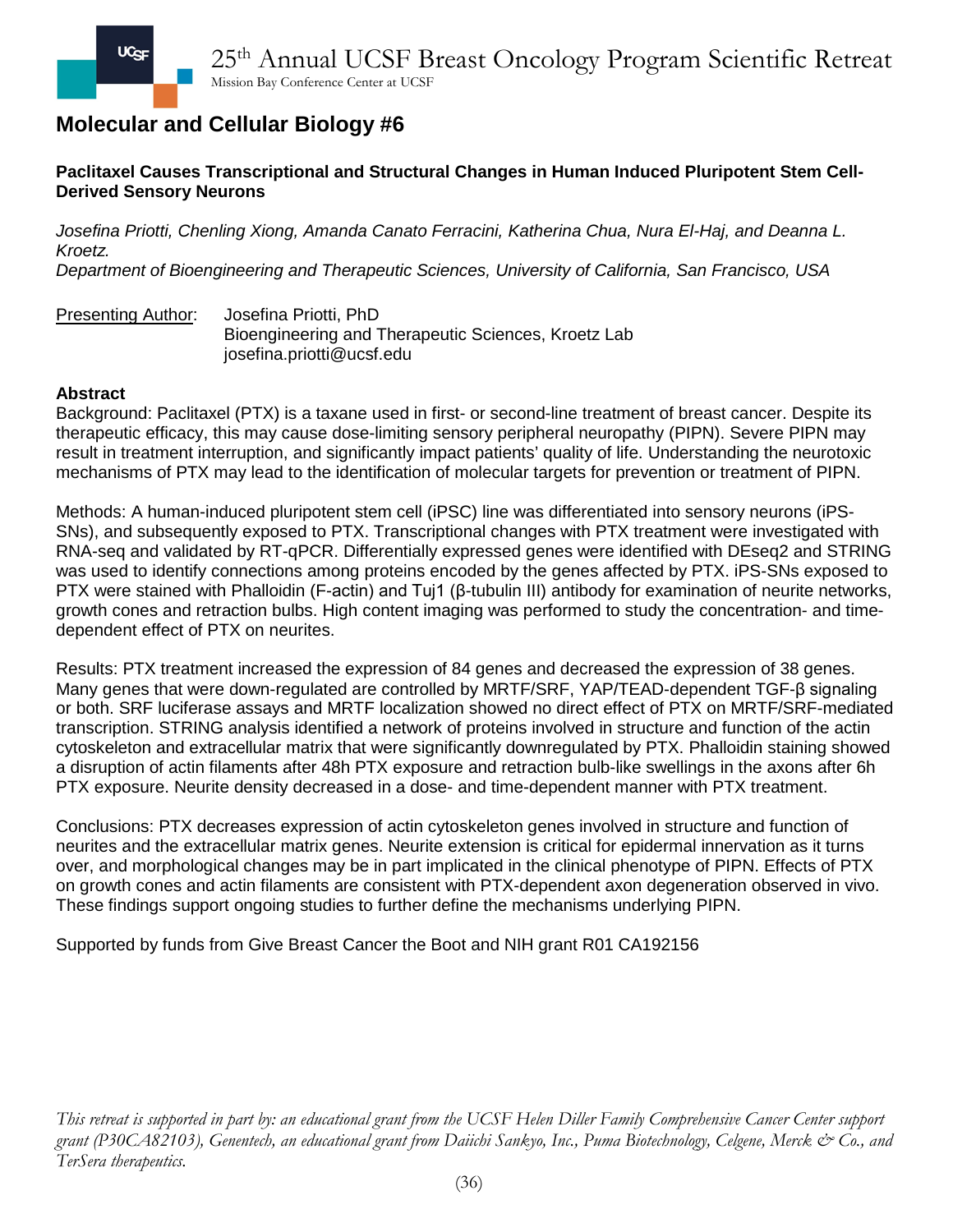### **Computational fluid dynamics validated with bioprinted vascular beds predicts metastatic colonization)**

*W. F. Hynes, LLNL; M. Pepona, Duke; C. Robertson, LLNL; J. Alvarado, LLNL; K. Dubbin, LLNL; M. Triplett, LLNL; J.J. Adorno, OHSU; A. Randles, Duke; M.L. Moya, LLNL.*

Presenting Author: Claire Robertson, PhD Materials Engineering Division, Lawrence Livermore National Laboratory Robertson40@llnl.gov

### **Abstract**

Background: Metastatic colonization of distant organs is responsible for 90% of cancer deaths. It is widely believed that forces and flows can govern where circulating tumor cells deposit in vascular beds but predicting site of circulating tumor cell (CTCs) deposition remains impossible. Computational fluid dynamics models have been developed to address this problem but testing fluid dynamics predictions remains impossible without controllable systems.

Methods: To address these issues, we bioprinted endothelialized vascular beds and compared the behavior of circulating metastatic mammary gland carcinoma cells in these physical models to computational predictions.

Results: We found that endothelial cells aligned with flow direction and remodeled the vascular beds, depositing basement membrane proteins and increasing resistance to deformation, resulting in much higher wall shear stress in vascularized constructs. We seeded these vascular models with tumor cells under physiological flow rates and observed that malignant cells were deformable and excluded from boundary zones and computational modeling excluding these features showed significant error. Tumor cells flowed through these vascular mimics deposited preferentially into incoming vasculature, with large clusters of CTCs seen at vascular forks. In endothelialized vascular beds compared to acellular beds, we found that tumor cell clusters were more likely to be multicellular (average size of 600um2 vs. 81um2, p<1e-8) and more likely to be found at fork regions (p<1e-6), whereas single cells deposited throughout the vascular tree in acellular geometries, resulting in a higher tumor area and burden.

Conclusions: This integration of two technologies, bioprinting and computational fluid dynamics affords new ability to decouple physical and biological factors affecting metastasis and builds towards predicting metastasis sites and early and effective treatment for cancer.

This work was performed under the auspices of the U.S. Department of Energy by Lawrence Livermore National Laboratory under Contract DE-AC52-07NA27344. This work was supported by LDRD 17- ERD-054, LDRD 14-ERD-005 and LDRD 18-ERD-06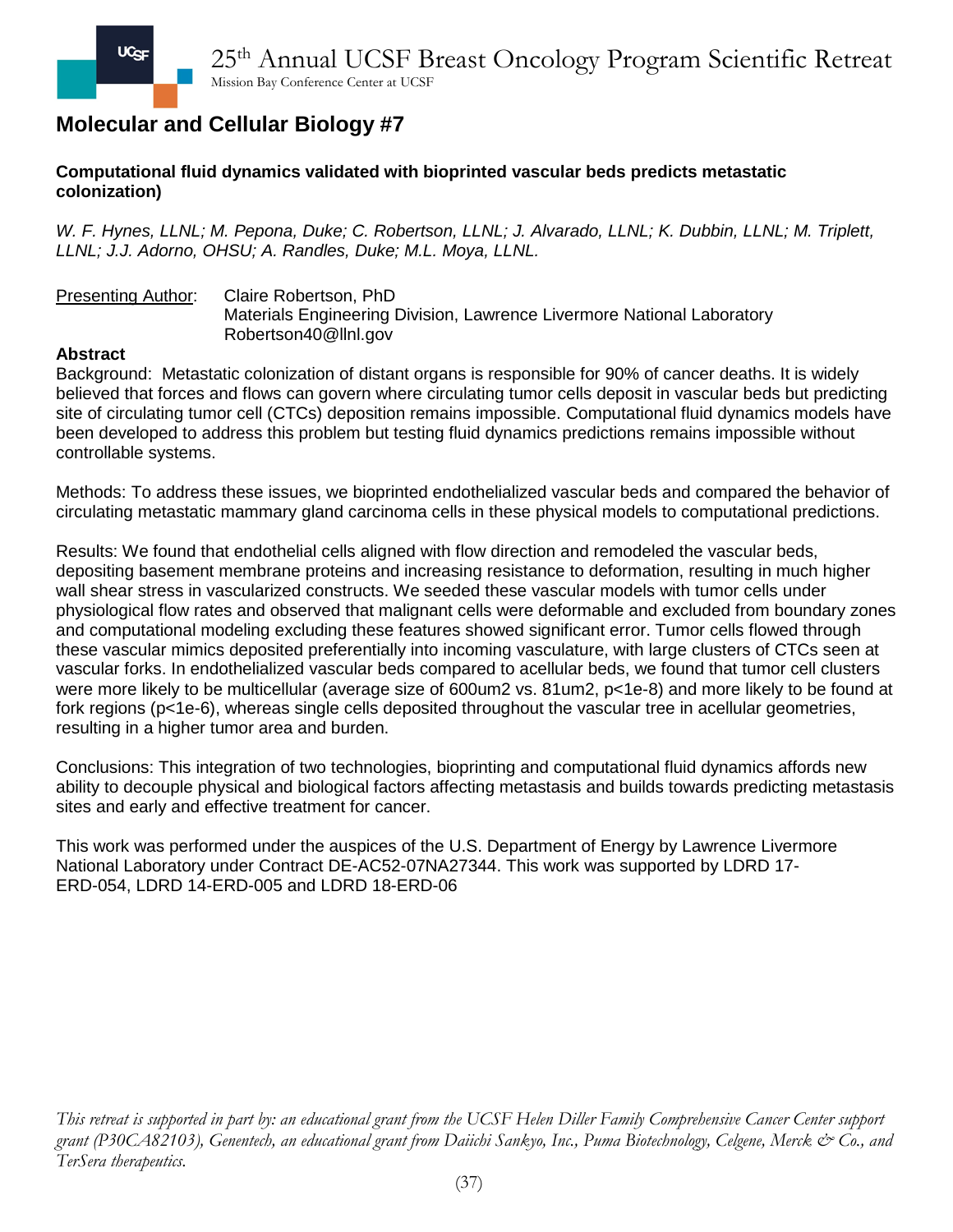### **Mapping cellular interactions between cancer and normal cells via synthetic Notch ligand/receptor pairs**

*Baris Avsaroglu1, Axel Hyrenius Wittsten4,5, Daphne Superville6, Sarah Knox1, Patrick Ha4, Kole Roybal4,5, Andrei Goga1,2*

- *1) Dept. of Cell and Tissue Biology, UCSF*
- 
- *2) Dept. of Medicine, UCSF 3) Dept. of Otolaryngology – Head and Neck Surgery, UCSF*
- *4) Dept. of Microbiology and Immunology, UCSF*
- *5) Parker Inst. of Cancer Immunotherapy, UCSF*
- *6) BMS Graduate Program, UCSF*

### Presenting Author: Baris Avsaroglu, PhD Department of Cell and Tissue Biology baris.avsaroglu@ucsf.edu

#### **Abstract**

Understanding how cells move within an organism and what other cells they come into contact with is critical for elucidating fundamental mechanisms of development, organogenesis as well as pathologic processes such as metastasis. Here we show, in vitro, a synthetic-Notch ligand/receptor pair (synNotch - Morsut et al. Cell 2016) based approach can be used to detect physical interactions between immortalized human retinal pigment epithelial (hTERT RPE-1) cells and patient derived Adenoid Cystic Carcinoma (ACC) cells. hTERT RPE-1 or ACC cells, expressing synthetic ligand (outer plasma membrane localized GFP), were co-cultured with hTERT RPE-1 cells, expressing transgenic (i) LoxP-tagBFP-STOP-LoxP-DsRed, (ii) synthetic Notch receptor/transcriptional activator (outer plasma membrane anti-GFP nanobody combined with internal Gal4 transcription factor through a transmembrane domain) and (iii) CRE-recombinase fused to Estrogen receptor (ER-T2). By combining FACS and fluorescence microscopy facilitated scratch assays, we find that cells carrying the receptor component of synNotch system can switch their fluorescent reporter expression from tagBFP to DsRed more than 10 times when co-cultured with ligand carrying cells in the presence of estrogen receptor modulator, 4-hydroxy-tamoxifen (4-OHT) in comparison to mock control. We also find that it takes about one cell division to switch the fluorescent reporter color of a single, receptor carrying cell after its attachment with a ligand carrying one is achieved. Surprisingly, we observed that ligands are not fixed in position between two interacting cells but also are internalized by the receptor presenting cells via a transendocytosis-like process. Our findings suggest that dynamic physical interactions between cells can be mapped using cell surface localized synthetic Notch ligand/receptor pairs in a highly specific manner. Ultimately, we seek to integrate our system into mice to study how an individual cancer cell metastasizes and identify all of the non-tumor host cells with which it comes into contact during the metastatic process. We envision the same sensor mice will be valuable to study other processes, such as neurogenesis or development of the immune system.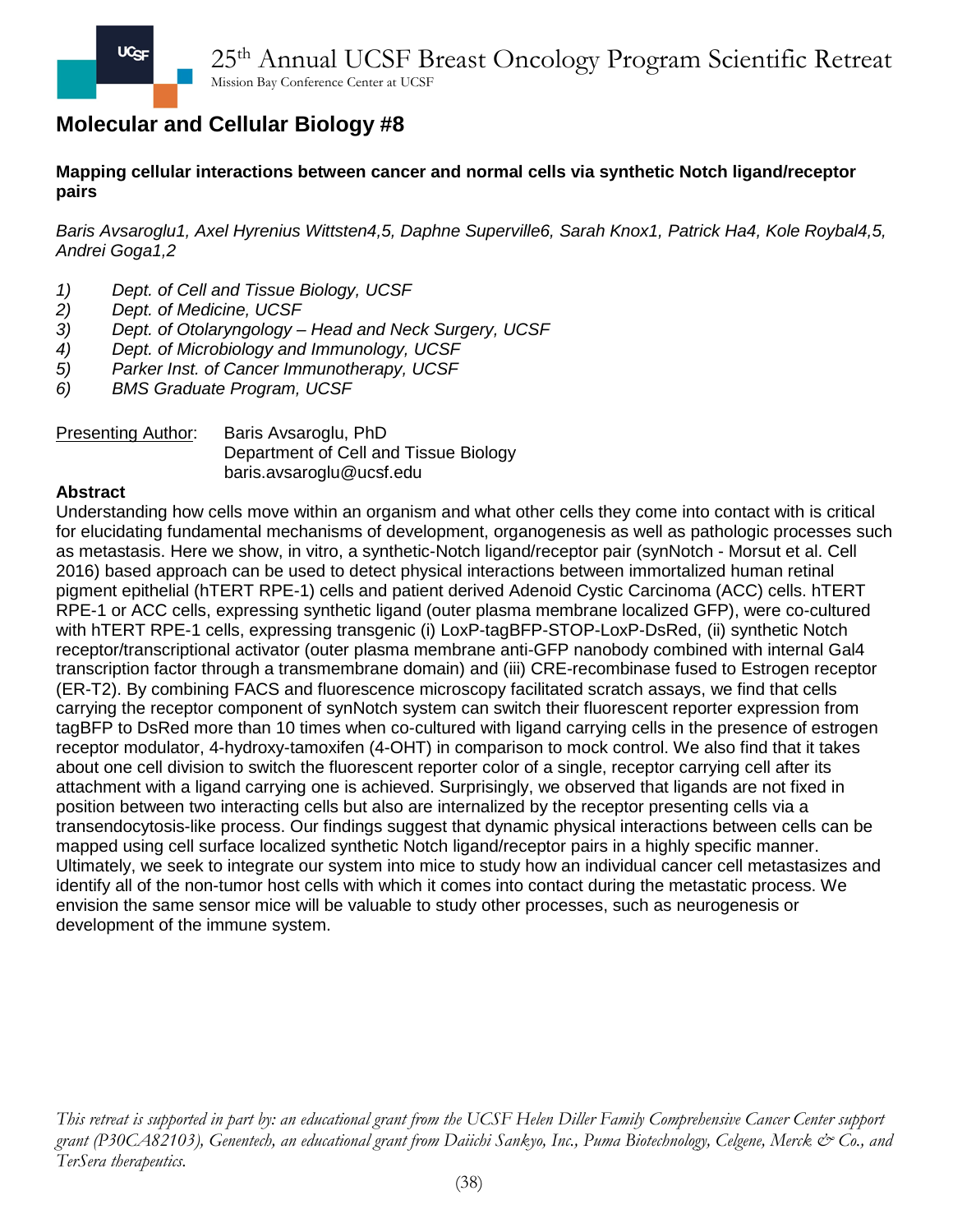## **Understanding the role of Nuclear β-Actin (N-Actin) localization in growth and quiescence in normal and malignant breast**

*Attaran, S., Bissell, MJ.*

#### Presenting Author: Shireen Attaran, PhD Lawrence Berkeley National Laboratory (LBNL), Bissell Laboratory sattaran@lbl.gov

### **Abstract**

Actin is an essential and well-established component of the cytoskeleton, however, it is also present in the nucleus where it has been associated with a variety of processes that control gene expression. Cofilin-1 (CFL1) and Importin-9 (IPO9) have been linked to the nuclear import of actin, however, the mechanism by which actin enters the nucleus has yet to be elucidated. We have shown that myoepithelial-derived laminin-111 (LN-1) controls tissue quiescence by regulating N-Actin concentration. In order for cells to become quiescent, N-Actin must exit the nucleus and, if N-Actin remains within the nucleus, cell division continues unabated. Preliminary studies in our lab using 3D phenotypic reversion models have shown that there is elevated nuclear IPO9 in malignant cells, and, upon reversion, the nuclear IPO9 is diminished. Using genomic data from TCGA, we examined IPO9 and CFL1 expression in primary breast tumors and found that both IPO9 and CFL1 expression was significantly higher in all primary breast tumors compared to normal adjacent tissues. Although, many studies to date have highlighted the importance of myoepithelial derived LN-1, studies characterizing LN-1 and N-Actin import dynamics is lacking. Together, these findings provide critical insight into better understanding the role of N-Actin in breast cancer progression.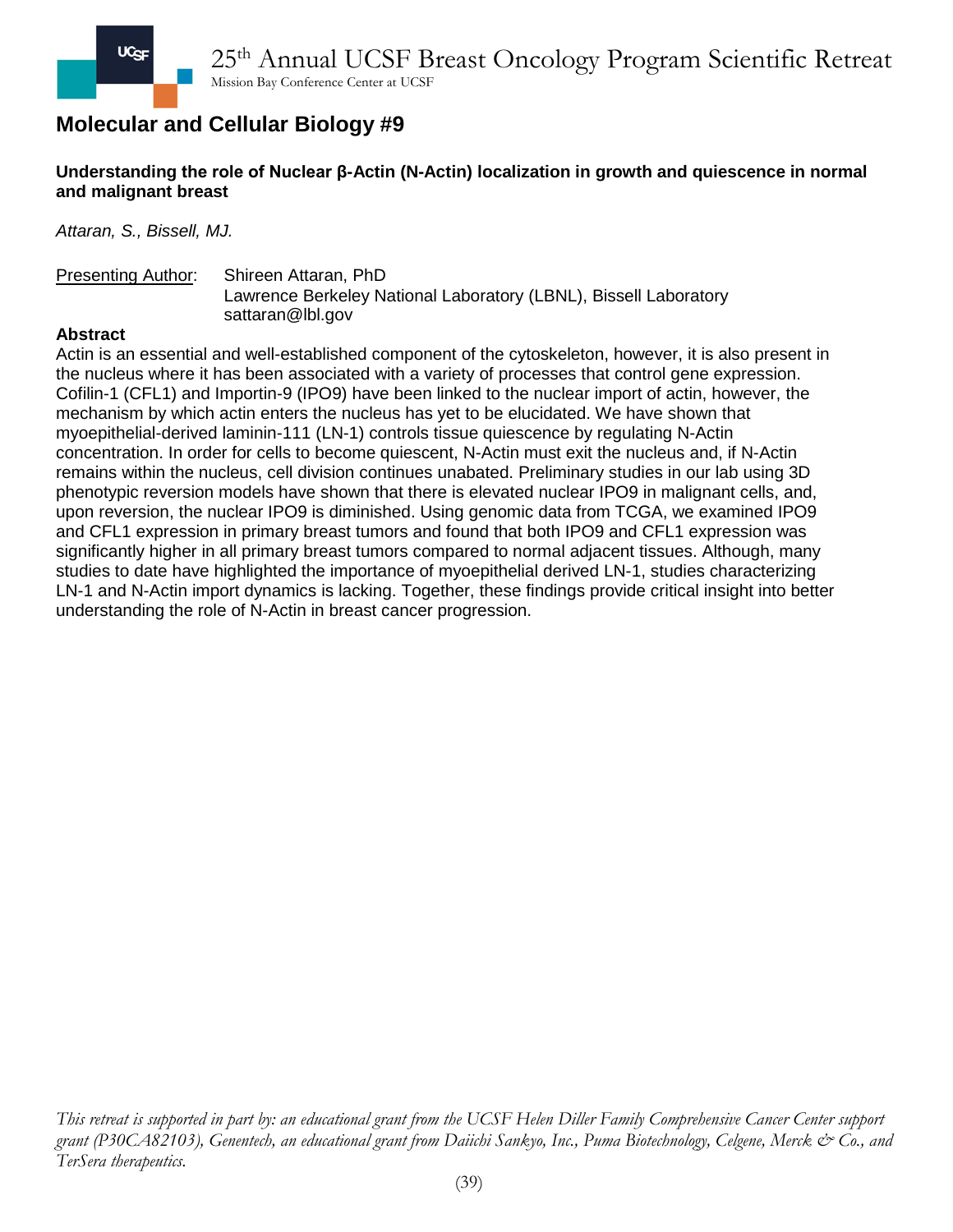## **Modulation of the immune microenvironment in high risk DCIS**

*Tristan Loveday (1), Harriet Rothschild (1), Emma McCune (1), Jennifer Bolen (1), Cliff Hoyt (2), Scott Vandenberg (1), Jo Chien (1), Jasmine Wong (1), Michael Campbell (1), Laura Esserman (1) (1) University of California, San Francisco, (2) Akoya Biosciences*

Presenting Author: Tristan Loveday, BS Department of Surgery, Esserman/Campbell Laboratory tristan.loveday@ucsf.edu

#### **Abstract**

Background. Ductal carcinoma in situ (DCIS) is a risk factor for the subsequent development of invasive breast cancer. Features of DCIS that are associated with a high risk of a subsequent event include large size (> 5 cm), high grade, comedo necrosis, palpable mass, hormone receptor negativity, and HER2 positivity. Immune infiltrates in DCIS are positively associated with these high-risk features, suggesting that manipulating the immune microenvironment in high risk DCIS could potentially alter disease progression.

The study objectives were to 1) define dose limiting toxicities, tolerability, and feasibility of intralesional injection of an immune checkpoint inhibitor (pembrolizumab) into DCIS; and 2) determine response rate as measured by an increase in total T cells or CD8+ T cells from baseline to post treatment.

Methods. Study participants received 2 (dose escalation cohort) or 4 (dose expansion cohort) intralesional injections of pembrolizumab, 3 weeks apart, with surgery approximately 3 weeks after the last dose. Multiplex immunofluorescence analyses were used to compare immune cell populations in pre-treatment biopsies to post-treatment surgical specimens.

Results. The intralesional injections were well tolerated and there were no systemic toxicities observed. Multiplex immunofluorescence analyses demonstrated significant increases in total T cells, as well as cytotoxic CD8+ T cells and CD20+ B cells following therapy. Changes in macrophage and Treg numbers were not significant. Despite an increase in T cell infiltrates, there were no measurable indicators of an anti-tumor response: no reduction in lesion size by MRI, no reduction in proliferation of DCIS cells (Ki67 staining), and no increase in cell death (cleaved caspase 3 staining). Tissue segmentation indicated that there were significant increases in the total T cell and CD8+ T cell populations in the stroma, but not in the ducts themselves.

Conclusions. We have demonstrated the safety and feasibility of intralesional injection of pembrolizumab in high risk DCIS. Local immunotherapy resulted in the local proliferation/expansion of T cells. However, there was no significant change in lesion size or evidence for T cell killing at the cellular level. This suggests that there may be other factors involved, such as immune exclusion or immunosuppression of effector T cell activity.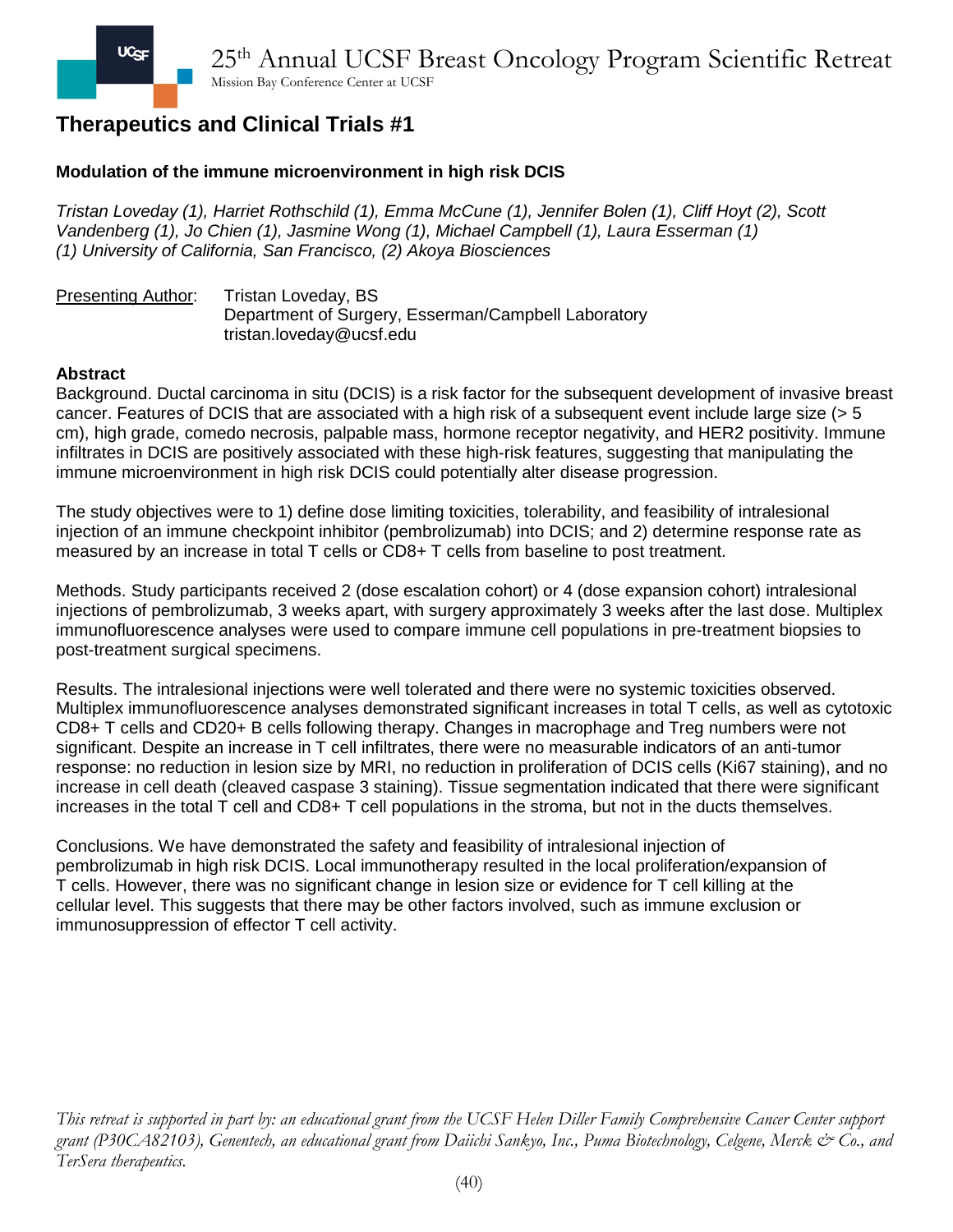### **The Impact of Axillary Surgery on Recurrence-Free Survival in Invasive Lobular Carcinoma (ILC) of the Breast**

*Mary Kathryn Abel, Jasmine Wong MD, Michael Alvarado MD, Cheryl Ewing MD, Laura J Esserman MD, MBA, Catherine Park MD, Rita A. Mukhtar, MD*

Presenting Author: Mary Kathryn Abel, AB School of Medicine, Department of Surgery marykathryn.abel@ucsf.edu

#### **Abstract**

Background: Clinical trials demonstrate that axillary lymph node dissection (ALND) is unnecessary for most breast cancer patients with 1-3 involved nodes, but whether this is true for those with ILC is unknown. We evaluate the impact of ALND on recurrence-free survival (RFS) in ILC and 1-3 positive nodes.

Methods: We performed a retrospective cross-sectional analysis of patients with ILC treated between 1992- 2019 at our institution. All patients received either sentinel lymph node biopsy (SLNB) or ALND and underwent either breast conservation surgery (BCS) or mastectomy. The primary outcome was RFS, defined as the absence of locoregional or distant recurrence.

Results: Of 496 cases, 250 (50.4%) underwent BCS, and 246 (49.6%) underwent mastectomy. A total of 93% of patients were hormone receptor positive, and 89% had low or intermediate grade disease. Among patients with 1-3 positive nodes, there was no significant difference in 5- and 10-year RFS based on receipt of ALND for both BCS and mastectomy cohorts. Using a multivariate model, we found no association between ALND and RFS overall (HR =  $0.98$ ,  $95\%$  CI 0.36-2.7,  $p>0.20$ ) and among those with 1-3 positive nodes (HR =  $0.60$ , 95% CI 0.12-3.4, p>0.20).

Discussion: These findings support the safety of omitting ALND in patients with ILC and 1-3 positive nodes, regardless of whether they receive BCS or mastectomy. Further studies of axillary management in ILC, including imaging tools to predict nodal involvement and response to therapy, are warranted.

Grant Numbers/Other Funding Sources: This project was supported by the National Center for Advancing Translational Sciences, National Institutes of Health, through UCSF-CTSI Grant Number TL1 TR001871 and the NIH/NCI U01 CA196403-01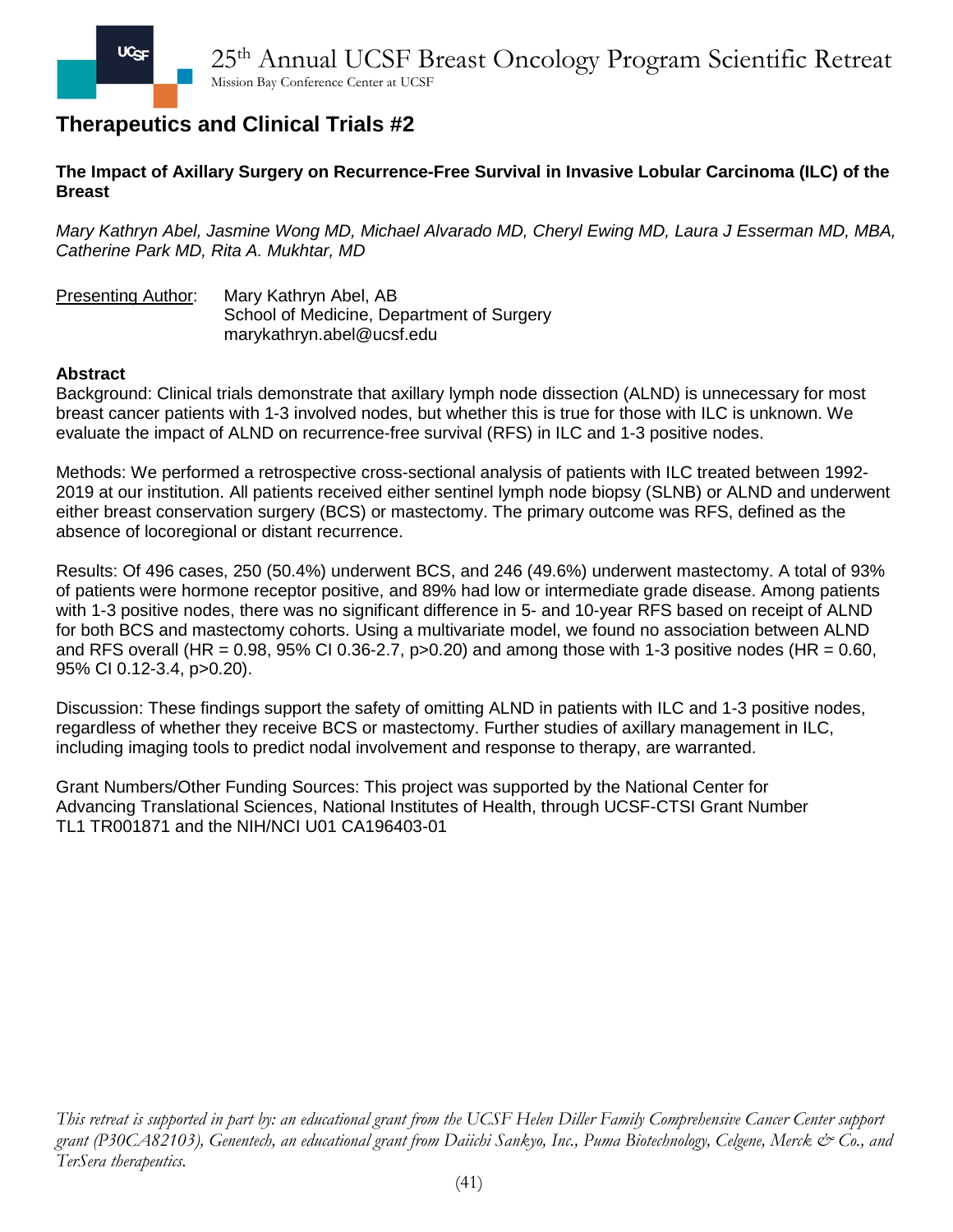**Lack of background parenchymal enhancement suppression in breast MRI during neoadjuvant chemotherapy may be associated with inferior treatment response in hormone receptor positive breast cancer**

*Natsuko Onishi, Wen Li, David C. Newitt, Roy Harnish, Fredrik Strand, Alex Nguyen, Vignesh Arasu, Jessica Gibbs, Ella F. Jones, Lisa J. Wilmes, Bonnie N. Joe, ISPY-2 investigators, Laura J. Esserman, Nola M. Hylton (Department of Radiology & Biomedical Imaging, UCSF; Department of Surgery, UCSF)*

Presenting Author: Natsuko Onishi, MD, PhD Department of Radiology & Biomedical Imaging, Breast Imaging Research Group Natsuko.Onishi@ucsf.edu

#### **Abstract**

Purpose: In breast MRI, contrast enhancement of normal fibroglandular tissue is referred to as background parenchymal enhancement (BPE). Hormonal status significantly affects the degree of BPE, potentially due to the association with mammary vascularity and activity. In most patients undergoing NAC, BPE is suppressed by the nonspecific anti-proliferative effects of chemotherapy on normal breast and/or ovary. However, some patients exhibit equivalent or even stronger BPE post-NAC compared to pre-NAC. We hypothesized that nonsuppressed BPE in post-NAC MRI may be associated with inferior treatment response, especially in hormone receptor positive (HR+) cancers. This study aimed to investigate the association between BPE suppression and treatment response as defined by pathologic complete response (pCR).

Methods: Patients with stage II/III breast cancer enrolled in the I-SPY 2 neoadjuvant trial were included (HR+, n= 536; HR-, n=452). Patients underwent dynamic contrast enhanced MRIs at four time points during NAC: baseline (T0), after 3 weeks of the first regimen (T1), inter-regimen (T2), and pre-surgery (T3). Using in-house software, the contralateral breast parenchyma was automatically segmented for the entire breast volume. Quantitative BPE (qBPE) was calculated as the mean early (~150s post-contrast injection) percent enhancement of the central 50% of the axial slices. A breast radiologist reviewed all exams and excluded those where automated segmentation failed to accurately define tissue. For T1, T2 and T3, BPE was categorized based on the change from T0 as suppressed (qBPE < qBPE[T0]) or non-suppressed (qBPE  $\geq$ qBPE[T0]). Chi-squared test was used to examine the association between BPE suppression and pCR, with p<0.05 considered statistically significant.

Results: HR+ cohort: pCR rates were lower for patients with non-suppressed BPE than those with suppressed BPE at every visit (T1–T3). The difference was statistically significant at T2 (p=0.04) and T3 (p=0.01). HR- cohort: pCR rates were slightly lower for the non-suppressed BPE group, but no statistically significant association was found.

Conclusion: In HR+ breast cancer, lack of BPE suppression may indicate inferior treatment response. The contrasting results in HR+ and HR- cohorts are noteworthy in terms of the possible relationship between suppression of normal mammary and ovarian activity and treatment response in HR+ cancer.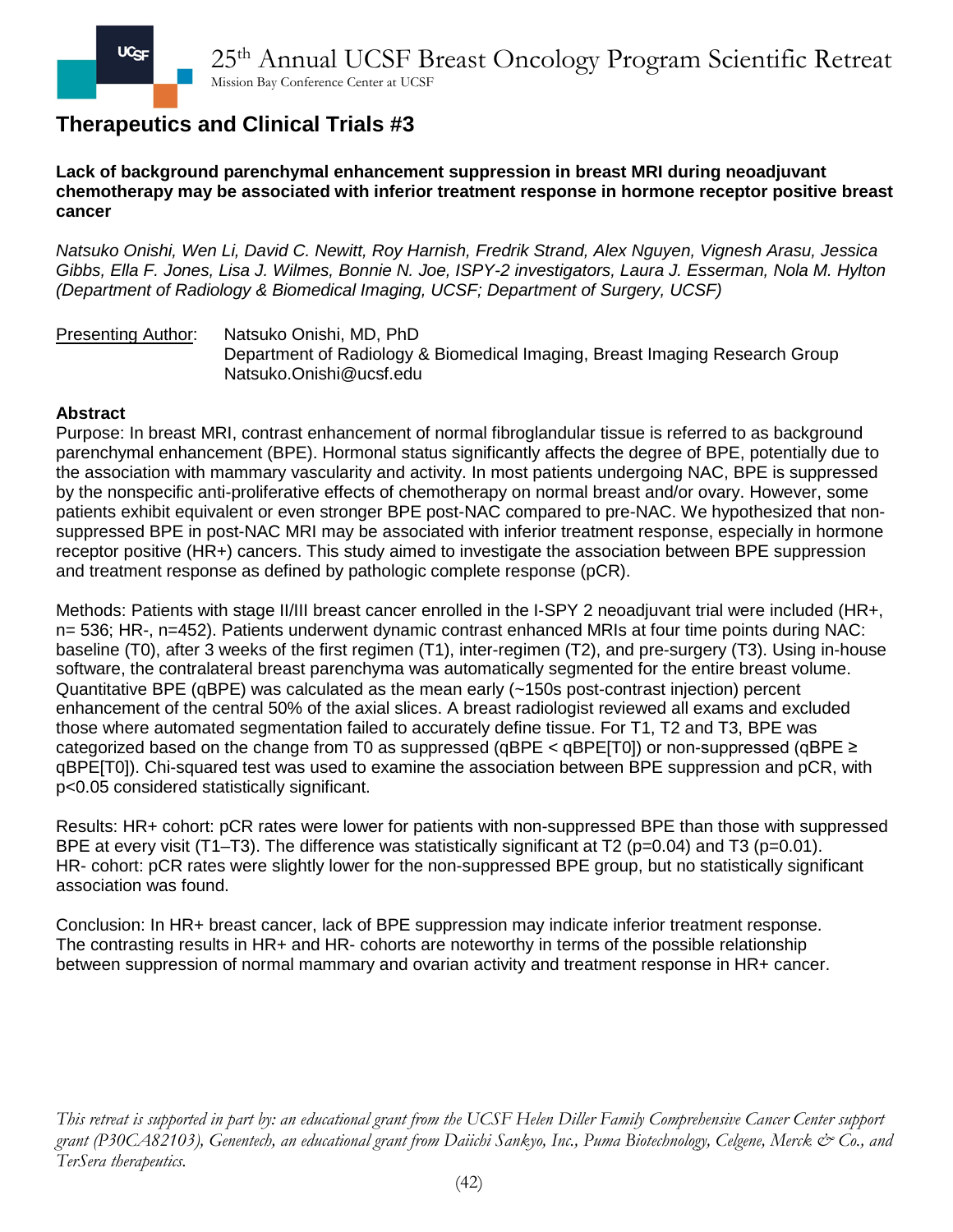### **Catalyzing navigation for breast cancer survivors (CaNBCS)**

*Niharika Dixit, University of California San Francisco, Barbara Cicerelli, San Francisco Department of Public Health, Roy Cherian, Nancy Burke, University of California Merced*

#### Presenting Author: Niharika Dixit, MD Department of Medicine, Division of Hematology/Oncology niharika.dixit@ucsf.edu

#### **Abstract**

Background; Survivorship care plans (SCPs) are personalized documents, provided at the end of the treatment by patients' oncology clinicians that summarize the diagnosis and treatment, late and longterm adverse effects, ongoing surveillance for recurrence, screening for new cancers, and health maintenance of cancer survivors. Considered as a tool for cancer survivors, experts in cancer survivorship and accrediting organizations such as Commission on Cancer (CoC) have endorsed the use of SCPs even in the absence of firm evidence of their efficacy. Safety net hospitals are at the forefront of providing care for vulnerable low-income cancer survivors who may also have low educational attainment, low health literacy, and limited English proficiency. Cancer survivors who are racial and ethnic minorities and low income may experience higher symptom burden and limitation of function. Prior work has shown that patients who in safety net health setting, do not benefit from SCPs and only 25% share them with their primary care providers. Methods This study is a pilot randomized clinical trial to assess the role of patient navigation in cancer survivors. Breast cancer survivors were randomized to SCPs with or without patient navigation. In the intervention, arm navigators discussed the survivorship care planning and issues with patients at the time of delivery, 6 weeks by phone, at 3 months and then at 6 months. The primary outcome was breast cancer-related quality of life (QOL) was assessed by FACT B questionnaire. The secondary outcome was self-efficacy. In addition, we conducted focus groups for cancer survivors, patient navigators, and oncology providers to understand their perspective. Cancer survivors who had completed the treatment for breast cancer within 1-5 years were eligible to participate in the study. Participants spoke English( $N=20$ ), Chinese (n =10) or Spanish (n=10). Results: There were 20 participants in each arm, 10 English speaking and 5 each Spanish and Chinese speaking. At 6 months and final follow up, 32 patients were available for analysis. One patient developed metastatic cancer, two patients had changes in their insurance status and five were not available for final analysis. We performed Wilcoxon non-parametric analysis to assess changes in all five domains of FACT B. There were trends towards improvement in the change in emotional well-being score, functional well-being score and overall QOL in the intervention arm, but it was not statistically significant. Physical well-being score change was similar. There was no difference in the mean selfefficacy scores for both arms. At baseline, 57.7% breast cancer survivors reported being not all/a little bit satisfied with their sex life and 53.9% reported not all/a little bit feeling sexually attractive. 87.5 % of survivors reported having accepted their illness quite a bit/ very much. Conclusions Our study successfully recruited patient from a diverse patient population in safety net settings. Patient navigation combined with survivorship care showed encouraging trends in improvement in emotional well-being, physical well-being, and QOL, although it was not statistically significant. There was no difference in mean self-efficacy score. We are currently analyzing the qualitative data to assess the implementation of the intervention.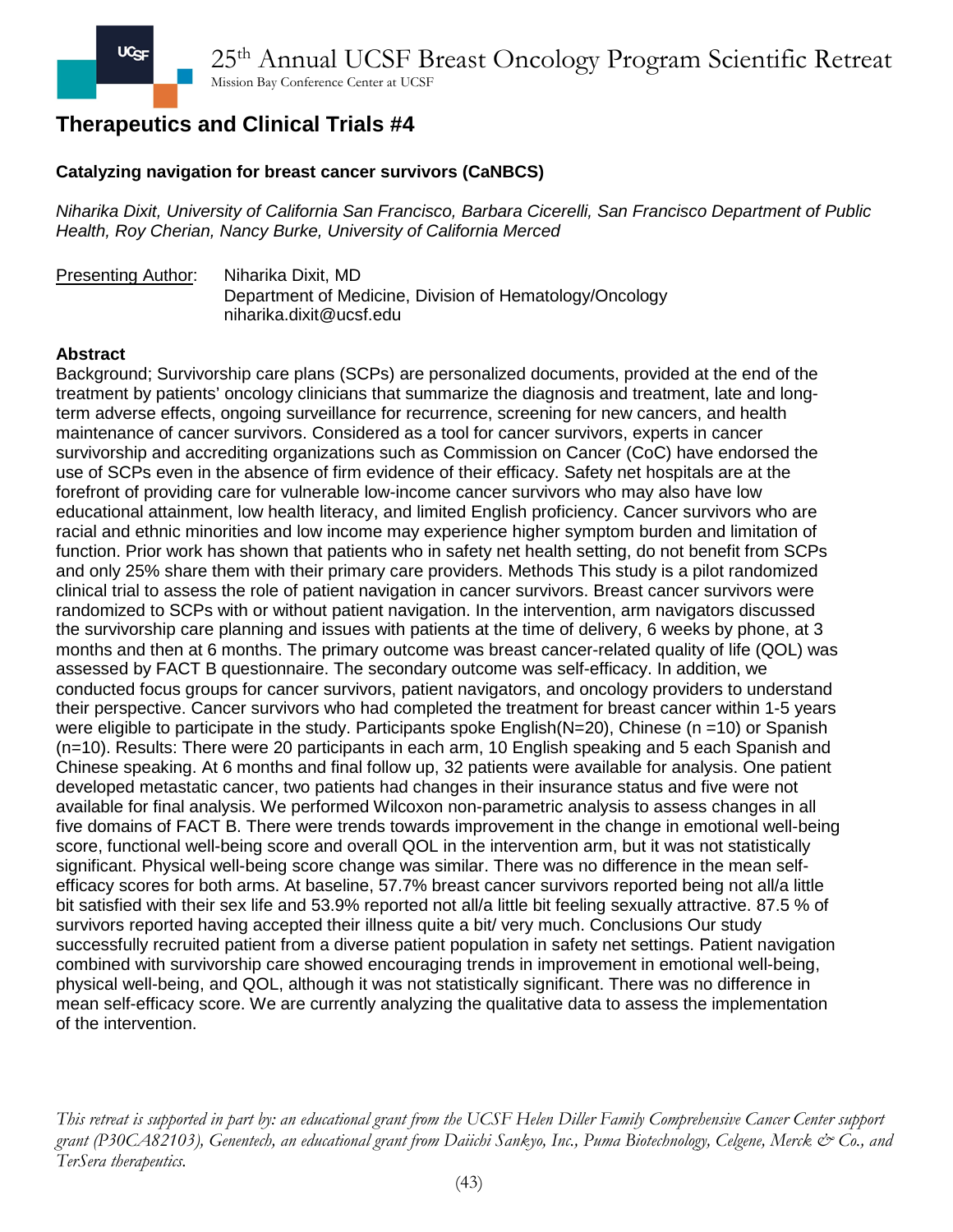**Breast Cancer Genetic Testing Station: A Model for Getting Genetic Test Results to Patients Before Surgery**

*Claire Murphy, BA, Desiree Stanley, MS, Barry Tong, MS, MPH, LCGC, Julie Mak, MS, LCGC, Amie Blanco, MS, LCGC* 

*Cancer Genetics and Prevention Program, University of California, San Francisco, California 94143, USA*

Presenting Author: Desiree Stanley Cancer Genetics and Prevention Program Desiree.Stanley2@ucsf.edu

### **Abstract**

In order to ensure timely access to genetic testing for patients with breast cancer at UCSF, we have implemented a Genetic Testing Station (GTS) model, in which clinicians are able to request same-day genetic testing for patients with active-diagnosis breast cancer. Last year, our research found that this model significantly decreased turnaround time in getting genetic test results to patients. However, a primary aim of this model, which was not addressed in last year's research, is to disclose genetic test results to breast GTS patients before their scheduled surgery. Therefore, this year, we explore whether the breast GTS model has been successful in getting results to patients with active-diagnosis breast cancer before undergoing surgery.

We compiled data for patients seen at the breast GTS from its inception (11/2018) through the end of 2019, including surgery dates, the date they were referred to Cancer Genetics, the date their results were released from the laboratory, and the date they received their genetic test result. We excluded patients who did not undergo surgery, had their surgery outside of UCSF, or had their surgery before being referred to Cancer Genetics.

We found that of the 112 patients who met inclusion criteria, 87% (97 patients) received their genetic test results before their operation. We report how many days it took genetics providers to disclose results and how long patients had their genetic test results before surgery. Of the 15 patients who did not receive results before surgery, 6 patients had results reported from the laboratory after their operation. The remaining 9 patients had results reported out before surgery, but did not receive them until after their operation.

The breast GTS model has been largely successful in getting results to patients with active-diagnosis breast cancer before they undergo surgery; however, there is still room for improvement. In our poster, we plan to identify why patients did not receive results before surgery, such as insurance issues, patient preference, or errors in workflow. In doing so, we hope to identify areas of improvement and next steps as we work toward continually improving the breast GTS model.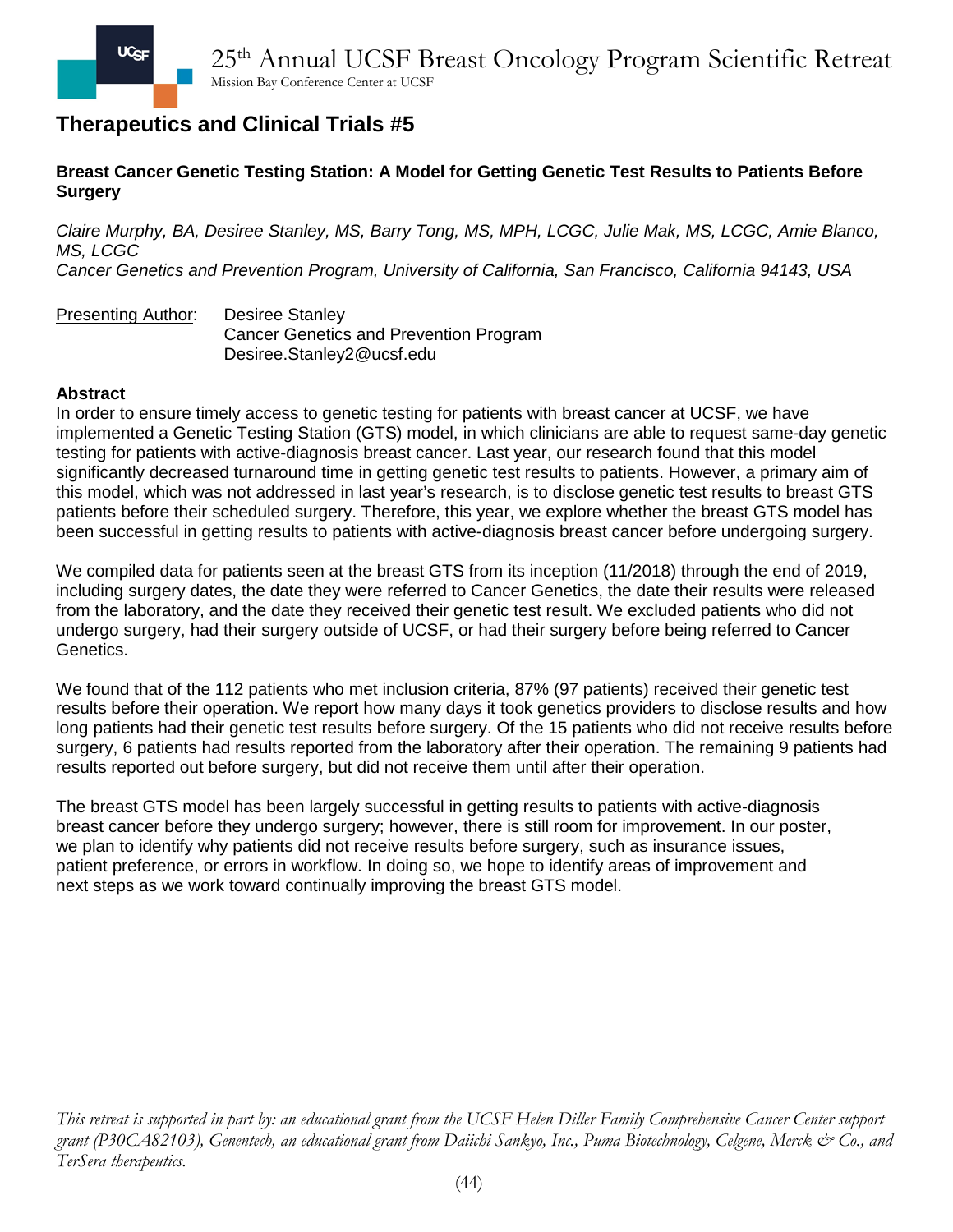## **Therapeutics and Clinical Trials #6** – BEST THERAPEUTICS AND CLINICAL TRIALS POSTER

### **Computational drug repositioning for the identification of new agents to sensitize drug-resistant breast tumors across treatment arms and molecular subtypes**

*Katharine Yu1, Amrita Basu1, Christina Yau1, Denise Wolf1, Bin Chen2, Theodore Goldstein1, Laura van 't Veer1, Marina Sirota1 1University of California San Francisco, San Francisco, California, United States 2Michigan State University, East Lansing, Michigan, United States*

Presenting Author: Katharine Yu Bakar Computational Health Sciences Institute, Sirota Laboratory katharine.yu@ucsf.edu

### **Abstract**

Introduction: Drug repositioning is the application of FDA-approved drug compounds for novel indications beyond the scope of the drug's original intended use. This approach can greatly reduce development costs and provide shorter paths to approval. One approach for computational drug repositioning involves generating a disease gene expression signature and then identifying a drug that can reverse this disease signature. In this study, we extracted drug resistance signatures from the I-SPY 2 TRIAL by comparing gene expression profiles of responder and non-responder patients stratified by treatment and molecular subtype. We then applied our drug repositioning pipeline to predict compounds that can reverse these signatures. Our aim is to improve the outcomes of breast cancer patients who did not respond to their predicted best-in-class compound by providing an additional opportunity for therapeutic response before surgery. We hypothesize that reversing these drug resistance signatures will resensitize tumors to treatment and prolong survival.

Methods: We extracted drug resistance signatures by identifying differentially expressed genes between responders (RCB 0/I) and non-responders (RCB III) within treatment arms, molecular subtypes, treatment arms and molecular subtypes, and all tumor samples. We selected the log fold-change cutoff for each signature by identifying the cutoff that best separates the responder and non-responder samples in principal component space. We then applied our drug repositioning pipeline to identify compounds that significantly reverse these signatures using the drug perturbation profiles in the Connectivity Map v2 dataset. Briefly, the pipeline uses a non- parametric, rank-based pattern-matching strategy based on the Kolmogorov-Smirnov (KS) statistic to assess the enrichment of resistance genes in a ranked drug gene expression list. Significance of each prediction is estimated from a null distribution of scores generated from random gene signatures.

Results: We found that few individual genes are shared among the resistance signatures across the treatment arms and molecular subtypes. At the pathway-level, however, we found that immune-related pathways are generally enriched among the responders and estrogen-response pathways are generally enriched among the non-responders. Although most of our drug predictions are unique to treatment arms and molecular subtypes, our drug repositioning pipeline identified the estrogen receptor antagonist fulvestrant as a compound that can potentially reverse resistance across a majority of the treatment arms and molecular subtypes. This includes, interestingly, many of the hormone receptor-negative groups.

Conclusion: We applied our drug repositioning pipeline to identify novel agents to sensitize drugresistant tumors in the I-SPY 2+ clinical trial and identified fulvestrant as a potential candidate for multiple molecular subtypes and treatment arms.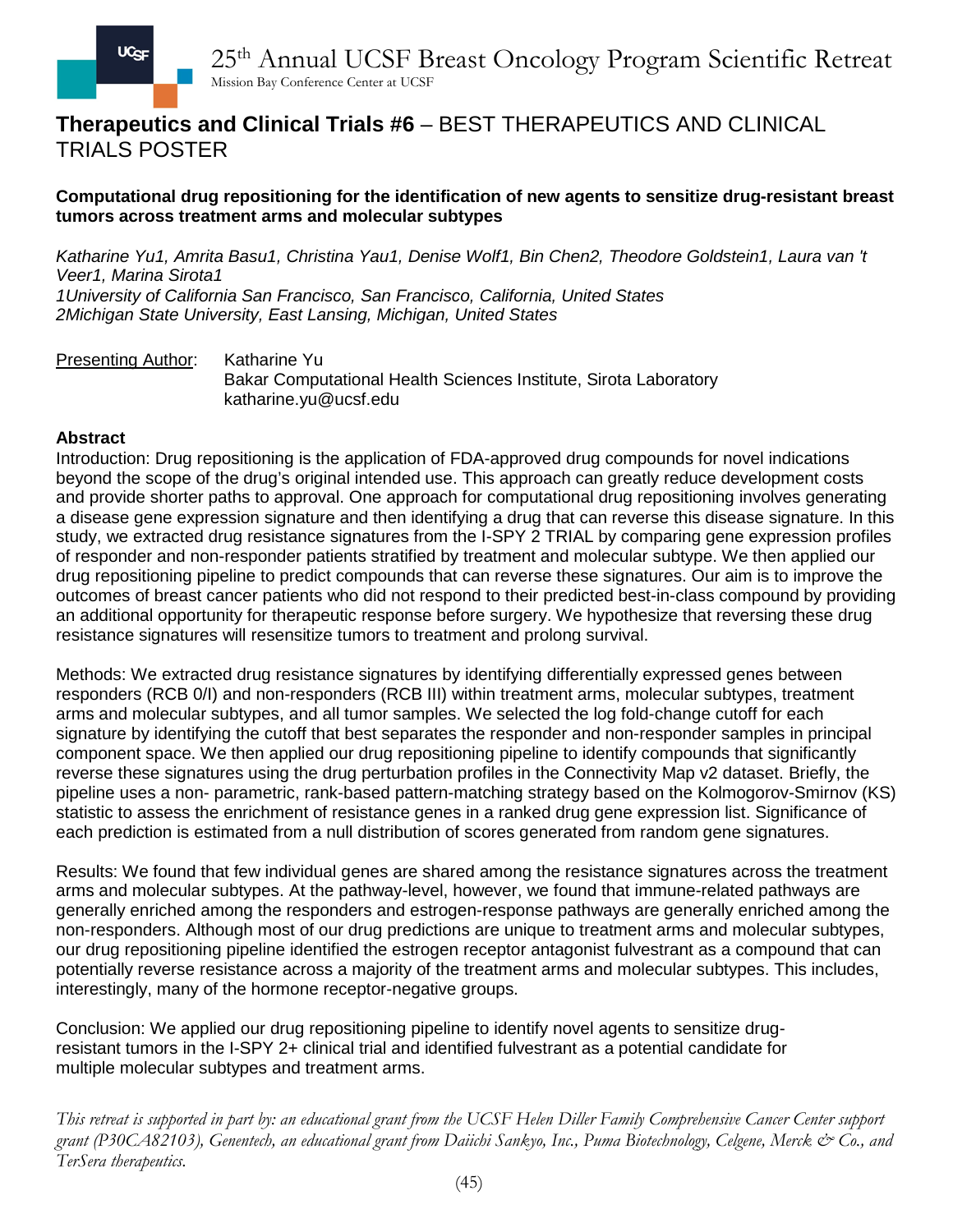## **Extending the reach of genetic counseling to the safety net: Study design and recruitment challenges of a randomized trial**

*Claudia Guerra1,2, Robin Lee3, Susan L. Stewart4, Celia Kaplan1, Galen Joseph1,2, Janice Tsoh5, Niharika Dixit6, Heather Cedermaz7, Jin Kim8, Jane McCormick9, Lily Wang9, Amal Khoury1,8, Cindy Hellman-Wylie9, Rena J. Pasick1*

*School of Medicine Department of General Internal Medicine, UCSF(1); Department of Anthropology, History & Social Medicine, UCSF(2); Cancer Genetics and Prevention Program, UCSF(3); Department of Public Health Sciences Division of Biostatistics, UC Davis(4) ; School of Medicine, Department of Psychiatry, UCSF(5); School of Medicine, Division of Hematology/Oncology(6); Department of Public Health, Contra Costa Heath Services(7); Highland Hospital, Alameda Health System(8); Hematology/Oncology, Contra Costa Heath Services(9).*

Presenting Author: Selina Flores, MSBH Division of General Internal Medicine Selina.Flores@ucsf.edu

### **Abstract**

Genetic counseling (GC) for hereditary breast and ovarian cancer is available mainly in academic settings. Despite equal risk, most low-income public hospital patients remain unaware and untested. Remote counseling may be a solution, but research has been limited to phone counseling. Our study compares in-person, phone, and video conference GC among high-risk patients in three public hospitals to determine the comparative effectiveness of GC across these modes with regard to patients' knowledge, cancer distress, decisional conflict, perceived stress, risk perception, satisfaction, and recall. We also assessed how patient counseling mode preference affects outcomes.

We conducted a multicenter partially randomized preference noninferiority trial with English-, Spanish-, and Cantonese-speaking patients assigned by randomization or patient preference to one of the modes. High-risk patients were identified using a screener in clinics or physician referral. Study staff verified risk by phone, conducted informed consent, and administered a baseline survey. After patients were assigned a mode, they were given a GC appointment and called again within two weeks for a follow-up survey. Power calculations required 270 randomized patients.

A total of 23,633 screener forms yielded 1,574 likely to be high-risk; 681 completed baseline surveys. Race/ethnic composition was 40% Latinx, 26% White, 22% African American, and 9% Asian.

Of these, 571 were counseled, and 551 completed final surveys. The majority (64%) of non-randomized patients chose counseling by phone, 33% in-person, 3% by video.

- Participation exceeded projections, showing that diverse low-income patients were interested in participating in research they deemed relevant.
- Our greatest recruitment challenges were due mostly to settings. Collection of screeners varied by month and/or clinic. Oncologists appreciated the risk services offered, but intensive engagement was necessary with front-line staff/supervisors because of their job demands.
- Partial randomization functioned well. Prior studies showed that many high-risk women refuse randomization for GC. Adding a preference arm created greater inclusiveness and yielded more generalizable findings.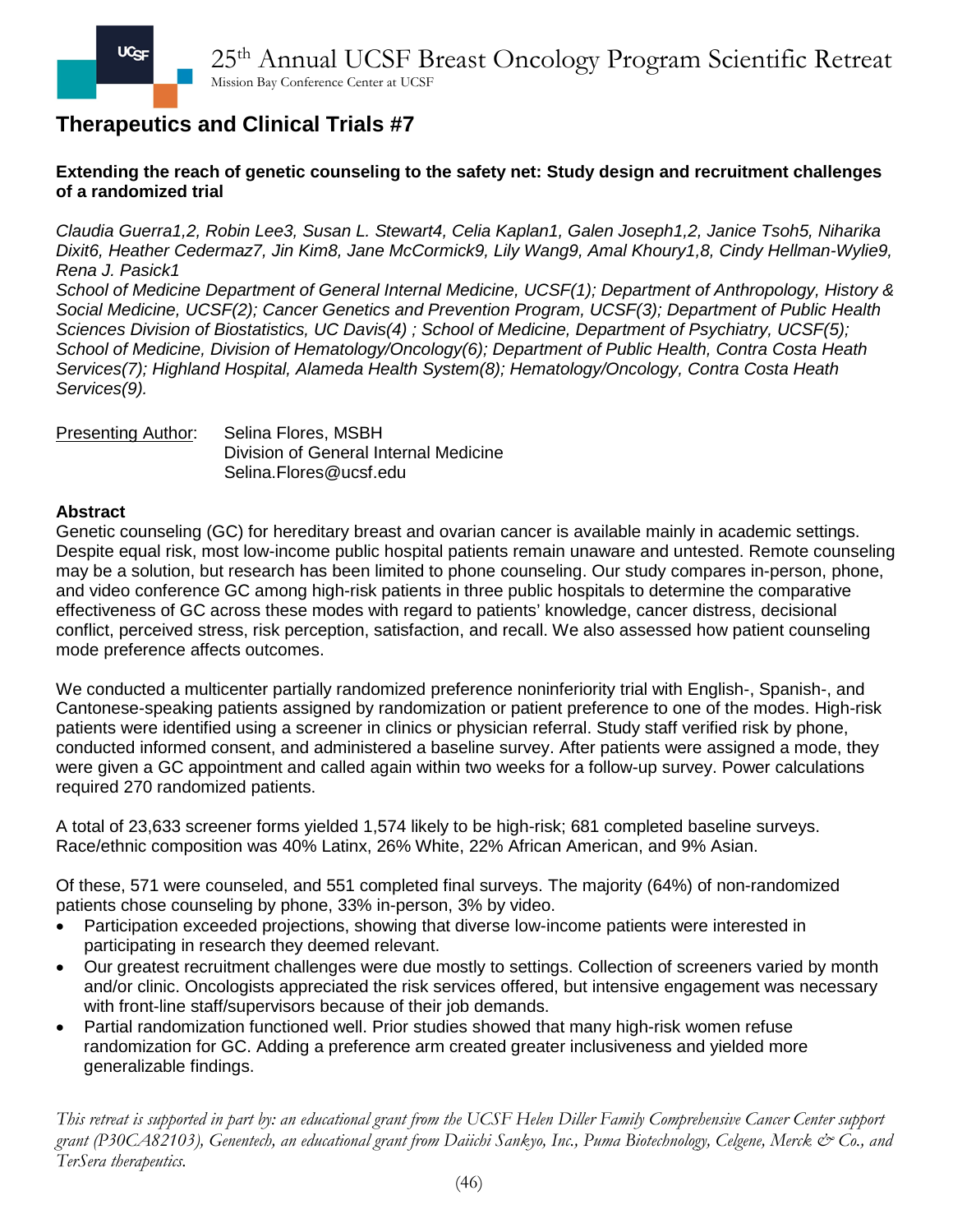

Practice-based safety net research presents numerous challenges that require close partnerships, extensive planning, and highly skilled staff capable of sensitive personnel engagement. The work is rewarded by realworld findings, the sine qua non in efforts to eliminate cancer disparities.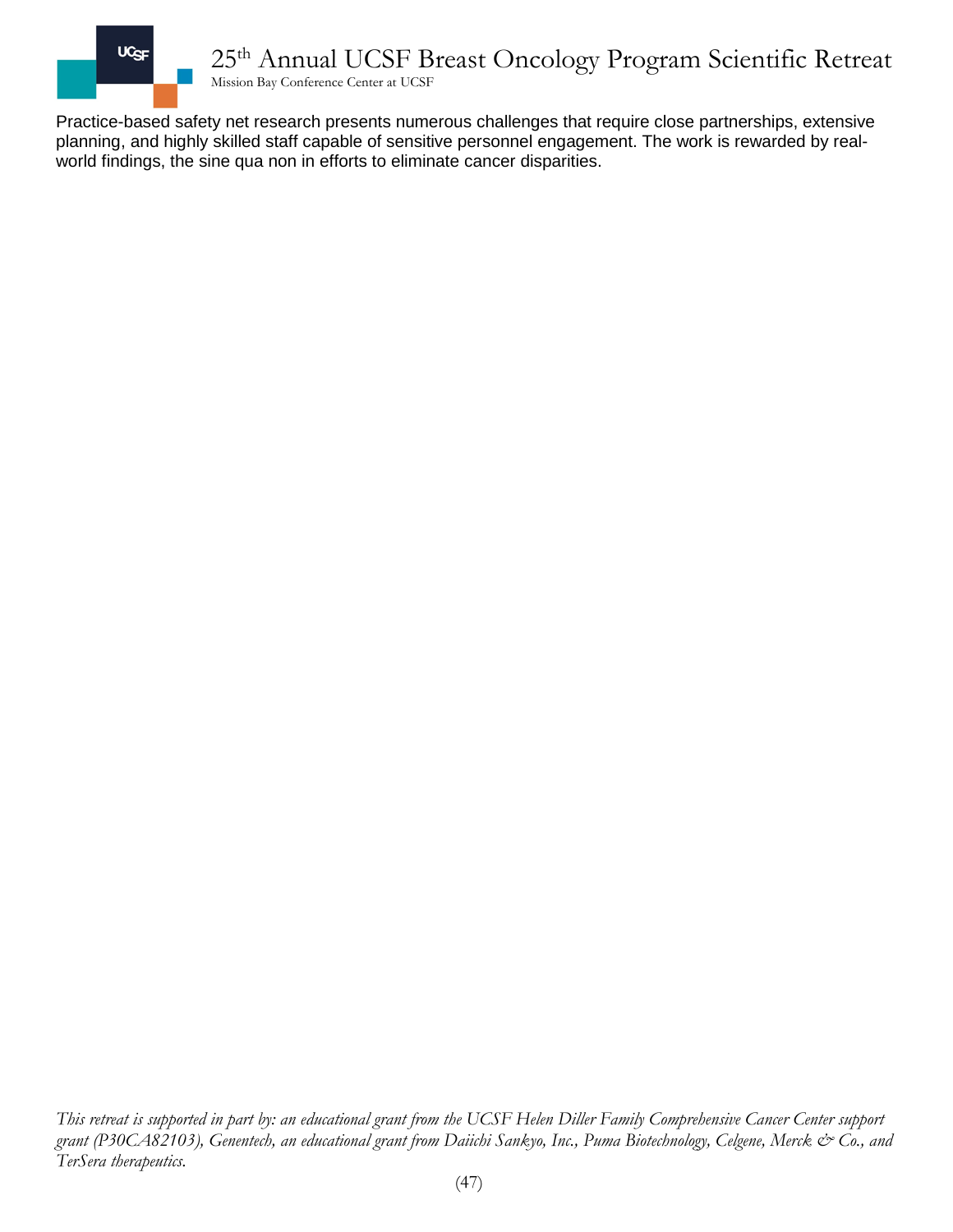## **OP-1250, an oral complete estrogen receptor antagonist (CERAN) that shrinks ER-positive breast tumors in xenograft models**

*Leslie Hodges-Gallagher, Olema Pharmaceuticals Richard Sun, Olema Pharmaceuticals David C. Myles, Olema Pharmaceuticals Cyrus L. Harmon, Olema Pharmaceuticals Peter J. Kushner, Olema Pharmaceuticals*

Presenting Author: Leslie Hodges-Gallagher, PhD Olema Pharmaceuticals leslie@olemapharma.com

### **Abstract**

Fulvestrant (FASLODEX) is the most effective endocrine therapy for estrogen receptor positive (ER+) metastatic breast cancer (MBC). Despite this superiority, fulvestrant must be delivered by intramuscular injection and its efficacy appears limited by poor drug exposure. Thus, an oral compound that shares fulvestrant's pharmacodynamic virtues with improved drug exposure might be both more convenient and more effective than fulvestrant. Fulvestrant development was aimed at creating a Complete Estrogen Receptor ANtagonist (CERAN) using the rodent uterine weight gain assay. It is now understood that the ability of fulvestrant to shut off both the AF1 and AF2 transcriptional activation functions of the ER underlies this activity. In contrast to CERANs, selective estrogen receptor modulators (SERMs) such as tamoxifen efficiently shut off AF2 signaling (turned on by estradiol), but incompletely antagonize AF1, a function that is turned on by multiple cell signaling pathways and shown to play a role in the development of endocrine resistance. We have developed a sensitive cell culture assay that distinguish between CERANs and SERMs. Fulvestrant is also a Selective Estrogen Receptor Degrader (SERD), and it has become widely but mistakenly assumed that such ability makes a compound a CERAN. In our assay several SERDs under clinical investigation, including AZD9496 and GDC-0810, were identified as SERMs that exhibited ER-mediated agonism on genes dependent on AF1 activity. Further, these SERM/SERDs stimulate cell proliferation of CAMA-1 and HCC-1500 breast cancer cells even in the absence of estrogen. These proliferation assays may model clinical breast cancer progression in which tumors become less dependent on estrogen and more sensitive to AF1 signaling mediated by SRC family kinases, IGFs, and FGFs. We thus predict that SERM/SERDs will be inferior in preventing and treating resistance compared to CERAN/SERDs.

Guided by our cell culture assay, we have developed the CERAN/SERD OP-1250. OP-1250 completely blocks both AF2 and AF1 activity as seen in cell culture and the ovex mouse uterine weight gain assay. Unlike SERM/SERDs, OP-1250 is a potent inhibitor of CAMA1 and HCC-1500 breast cancer cell proliferation. OP-1250 also is a SERD in a large variety of cell lines including those in which some SERM/SERDs have little activity. OP-1250 achieves high and stable drug exposure in multiple animal species unlike fulvestrant and many SERMs. As might be expected for a compound with this spectrum of activities, OP-1250 shrinks tumors in xenograft models in which fulvestrant (because of limited drug exposure) and SERM/SERDs (because of residual estrogen-like action) fail to shrink the tumors. These models include HCC-1500 xenografts with a wild type ER and HCI-013 patient-derived xenografts with ESR1Y537S. These results suggest that OP-1250 has potential to be a superior compound to treat ER+ MBC, especially in patients whose tumors allow high activity of AF1 and including those with activating mutations ins ESR1. We expect to bring OP-1250 into the clinic shortly.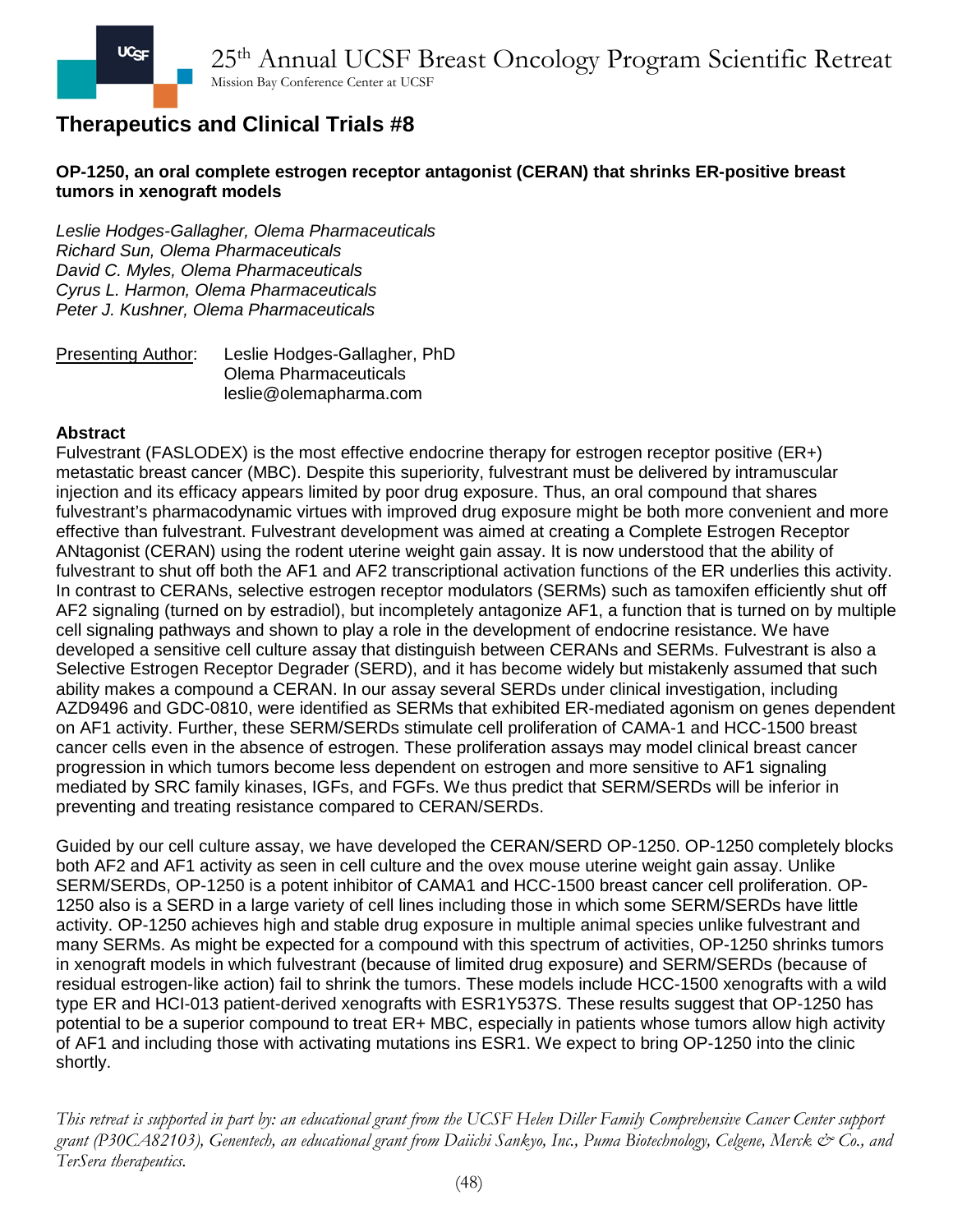**Radiological complete remission in HER2**‑**positive metastatic breast cancer patients: what to do with trastuzumab?**

*TG Steenbruggen, Department of Medical Oncology, The Netherlands Cancer Institute, Amsterdam, The Netherlands*

*NI Bouwer, Department of Medical Oncology, Erasmus MC Cancer Institute, Rotterdam, The Netherlands CH Smorenburg, Department of Medical Oncology, The Netherlands Cancer Institute, Amsterdam, The Netherlands*

*HN Rier, Department of Internal Medicine, Albert Schweitzer Hospital, Dordrecht, The Netherlands A Jager, Department of Medical Oncology, Erasmus MC Cancer Institute, Rotterdam, The Netherlands K Beelen, Department of Internal Medicine, Reinier de Graaf Hospital, Delft, The Netherlands AJ ten Tije, Department of Internal Medicine, Amphia Hospital, Breda, The Netherlands PC de Jong, Department of Medical Oncology, Sint Antonius Hospital, Utrecht, Utrecht, The Netherlands JC Drooger, Department of Medical Oncology, Ikazia Hospital, Rotterdam, The Netherlands C Holterhues, Department of Internal Medicine, Haga Hospital, The Hague, The Netherlands JJEM Kitzen, Department of Internal Medicine, Albert Schweitzer Hospital, Dordrecht, The Netherlands MD Levin, Department of Internal Medicine, Albert Schweitzer Hospital, Dordrecht, The Netherlands GS Sonke, Department of Medical Oncology, The Netherlands Cancer Institute, Amsterdam, The Netherlands*

Presenting Author: Tessa Steenbruggen, MD Department of Laboratory Medicine; The Netherlands Cancer Institute, Medical Oncology Tessa.Steenbruggen@ucsf.edu

#### **Abstract**

Background: Patients with HER2-positive metastatic breast cancer (MBC) treated with trastuzumab may experience durable tumor response for many years. It is unknown if patients with durable radiological complete remission (rCR) can discontinue trastuzumab. We analyzed clinical characteristics associated with rCR and overall survival (OS) in a historic cohort of patients with HER2-positive MBC and studied the effect of stopping trastuzumab in case of rCR.

Methods: We included patients with HER2-positive MBC treated with first or second-line trastuzumab-based therapy in eight Dutch hospitals between 2000 and 2014. Data were collected from medical records. We used multivariable regression models to identify independent prognostic factors for rCR and OS. Time-toprogression after achieving rCR for patients who continued and stopped trastuzumab, and breast cancerspecific survival were also evaluated.

Results: We identified 717 patients with a median age of 53 years at MBC diagnosis. The median follow-up was 109 months (IQR 72-148). The strongest factor associated with OS was achievement of rCR, adjusted hazard ratio 0.27 (95% CI 0.18–0.40). RCR was observed in 72 patients (10%). The ten-year OS estimate for patients who achieved rCR was 52 versus 7% for patients who did not achieve rCR. Thirty patients with rCR discontinued trastuzumab, of whom 20 (67%) are alive in ongoing remission after 78 months of median followup since rCR. Of forty patients (58%) who continued trastuzumab since rCR, 13 (33%) are in ongoing remission after 68 months of median follow-up. Median time-to-progression in the latter group was 14 months.

Conclusions: Achieving rCR is the strongest predictor for improved survival in patients with HER2-positive MBC. Trastuzumab may be discontinued in selected patients with ongoing rCR. Further research is required to identify patients who have achieved rCR and in whom trastuzumab may safely be discontinued.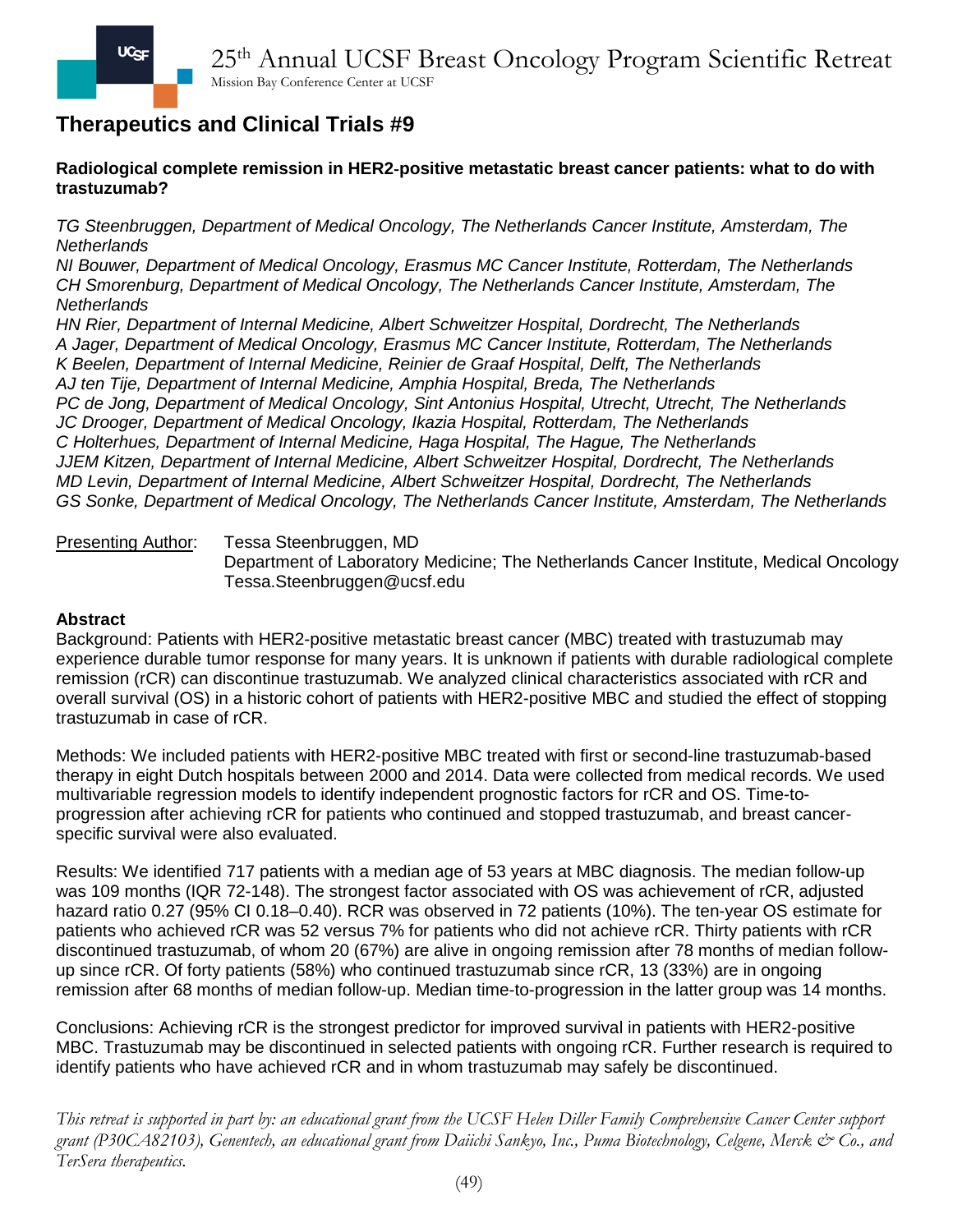## **OneSource: A Framework for Integrating Clinical Care and Research**

*Ronak Ahir (University of California - San Francisco); Adam Asare (University of California - San Francisco, Quantum Leap Healthcare Collaborative); Mitra Rocca (Center for Drug Evaluation and Research, Food and Drug Administration); Sue Dubman (University of California - San Francisco); Laura Esserman (University of California - San Francisco)*

| Presenting Author: | Ronak Ahir            |
|--------------------|-----------------------|
|                    | Department of Surgery |
|                    | ronak.ahir@ucsf.edu   |

#### **Abstract**

Today's electronic health record (EHR) systems consist largely of information stored in an unstructured narrative format that lacks consistency in organization, content and terminology. As data are not standardized, there are significant barriers for healthcare providers and researchers to utilize EHRs for secondary uses, such as clinical research and registries. As much as 29% of the operational costs of a large Phase 3 clinical trial are associated with verifying source data and cleaning poor quality EHR-abstracted data. Additionally, manual source data capture and verification can compromise data quality. A comparison of data elements between case report forms for the I-SPY 2 TRIAL and the EHR revealed discordance rates of 3.25% to 14.77% over a 6-month period. These outcomes are the result of a fractured system where care and research are separate.

The goal of the OneSource project is to integrate clinical care and research via developing methods and tools to automate the flow of structured EHR data into external systems, thereby reduce operating costs, save time, and improve data quality for clinical trials. Phase One of the OneSource Project developed a framework for collecting data for clinical trials that populates an Electronic Data Capture (EDC) system directly from an EHR system using consensus-based clinical data standards (e.g., Health Level Seven (HL7), Clinical Data Interchange Standards Consortium (CDISC)).

To achieve the aim of integrating clinical care and research, standardized checklists of clinician-vetted data elements have been developed to enable the collection of high quality data at the point of care- once- and to use many times. Technology platforms will be leveraged that allow for seamless integration of these discrete data elements with the UCSF EPIC EHR as well as data visualization tools that support clinical decisionmaking.

Phase II of the project, beginning December 2019, aims to apply these solutions to three areas in the setting of breast cancer care: development of an electronic patient reported outcomes platform, creation of an integrated Residual Cancer Burden calculator tool (I-SPY TRIAL primary endpoint), and standardization of the collection of ongoing treatment adverse events. These tools will be tested throughout the UCSF Breast Care Center and the 20 site I-SPY 2 TRIAL to demonstrate feasibility and scalability.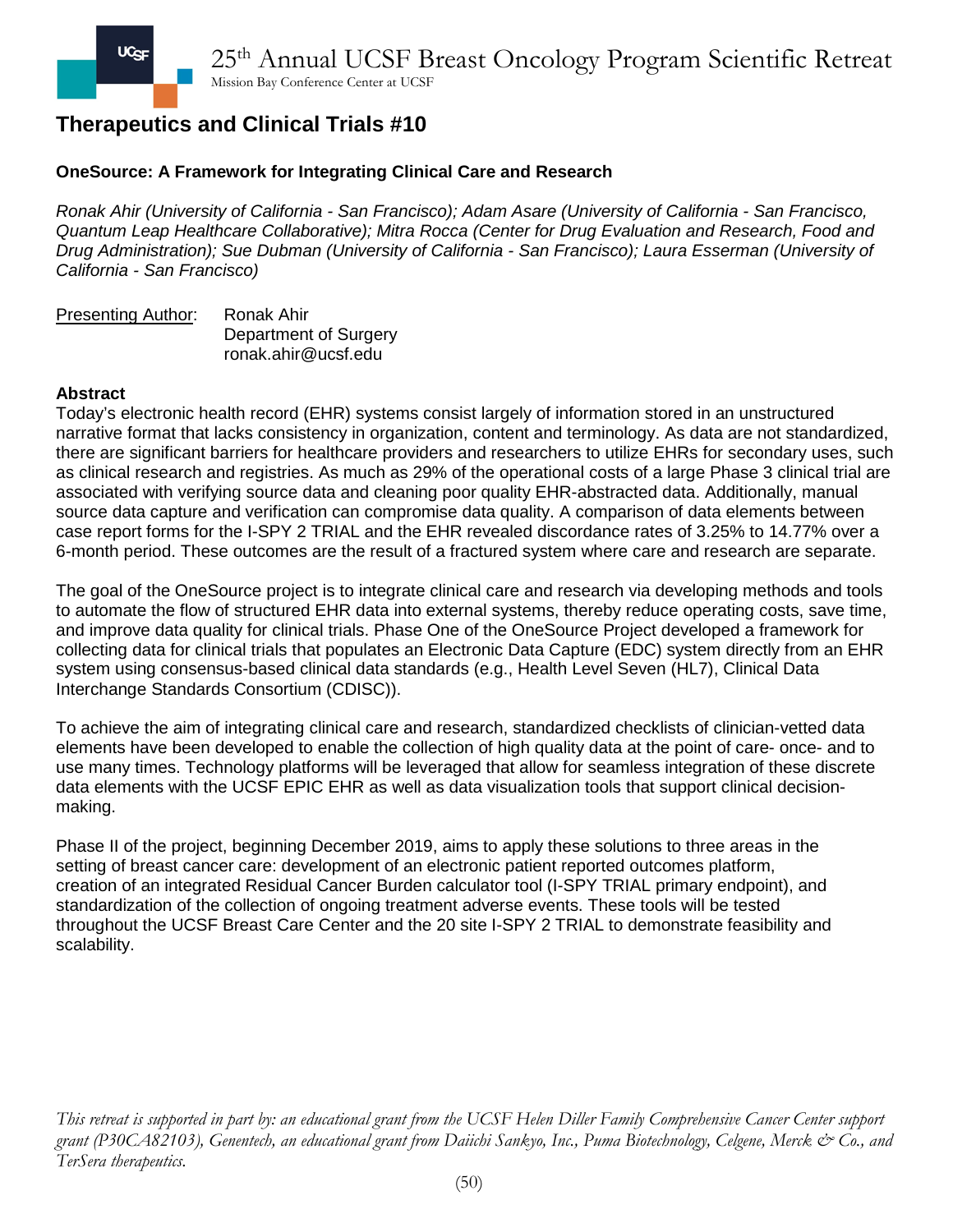

### **Single-institution Evaluation of Local Recurrence Rates Following Intraoperative Radiation Therapy for Breast Cancer**

*Sarah Schrup, Sonal Shad, Dr. Michael Alvarado; University of California, San Francisco Dr. Max Bulsara; University of Notre Dame, Australia* 

Presenting Author: Sarah Schrup Department of Surgery sarah.schrup@ucsf.edu

#### **Abstract**

Intraoperative radiation therapy (IORT) offers a simplified delivery of radiation treatment to breast cancer patients during surgery and has been shown to be non-inferior to traditional external beam radiation therapy (EBRT) for select patients. Utilizing post-surgery follow-up data collected from patients who underwent IORT at UCSF, we seek to evaluate risk of local recurrence and association with demographics, disease characteristics, and receipt of EBRT.

Patients received IORT either as part of a randomized or a single-arm trial. Eligibility was restricted to patients aged 45 or older with small (<3.5cm) ER+, HER2- tumors undergoing partial mastectomy. This cohort included a total of 101 patients with at least 3 years of follow-up data. All accrued patients received a single dose of IORT (20 Gy) by the Ziess Intrabeam® device immediately following tumor excision. The median age at consent was 62.57 years. Following IORT, 25 (24.75%) patients were referred for EBRT. Fisher's exact test was used for analysis of statistically significant differences between the local recurrence and non-recurrence groups.

The median follow-up for the cohort was 60 months following surgery. A total of 6 (5.94%) instances of local recurrence in the index quadrant were reported. The cumulative hazard risk estimate at 5 years following surgery was 2.45%. Mean tumor size at surgery was significantly ( $p \le 0.05$ ) larger in the group with local recurrence (24.00 mm) than in the group with no recurrence (15.45 mm).There was no other significant correlation between any clinical characteristic and local recurrence.

These further characteristics include tumor grade, cancer subtype, lymph node involvement, and hormone receptor status. Of the 6 local recurrences reported, 2 occurred in the EBRT referral group. There was no significant difference in local recurrence between the group receiving EBRT following IORT versus IORT alone.

The limited correlation between clinical characteristics and local recurrence indicates the accurate accrual of the appropriate population for treatment.The 5-year local recurrence cumulative hazard reported here supports the findings of the original randomized TARGiT-A trial. Our results support that for select patients, IORT is non-inferior for treating early-staged breast cancer.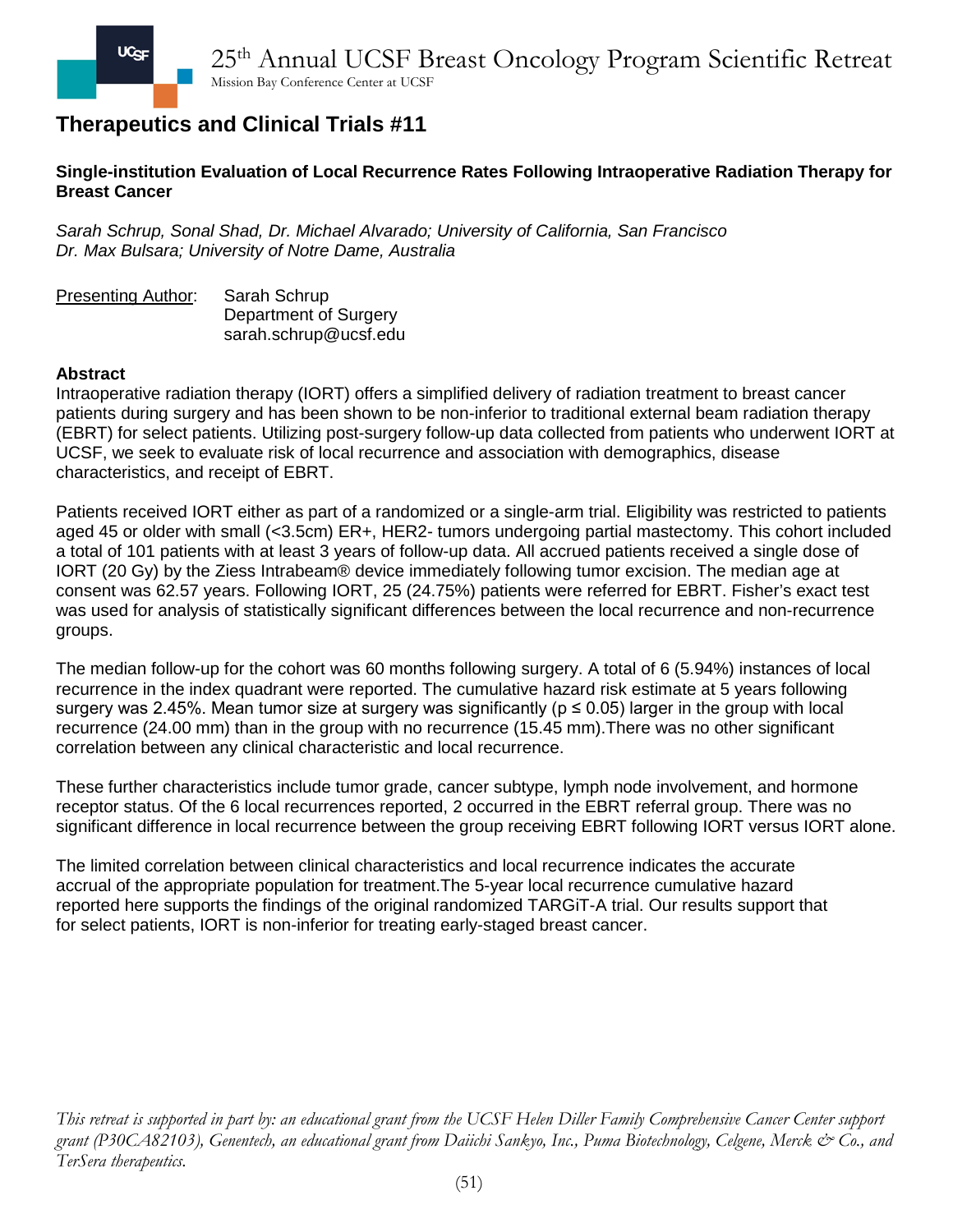## **Comparison of segmentation methods in assessing background parenchymal enhancement as a biomarker for response to neoadjuvant therapy**

*Alex Nguyen1, Vignesh A. Arasu1,2,Fredrik Strand3, Wen Li1, Natsuko Onishi1, Jessica Gibbs1, Ella F. Jones1, Bonnie N. Joe1, Laura J. Esserman4, David C. Newitt1, Nola M. Hylton1 1Department of Radiology and Biomedical Imaging, University of California San Francisco, San Francisco, CA, United States, 2Department of Radiology, Kaiser Permanente Medical Center, Vallejo, CA, United States, 3Department of Oncology and Pathology, Karolinska Institutet, Stockholm, Sweden, 4Department of Surgery, University of California, San Francisco, San Francisco, CA, United States*

#### **Presenting Author:** Alex Nguyen

Department of Radiology and Biomedical Imaging, Breast Imaging Research Program alex.nguyen@ucsf.edu

### **Abstract**

Breast parenchymal enhancement (BPE) has shown an association with breast cancer risk and response to neoadjuvant treatment. However, BPE quantification is challenging, and there is no standardized segmentation method for measurement. This study investigated the use of a fully automated breast fibroglandular tissue segmentation method to calculate BPE from dynamic contrastenhanced MRI (DCE-MRI) for use as a predictor of pathologic complete response (pCR) following neoadjuvant treatment in the I-SPY 2 TRIAL. In this trial, patients had DCE-MRI at baseline (T0), after 3 weeks of treatment (T1), after 12 weeks of treatment and between drug regimens (T2), and after completion of treatment (T3). A retrospective analysis of two cohorts was performed: one with 735 patients and another with a final cohort of 340 patients meeting a high-quality benchmark for segmentation. We evaluated three different sub-volumes of interest segmented from bilateral T1 weighted axial breast DCE-MRI: full stack (all axial slices), half stack (center 50% of slices), and center 5 slices. The differences between methods were assessed, and a single-predictor logistic regression model was implemented to determine the predictive performance of each segmentation method. The results showed that the half stack method provided the best compromise between sampling error from too little tissue and inclusion of incorrectly segmented tissues from extreme superior and inferior regions. Our results indicate that BPE calculated using the half stack segmentation approach has potential as an early biomarker for response to treatment in the hormone receptor negative and human epidermal growth factor receptor 2 positive subtype.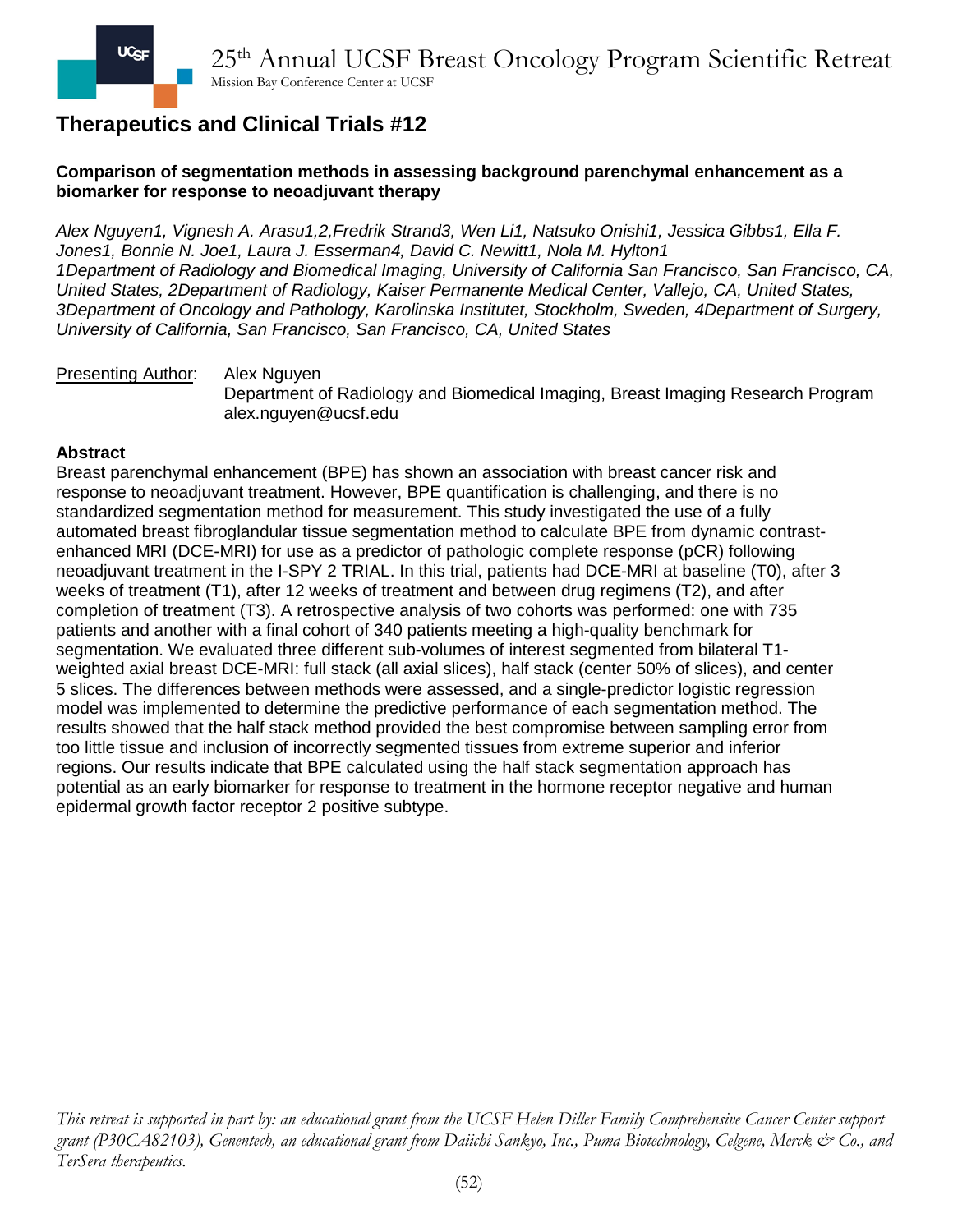## **A Characterization of the Clinical Outcomes of a Cohort of Women Undergoing Active Surveillance for Ductal Carcinoma In Situ**

*Case Brabham AB1, April S. Liang BSE1, Paul Kim BA2, Andre Dempsey AB1, Gillian Hirst PhD1, Rita Mukhtar MD1, Laura Esserman MD, MBA1 1University of California, San Francisco CA 2Frank H. Netter MD School of Medicine, North Haven CT*

| <b>Presenting Author:</b> | Case Brabham, AB      |
|---------------------------|-----------------------|
|                           | Department of Surgery |
|                           | case.brabham@ucsf.edu |

#### **Abstract**

Introduction: Standard treatment for ductal carcinoma in situ (DCIS) includes surgery, often with radiation and endocrine therapy. However, surgery may sometimes constitute overtreatment, as the rate of progression from DCIS to invasive ductal carcinoma (IDC) is suspected to be < 50%. This study seeks to characterize the clinical outcomes of a cohort of women who elected active surveillance (AS) for DCIS.

Methods: We identified 63 women with DCIS seen at UCSF between 2002 and 2019 who elected AS without pre-planned surgery and with at least two breast MRIs. Patient demographics, clinicopathological variables, decisions, and outcomes were collected and analyzed. Differences in survival were assessed using a log rank test.

Results: Median age at diagnosis was 52.1 +/- 9.5 years, and median follow-up was 4.3 +/- 3.7 years. At presentation, 57 patients had a new diagnosis of DCIS (90.4%), 3 had recurrent DCIS (4.8%), and 3 had positive margins following prior resection of DCIS (4.8%). Of 62 cases with pathologic data, 20 were high grade (32.3%), 31 were intermediate grade (50.0%), and 11 were low grade (17.7%). Of 58 cases with receptor data, 57 were ER positive (97.8%). A total of 57 of the 63 patients received endocrine therapy (90.5%) for a median duration of 2.0 +/- 1.9 years. Of the cohort, 30 patients eventually had surgery (47.6%), 16 of whom had local progression to IDC (25.4%). For 14 of the 16 cases of local progression (87.5%), physicians recommended surgery due to changes on imaging. For 10 of those 14 surgical recommendations (71.4%), the patient delayed surgery for further AS. Patients continuing AS against surgical recommendation were significantly more likely to locally progress to IDC (p=.009). There were no indications of local progression in the 33 patients that did not have surgery (52.4%). There were no significant differences in the clinicopathological variables of patients who progressed to IDC compared to those who did not. No patients died while on AS.

Conclusion: A period of AS with endocrine therapy allows for identification of women at high-risk for local progression and allows a substantial proportion of women with ER positive DCIS to avoid surgery with no evidence of worse outcomes.